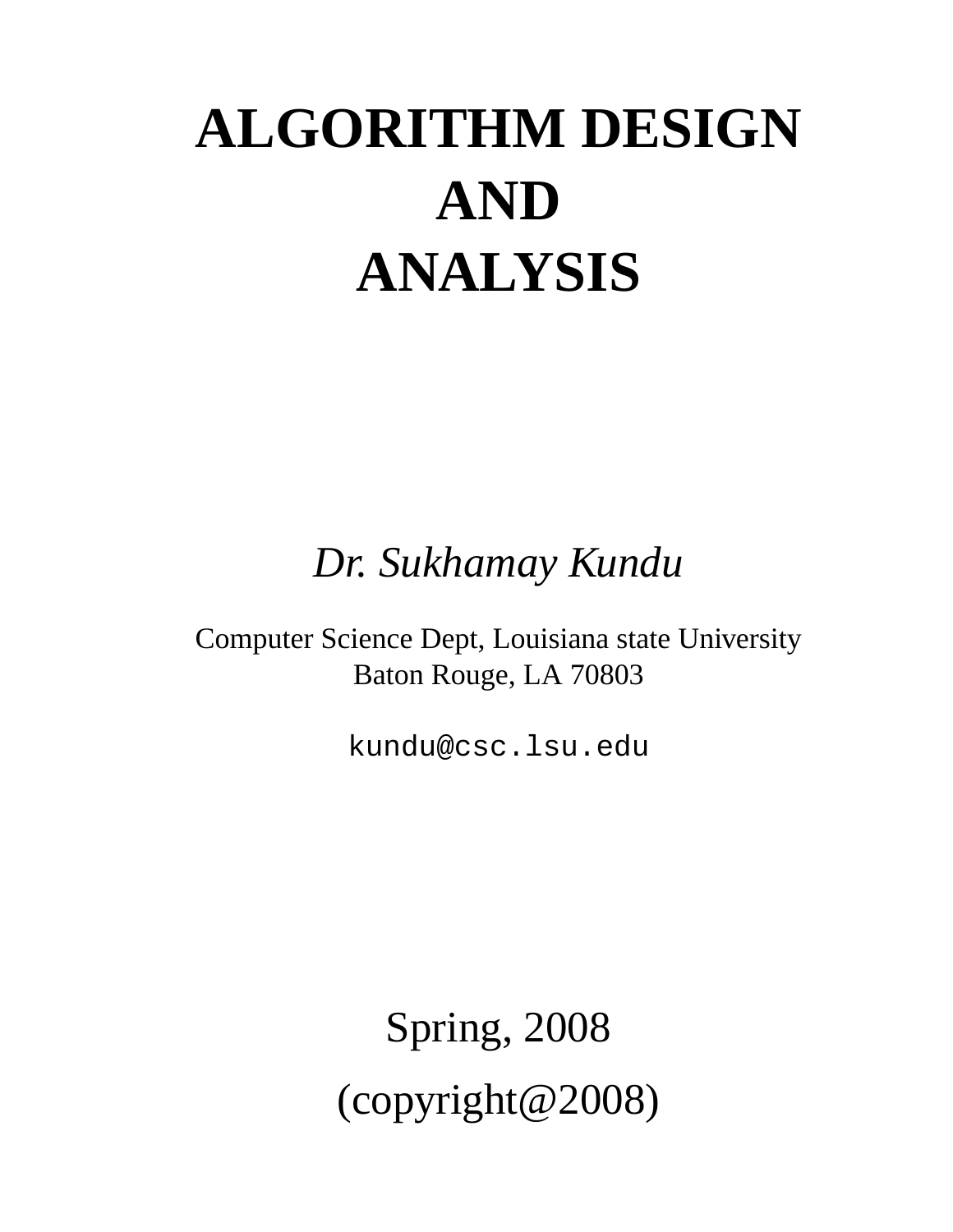# **ALGORITHM DESIGN: A PART OF "SCIENCE OF COMPUTING"**



- For very difficult problems, we use *heuristic* algorithms to get an approximate solution and save the computation time.
- Finding better heuristics is also a part of Algorithm Design.

### **Examples of Computational Solutions:**

- Text-formating with tables, equations, diagrams, automatic numbering of figures and sections, etc.
- Medical image analysis for detection of bone-fractures, cancerous growths, bone-loss, etc.
- Design of smart molecules with specific biological or electro-mechanical properties.
- Simulation of engineering designs, environmental impacts of earthquakes and floods, trade policies, etc.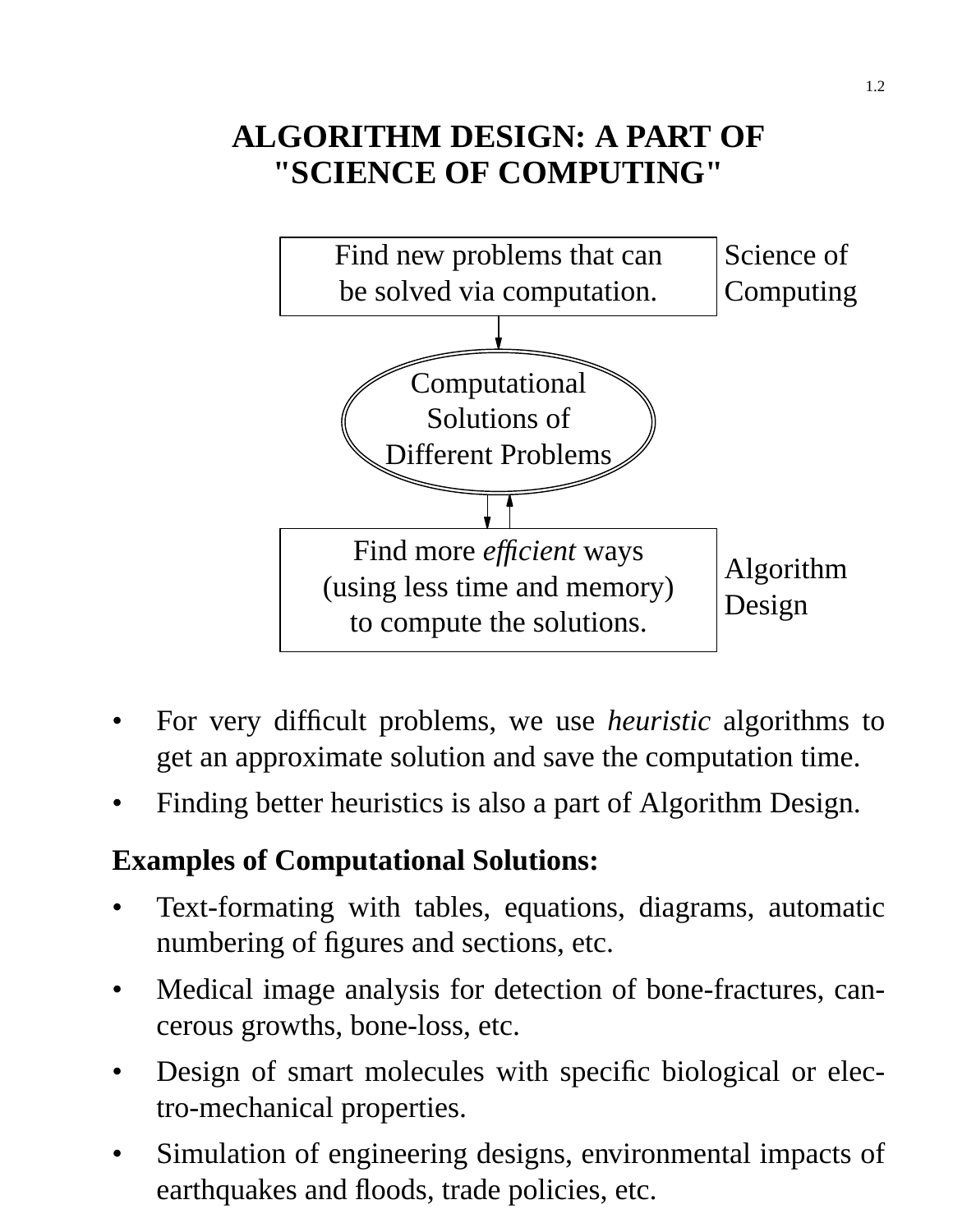### **ALGORITHM vs. SOFTWARE ENGINEERING**



Every successful software has in its core an *efficient* algorithm that solves an *important* (useful) problem.

- Focus of Algorithm Design: algorithm's correctness and efficiency.
	- An incorrect algorithm is not an algorithm. (We do not consider heuristic algorithms in this course.)
- Focus of Software Engineering: quality of code, user-interface, extendibility, etc.
	- An incorrect implementation of an algorithm is not worth much.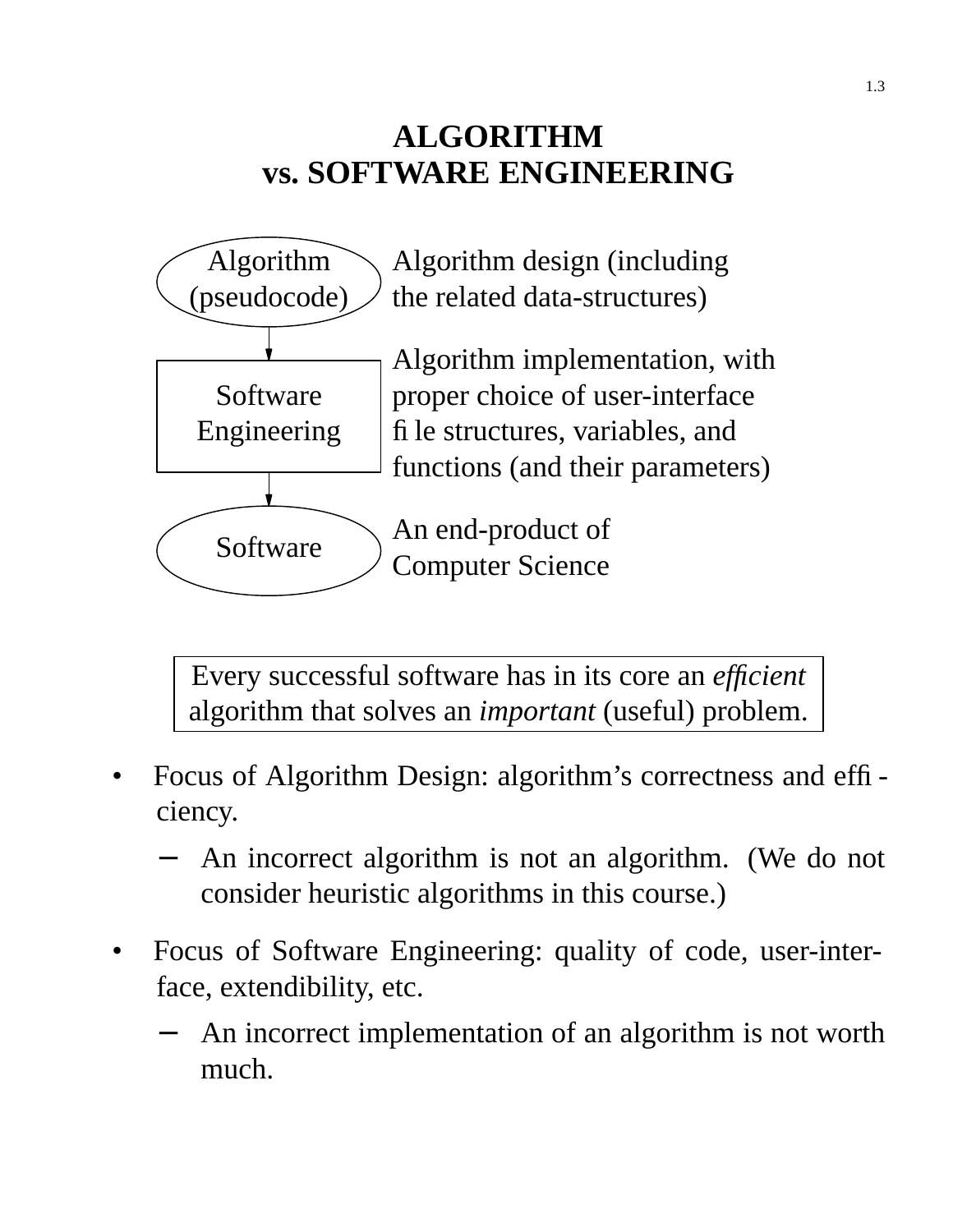# **FIVE ALGORITHM DESIGN PROBLEMS**

Designing efficient algorithms involve identifying relevant concepts and exploiting their properties for all entities involved.

#### **Two Not-So-Difficult Problems:**

- A geometric problem in Engineering.
	- Look at relevant properties of the geometric objects.
- A problem involving strings (which can represent many different kinds of things).
	- − Look at relevant properties of the set of strings.

### **Three More-Difficult Problems:**

- A geometric problem in drawing a program-flowchart.
	- − Look at relevant properties for certain substructures in a flowchart and their positions in the drawing. (Solution via depth first processing.)
- A geometric problem in Wireless Communication Networks.
	- Look at relevant connectedness property of graphs. (Solution via minimum spanning tree.)
- A problem of grouping numerical scores into classes.
	- Look at relevant properties of minimum-error grouping. (Solution via shortest-paths.)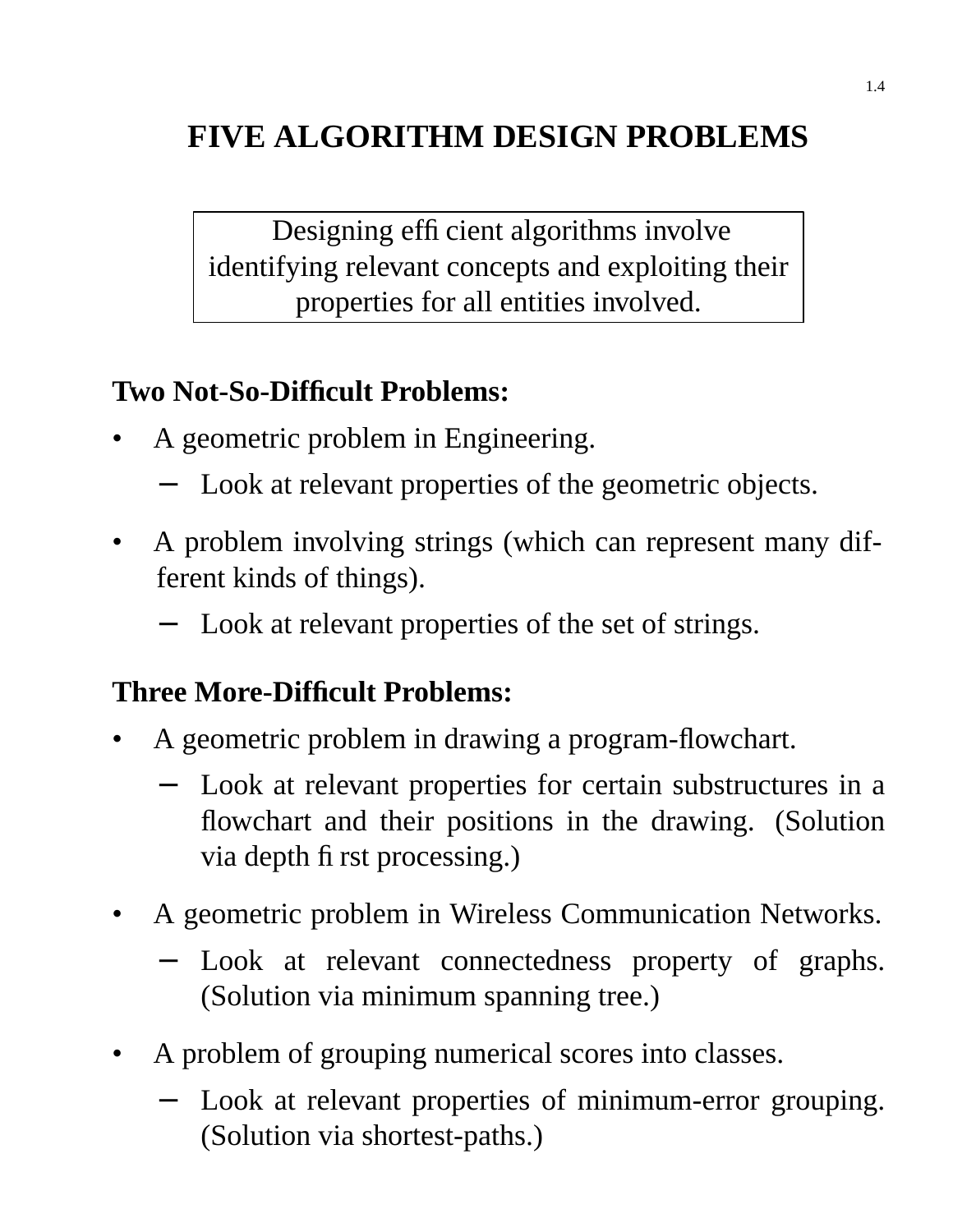# **A SIMPLE GEOMETRIC COMPUTATION PROBLEM**

• Let  $R_1 = (W_1, H_1)$  and  $R_2 = (W_2, H_2)$  be two rectangles, where  $W_i$  = width $(R_i)$  ≥ height $(R_i) = H_i$ . Can  $R_1$  be placed inside  $R_2$ , and if so then can we find such a placement?



(i) Two of the infinitely many ways of placing  $R_1$  inside  $R_2$ .



(ii) This  $R_1$  cannot be placed inside  $R_2$ .

### **Question:**

- 1? What is an application of the rectangle-placement problem?
- 2? What is a *necessary* condition for placing  $R_1$  inside  $R_2$ ?
- 3? What is a *sufficient* condition for placing  $R_1$  inside  $R_2$ ?
- 4? Do these conditions lead to a placement-algorithm (how)?

### **Generalization of Rectangle-Placement Problem:**

- Find a placement that covers the maximum area of  $R_1$ , i.e., maximizes  $R_1 \cap R_2$ .
- 5? Give another generalization of rectangle-placement problem.

# **Placing a triangle**  $\Delta_1$  inside another triangle  $\Delta_2$ :

- Triangles are more complex objects than rectangles (why?). This makes the triangle-placement problem more difficult.
- 6? Name a simpler geometric object than a rectangle for which the placement problem is simpler (explain).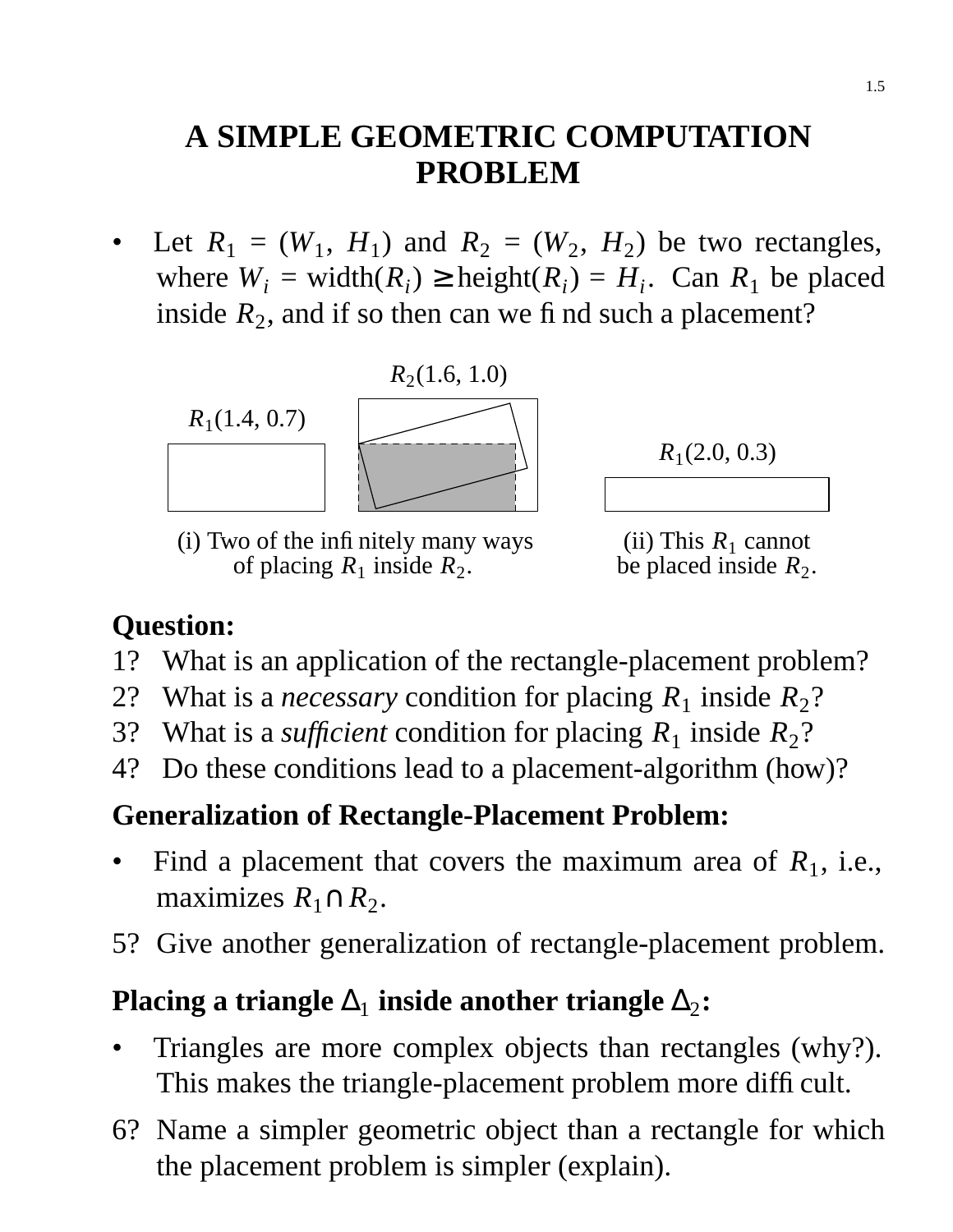### **SOME EXTREME CASES OF THE RECTANGLE PLACEMENT PROBLEM**



For the case on left,  $R_1$  can be placed inside  $R_2$  basically in just one way.

- •? In which of the two figures the dashed rectangle  $(R_1)$  can be slightly rotated and still keep it inside the solid rectangle  $(R_2)$ ?
- •? Which of the dashed rectangles has the larger area? Can one of them be placed inside the other? Justify your answer.
- •? Consider the following cases in determining the necessary and sufficient condition for placing  $R_1$  inside  $R_2$ , and in each case derive the required conditions:
	- $R_1$  can be placed inside  $R_2$  with its sides parallel to those of  $R_2$ .
	- −  $R_1$  can be placed inside  $R_2$  in essentially only one way.
	- − *R*<sup>1</sup> must be tilted to place inside *R*<sup>2</sup> .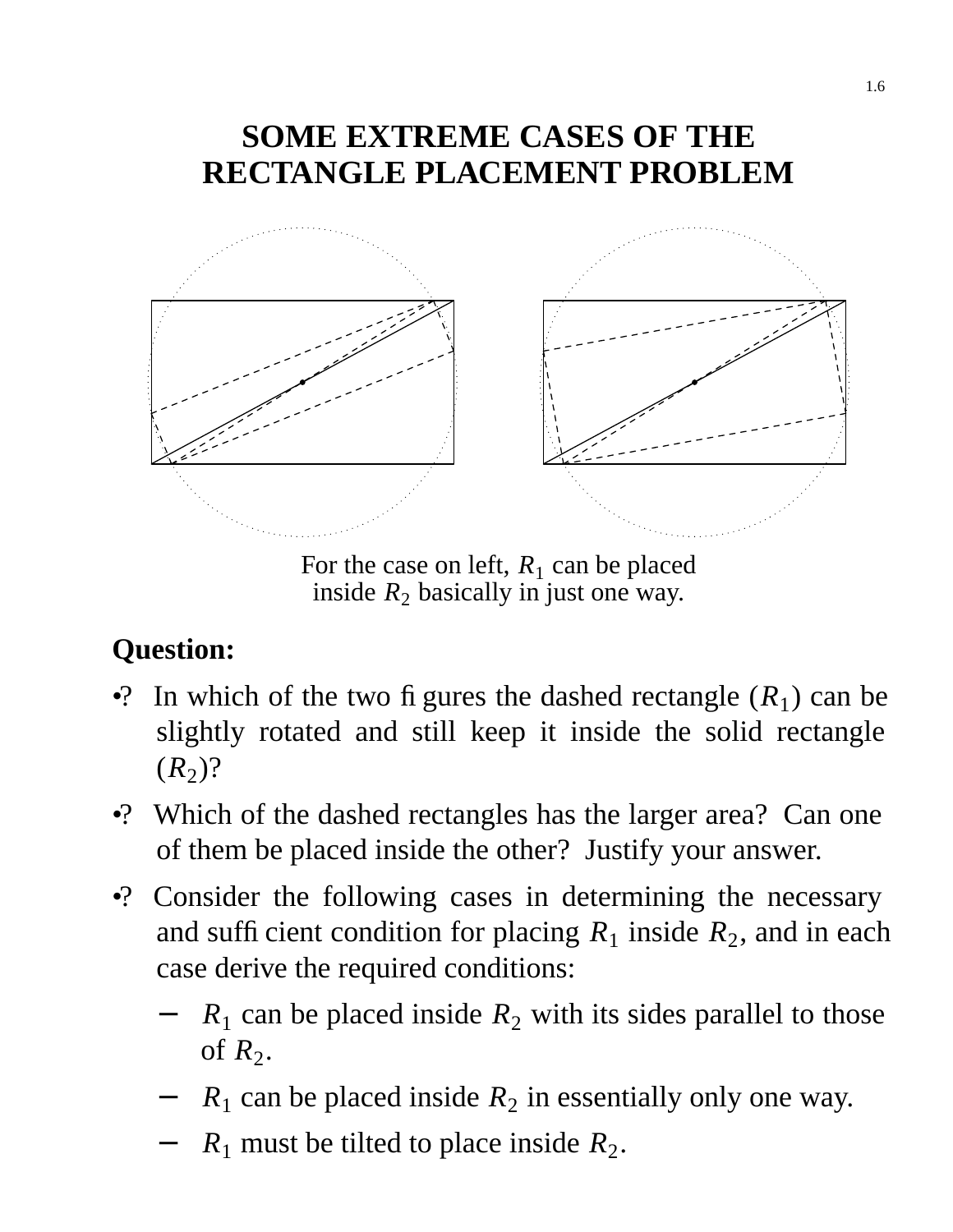# **A BINARY-STRING GENERATION PROBLEM**

**Problem:** Generate all  $(n, m)$ -binary strings, with  $n - m$  zeros and *m* ones. There are six (4, 2)-binary strings:

Binary strings: 0011 0101 0110 1001 1010 1100 Associated integers: 3 5 6 9 10 12

**Algorithm** AllBinaryStrings $(n, m)$ : //n=length, m = numOnes

1. For  $(i = 0, 1, 2, ..., 2<sup>n</sup> - 1)$  do the following:

- (a) Convert *i* to its binary-string form *s*(*i*) of length *n*.
- (b) Print *s*(*i*) if it has exactly *m* ones.

**Problems with** AllBinaryStrings(n, m):

- It is very inefficient even when  $m = n/2$ . For  $n = 4$  and  $m =$ 2, it generates 16 strings and throws away  $16-6 = 10$  of them.
- It does not work for  $n > 32$  (= word-size in most computers).
	- 1. Always look at some example situations to get a clear understanding of the algorithm-design problem.
	- 2. Test your algorithm's correctness/efficiency using them.

- 1? How can we use  $(n, m)$ -binary strings to find all increasing subsequences of size, say,  $m = 3$  in  $\langle 4, 5, 2, 9, 7, 6, 8, 1 \rangle$ ?
- 2? How to generate (*n*, *m*)-binary strings using (a) or (b): (a) Starting with  $0^{n-m}1^m$ , successively generate the next string. (b) Starting with  $1^m$ , keep adding one 0 in all possible ways until all zero's are added (e.g.,  $11 \rightarrow \{011, 101, 110\}$ ).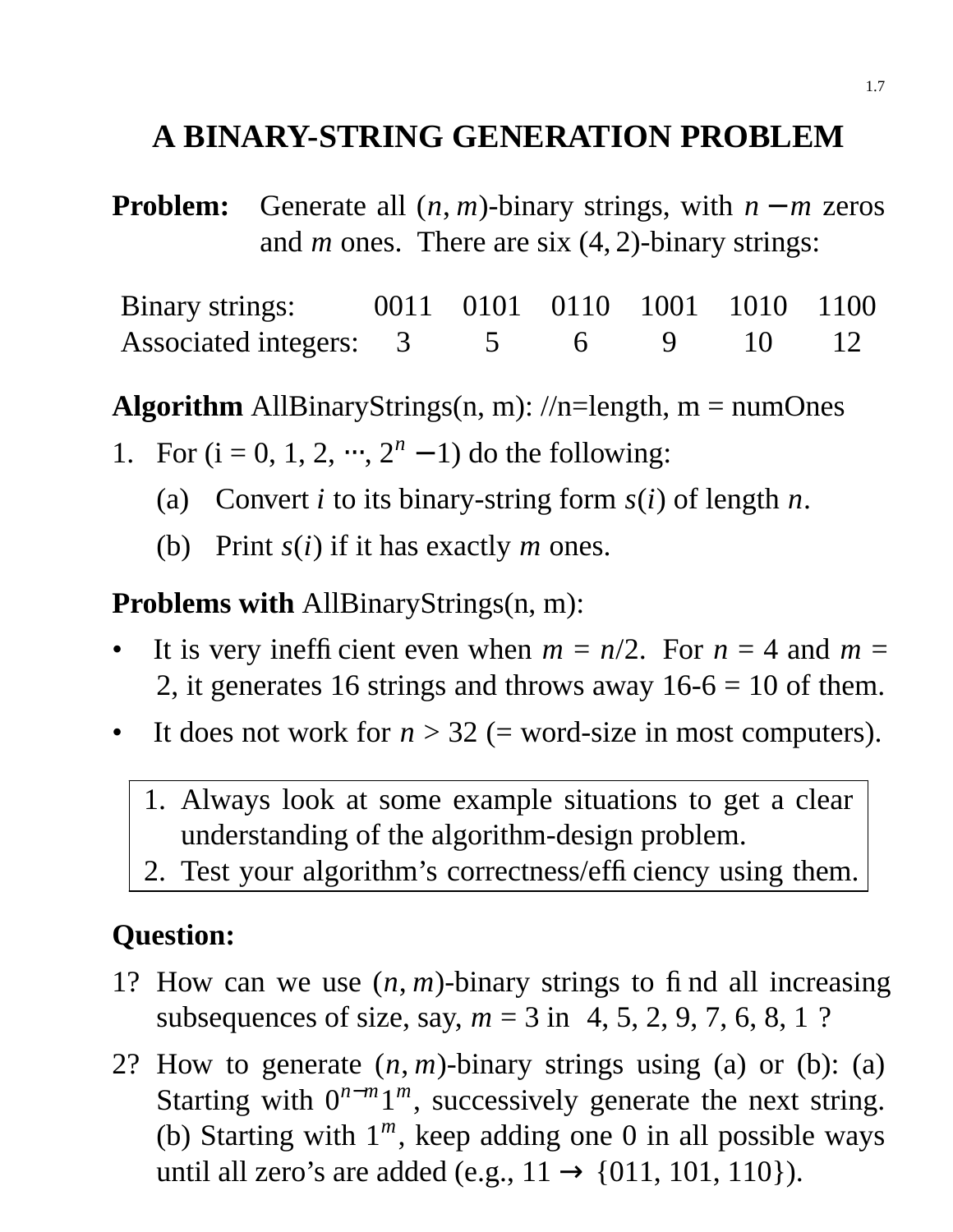# **NEXT (***n***,** *m***)-BINARY-STRING GENERATION**

#### **Examples of Successive (10, 6)-Binary Strings:**

| A $(10,6)$ -binary string:        | 0100111100 |
|-----------------------------------|------------|
| Next $(10,6)$ -binary string:     | 0101000111 |
| Next (10,6)-binary string:        | 0101001011 |
| Next $(10,6)$ -binary string:     | 0101001101 |
|                                   |            |
| The last $(10,6)$ -binary string: | 1111000000 |

#### **A** necessary-and-sufficient condition for string  $y = \text{next}(x)$ :

- (1) The rigthmost "01" in *x* is changed to "10" in *y*.
- (2) The 1's to the right of "01" in *x* is moved to the extreme right in *y*.

#### **Algorithm for Generating next(***x***) from** *x***:**

- (1) Locate the rightmost "01" in *x* and change it to "10".
- (2) Move all 1's to the right of that "10" to the extreme right.

- 1? What happens when there is no "01"?
- 2? Give a pseudocode for creating the previous (*n*,*m*)-binary string (if any).
- 3? How will you generate a random (*n*, *m*)-binary string, i.e, with what probabilities will you successively determine the bits  $x_i$  of a random binary-string  $x_1 x_2 \cdots x_n$ ? Give the probabilities for successive bits in 01101 ( $n = 5$  and  $m = 3$ ).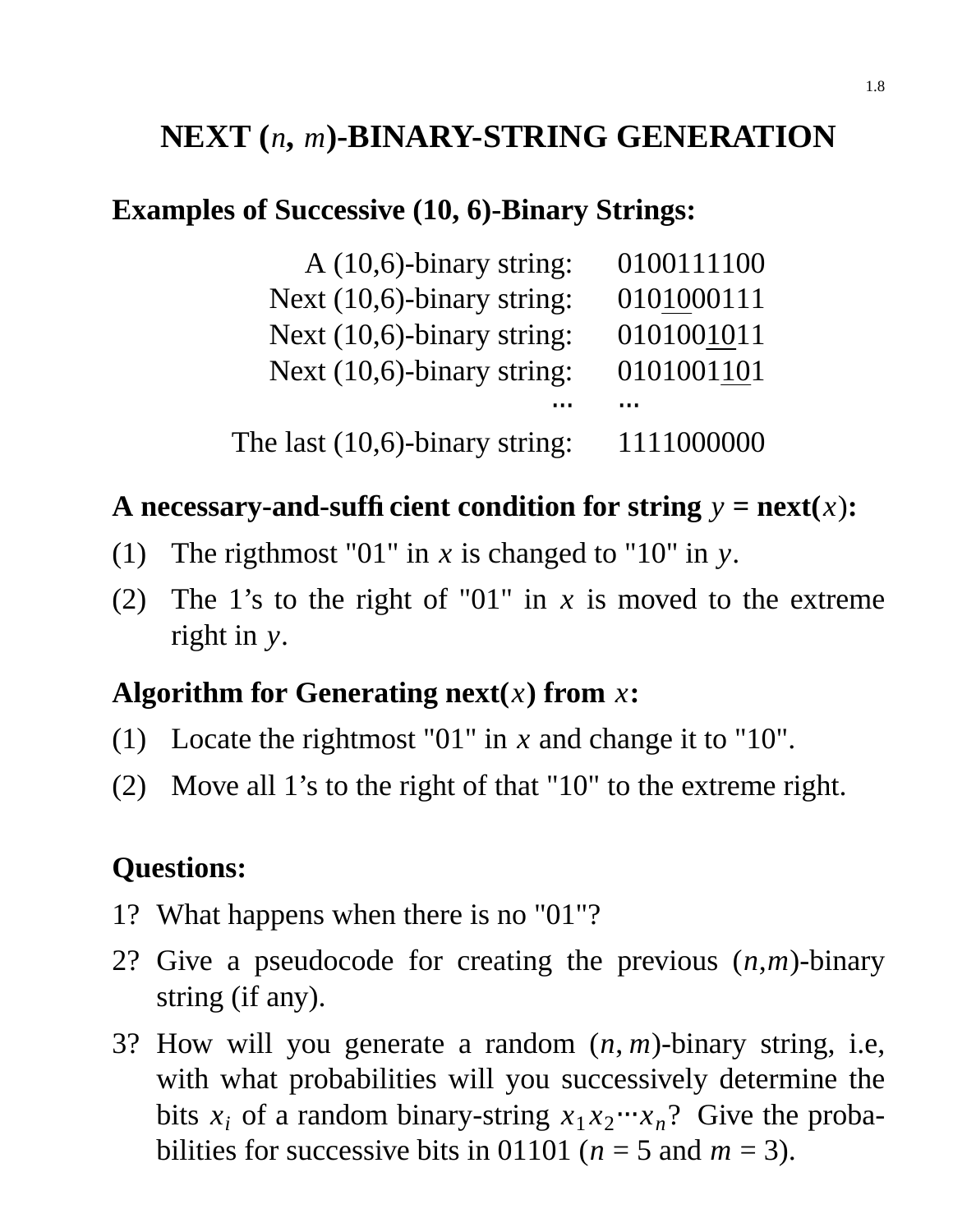### **FINDING THE RIGHTMOST "01" IN A BINARY STRING**

### **Pseudocode:**

- 1. Scan the binary string from right-to-left to locate the rightmost '1'.
- 2. Continue right-to-left scan till you find the first '0'.

### **Question:**

- 1? What is the right-to-left scan is better than left-to-right scan to locate the rightmost "01" (for our application)?
- 2? Give a program code for the pseudocode above, assuming that the binary string is represented as binString[0..length−1].

#### **Does the following code find the rightmost "01"?**

```
for (i=length-1; i>=1; i--)if ((1 == binary[i]) & (0 == binary[i-1]))break;
```
### **Question:**

•? Explain with an example binary string how the above code wastes unnecessary comparisons of the items in binString[]. Describe the situation that makes the performance of the second code worst.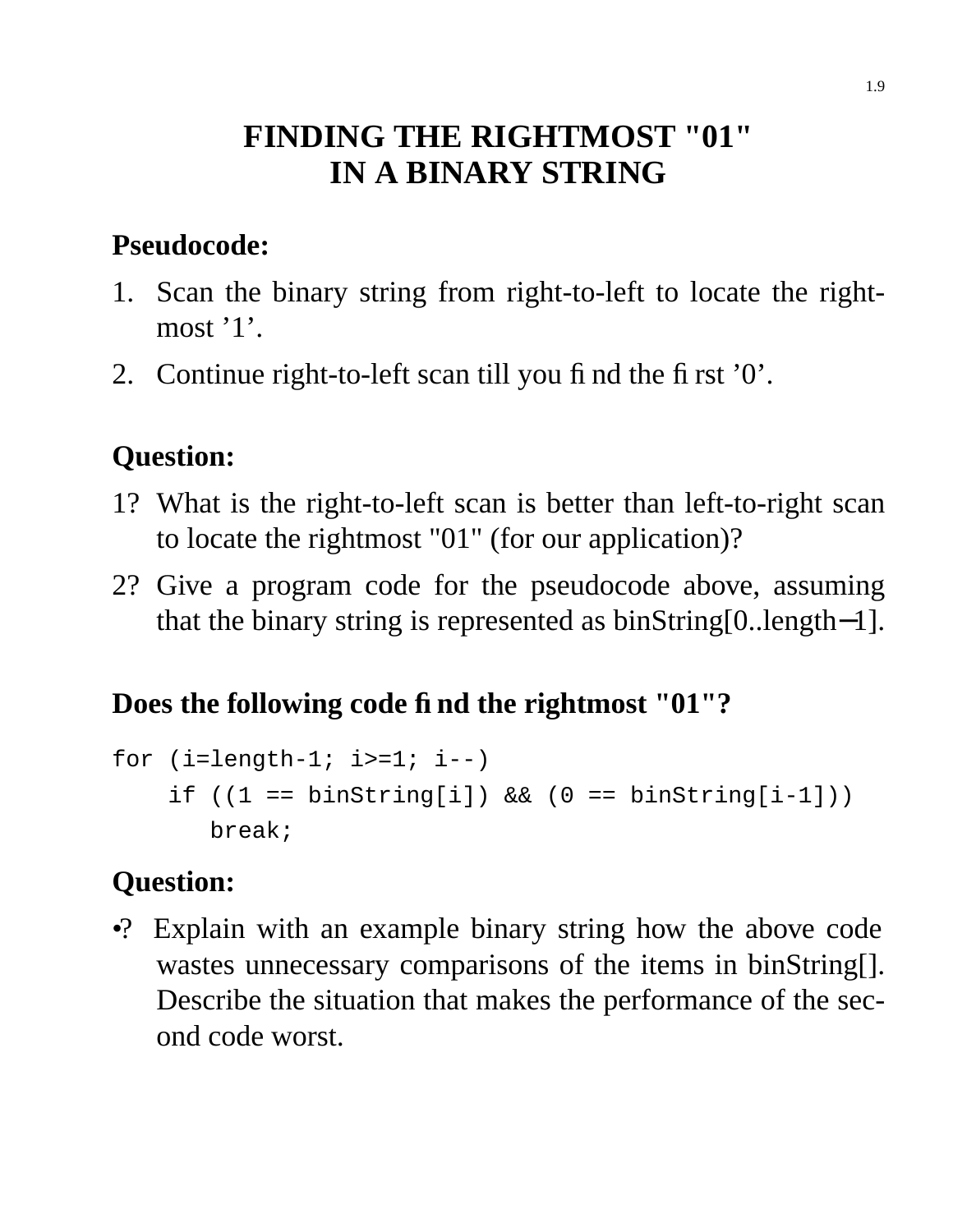### **A RECURSIVE APPROACH FOR GENERATING ALL (***n***,** *m***)-BINARY STRINGS**



**Pseudocode for** RecGenBinStrings(*n*, *m*):

- 1. If top-level call, then create the array binString[0..*n* − 1] and let strLength = *n*.
- 2. If  $(n = m)$  or  $(m = 0)$ , then fill the last *n* positions in bin-String with 1's or 0's resp., print binString, and return; otherwise, do the following:
	- (a) Let binString[strLength  $n$ ] = '0' and call RecGenBin-Strings $(n-1, m)$ .
	- (b) Let binString[strLength − *n*]='1' and call RecGenBin-Strings( $n-1$ ,  $m-1$ ).

### **Question:**

1? Let  $W(n, m) = #$ (total write-operations into binString[]) for generating all (*n*, *m*)-binary strings. Give the equation connecting  $W(n, m)$ ,  $W(n-1, m)$ , and  $W(n-1, m-1)$ . Show *W*(*n*, *m*) for  $1 \le n \le 6$  and  $0 \le m \le n$  in Pascal-triangle form.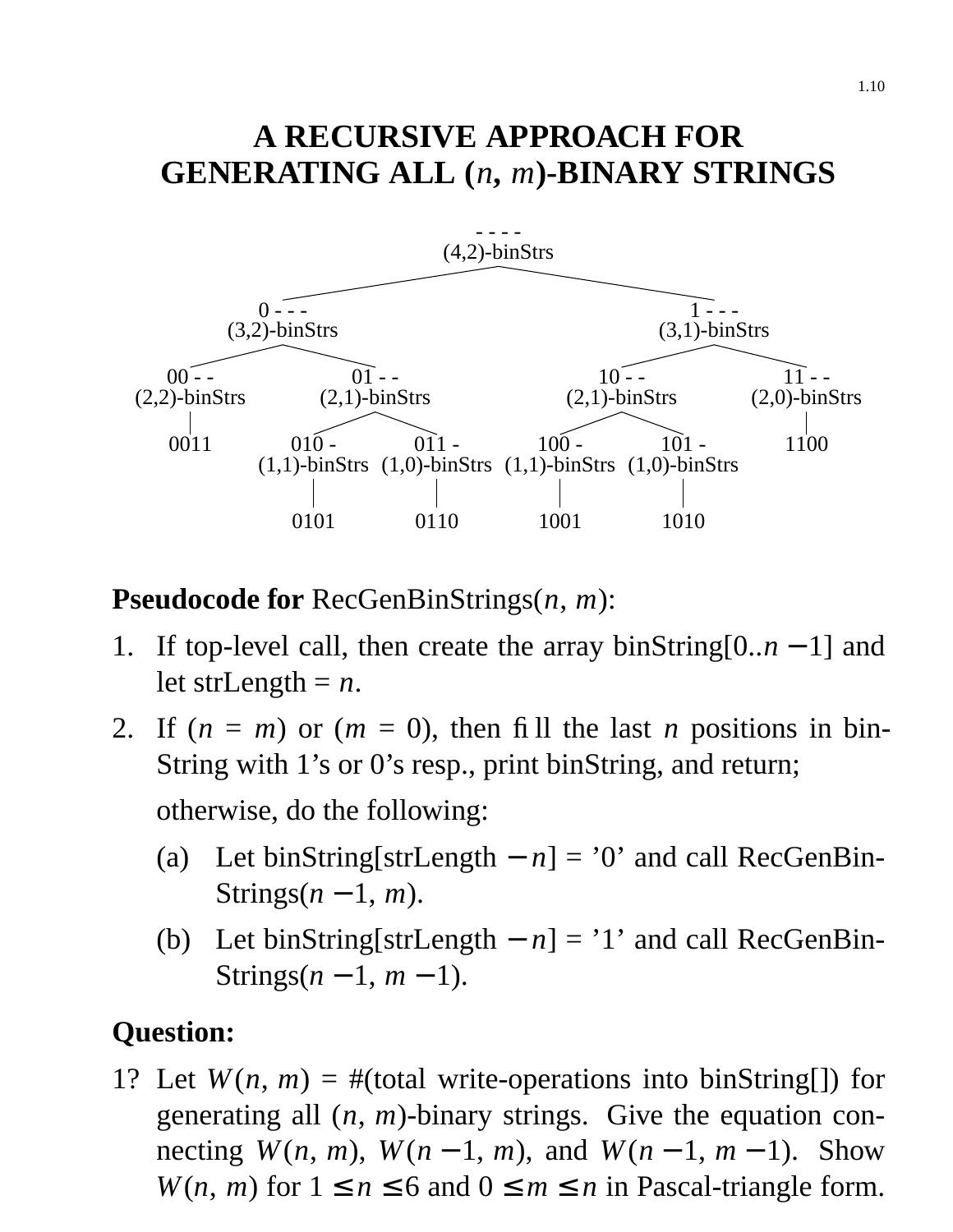### **ANOTHER STRING PROBLEM**

**Substring:** Given a string  $x = a_1 a_2 \cdots a_n$ , each  $x' = a_{i_1} a_{i_2} \cdots a_{i_k}$ , where  $i_1 < i_2 < \cdots i_k$ , is a *k*-substring of *x*. For  $x = abbacd$ ,  $x' = bcd$  is a 3-substring but  $x' =$ *dc* is not a substring.

#### **Question:**

- •? How many ways can we form *k*-substrings of  $a_1 a_2 \cdots a_n$ ? When do we get all *k*-substrings  $(0 < k < n)$  the same?
- •? When do we get the maximum number of distinct substrings?
- **Projection:** If we keep *all* occurrences of some *k*-subset of the symbols in *x* (in the order they appear in *x*), then the resulting substring is a *k*-projection of *x*.
- **Example.** For  $x = aabcacbbadd$ , which is made of four symbols  $\{a, b, c, d\}$ , we get  $6 = C(4, 2)$  many 2-projections as shown below. Note that  $x_{ab} = x_{ba}$ ,  $x_{ac}$  $=x_{ca}$ , etc.

| $x_{ab} = aababba,$     | $x_{bc} = bccbb$ ,  |
|-------------------------|---------------------|
| $x_{ac} = aacaca,$      | $x_{bd} = bbbdd,$   |
| $x_{ad} = a a a a d d,$ | $x_{cd} = c c d d.$ |

- •? Give the string *y* made of the symbols {*b*, *c*, *d*} which has the same 2-projection as *x* above, i.e.,  $y_{bc} = x_{bc}$ ,  $y_{bd} = x_{bd}$ , and  $y_{cd} = x_{cd}$ .
- •? Give an algorithm to determine the string *x* from its 2-projections. Explain the algorithm using *x* = *aabcacbbadd*.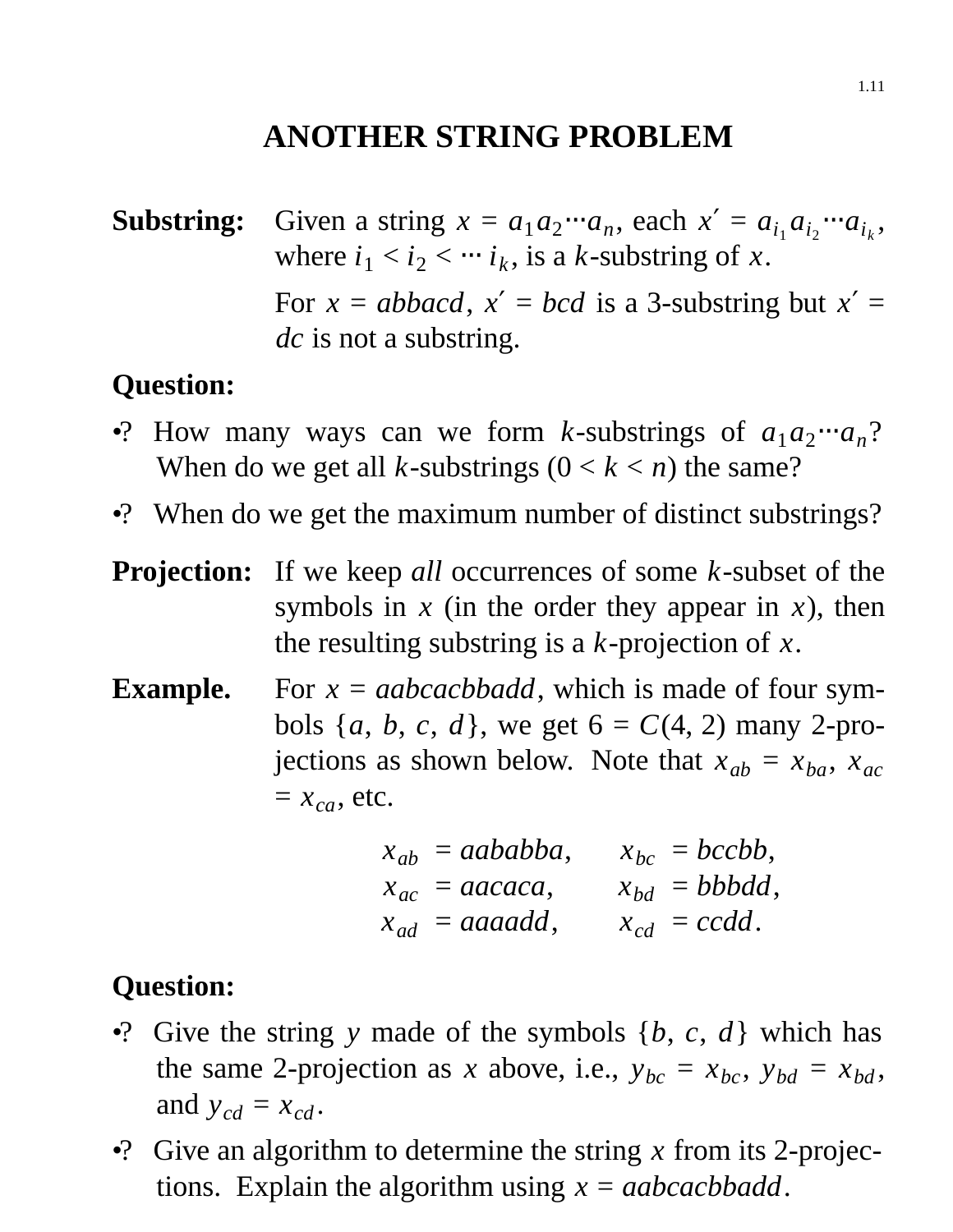# **A FLOWCHART-DRAWING PROBLEM**



- The while-do loop at node 4 checks characters in a word for counting.
- The while-do loop at node 2 reads oneword at-a-time from an input file.



(i) The flowchart of an Word-AndCharCount program.

(ii) A more complex fbwchart; node 12 is a break-statement.

### **Question** (Flowchart-Drawing):

- 1? What are some of the decisions involved in "drawing" a fbwchart like the ones shown above?
- 2? What is involved in making those decisions and in which order can we decide them in drawing the flowchart?

**Question** (Flowchart-Analysis):

- 3? How to verify that a flowchart corresponds to a structuredprogram (no 'goto's, but may have returns = 'goto end')?
- 4? Can we combine the do-while loops at nodes 4 and 5 in the rightside flowchart into a single do-while loop?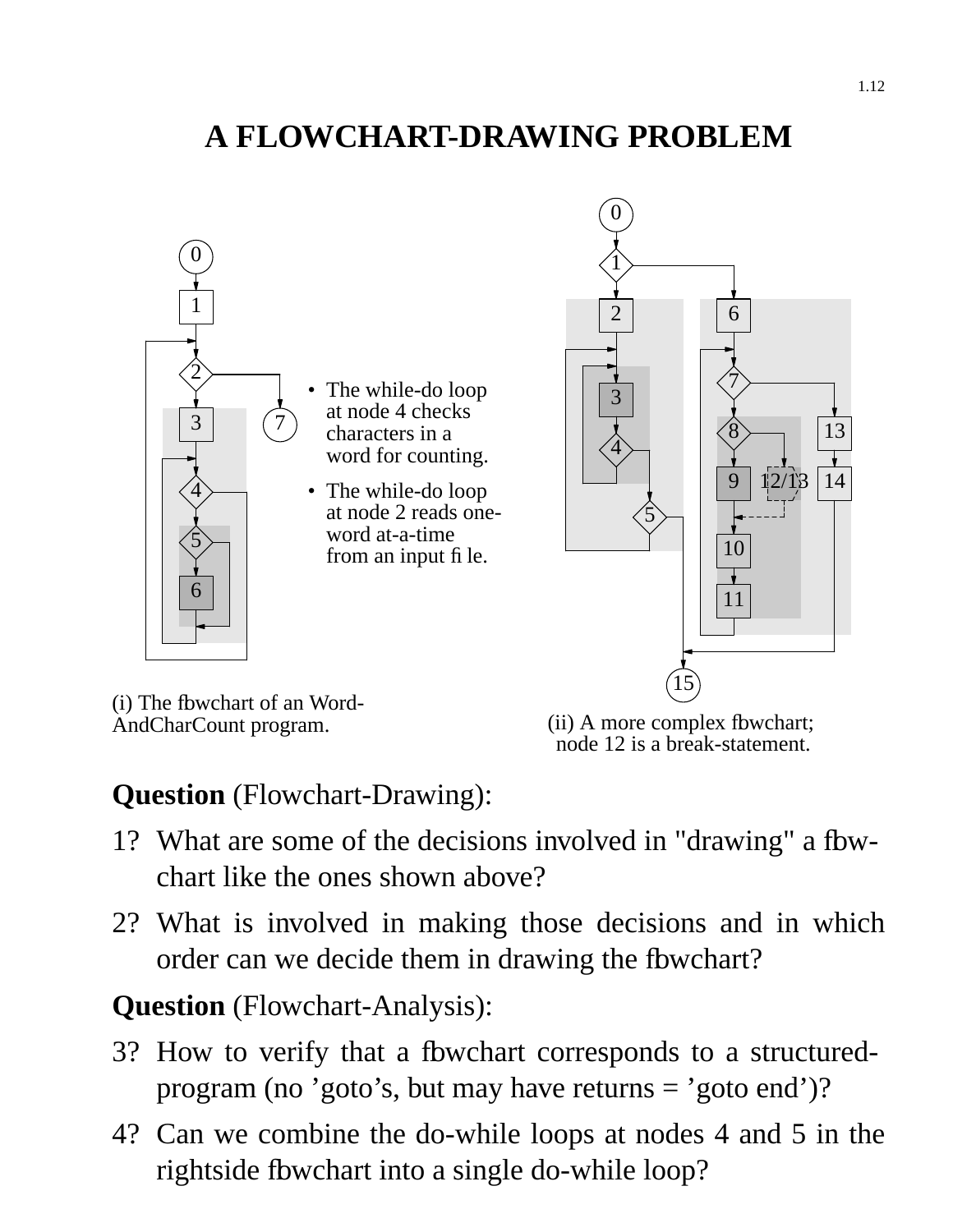# **A TREE-DRAWING PROBLEM**

### **Two Different Drawings of A Tree:**

- (1) All terminal nodes at the same level and with the horizontal separation  $\delta_x$  between two consecutive nodes.
	- The horizontal position of a parent node equals that of the middle child or the midpoint of the middle two children (resp. for odd and even number of children).
	- The vertical position of the parent is at a fixed vertical separation  $\delta_{\nu}$  of that of the highest children.
- (2) Nodes with the same distance from root are at the same level and with at least  $\delta_x$  horizontal separation between them.



The drawing on the right is more compact and yet it clearly shows the subtree-structure.

# **Questions:**

1? If *y* and *z* are two consecutive children of a node *x* and we know the drawing of the subtrees  $T_y$  and  $T_z$  by themselves, how do we determine the horizontal separation between *y* and *z* in the drawing of  $T_x$  (e.g., take  $y = 6$  and  $z = 14$ )?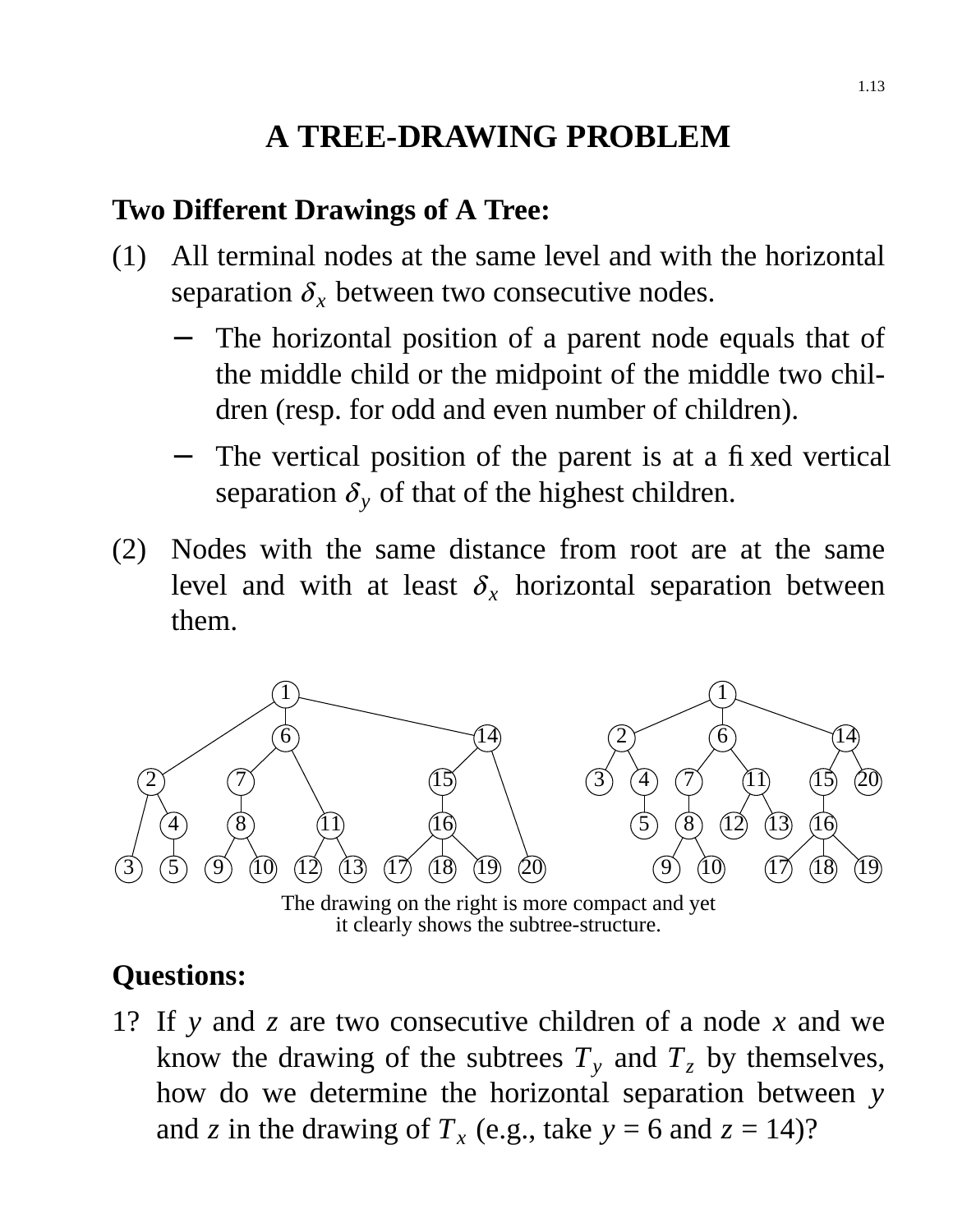### **A PROBLEM IN WIRELESS NETWORK**

- **Problem:** Given the coordinates  $(x_i, y_i)$  of the nodes  $v_i$ ,  $1 \le i$  $\leq N$ , find the minimum transmission-power that will suffice to form a connected graph on the nodes.
- A node with transmission power *P* can communicate with all nodes within distance  $r = c$ .  $\sqrt{P}$  from it ( $c > 0$  is a constant).
- Let  $r_{\min}$  be the minimum *r* for which the links  $E(r)$  =  $\{(v_i, v_j): d(v_i, v_j) \le r\}$  form a connected graph on the nodes. Then,  $P_{\text{min}} = (r_{\text{min}}/c)^2$  gives the minimum transmission power to be used by each node.



The links  $E(1)$  corresponding to  $P = 1/c^2$ 

#### **Question:**

1? What is  $r_{\text{min}}$  for the set of nodes above? Give an example to show that  $r_{\text{min}} \neq \max$  {distance of a node nearest to  $v_i$ :  $1 \leq i$  $\leq N$ . (If  $r_{\min}$  were always equal to the maximum, then what would be an algorithm to determine  $r_{\text{min}}$ ?)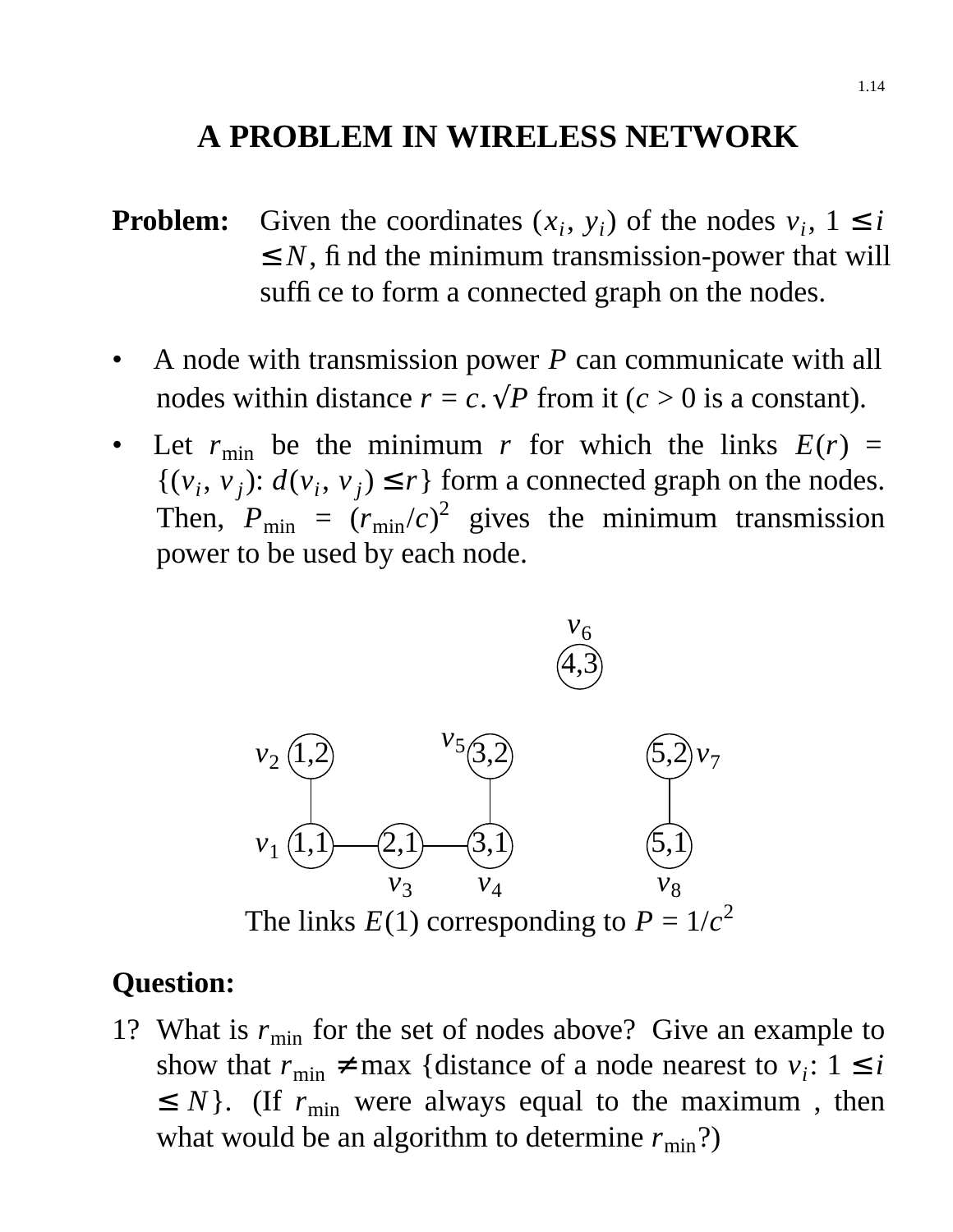### **GROUPING NUMERICAL SCORES INTO CLASSES**

**Problem:** Find the best grade-assignment *A*, *B*, *C*, etc to the student-scores  $x_i$ ,  $1 \le i \le N$ , on a test. That is, find the best grouping of the scores into classes  $A, B, \dots$ .

### **Interval-property of a group:**

- If  $x_i < x_k$  are two scores in the same group, then all inbetween scores  $x_j$  ( $x_i < x_j < x_k$ ) are in the same goup.
- Thus, we only need to find the group boundaries.

**Example.** Scores of 23 students in a test (one ' $\times$ ' per student).



### **Closest-Neighbor Property (CNP) for Optimal Grouping:**

• Each  $x_i$  is closest to the average of the particular group containing it compared to the average of other groups.

- 1? Give an application of such grouping for weather-data, say.
- 2? Find the best 2-grouping using CNP for each data-set below. Do these groupings match your intuition?

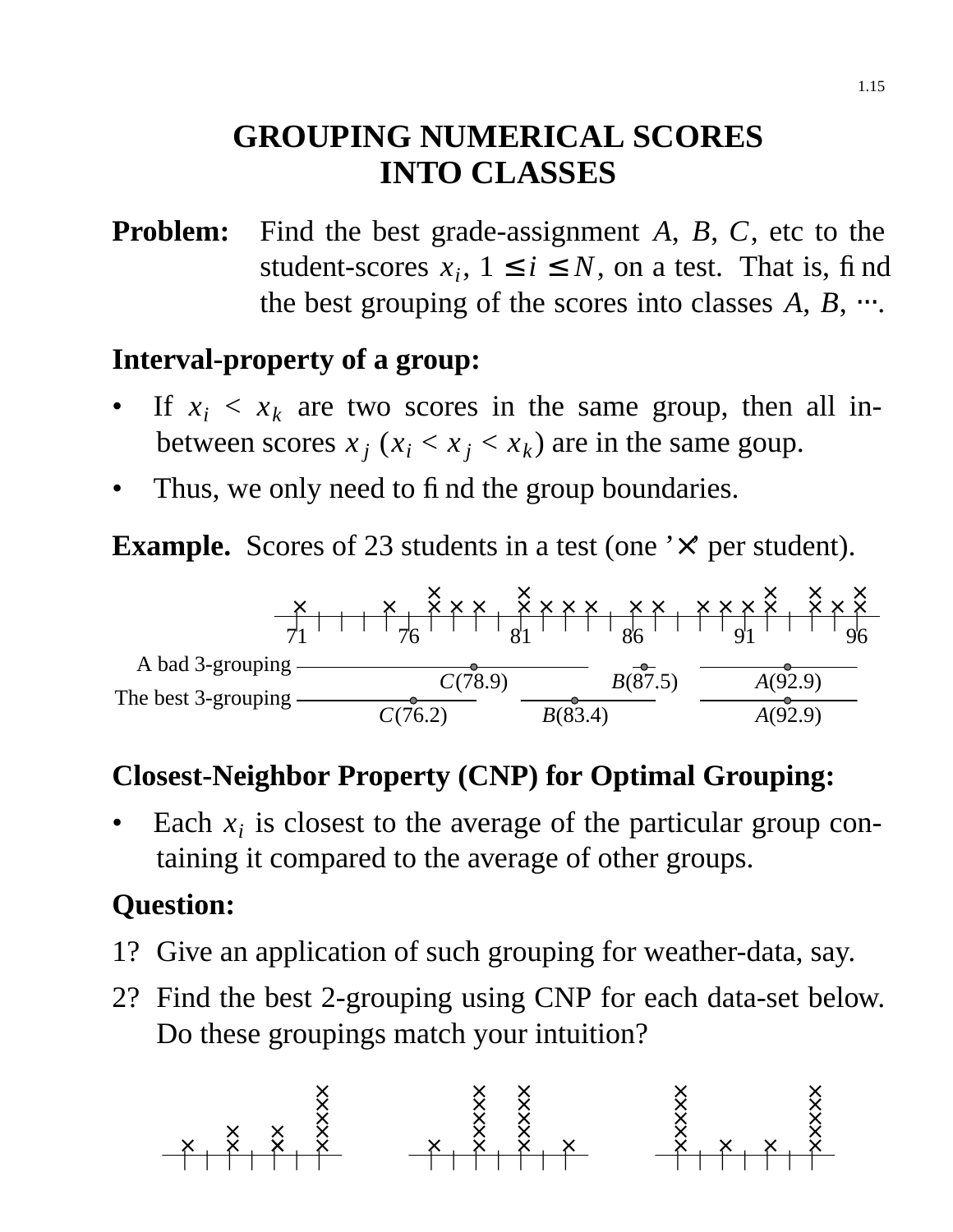# **TWO EXAMPLES OF BAD ALGORITHMS**



### **Algorithm#1** FindBuildingA:

- 1. Go to Main Library.
- 2. When you come out of the library, it is on your right.

### **Algorithm#2** FindBuildingA:

1. Go to the north-west corner of Quadrangle.

- 1? Which algorithm has more clarity?
- 2? Which one is better (more efficient)?
- 3? What would be a better algorithm?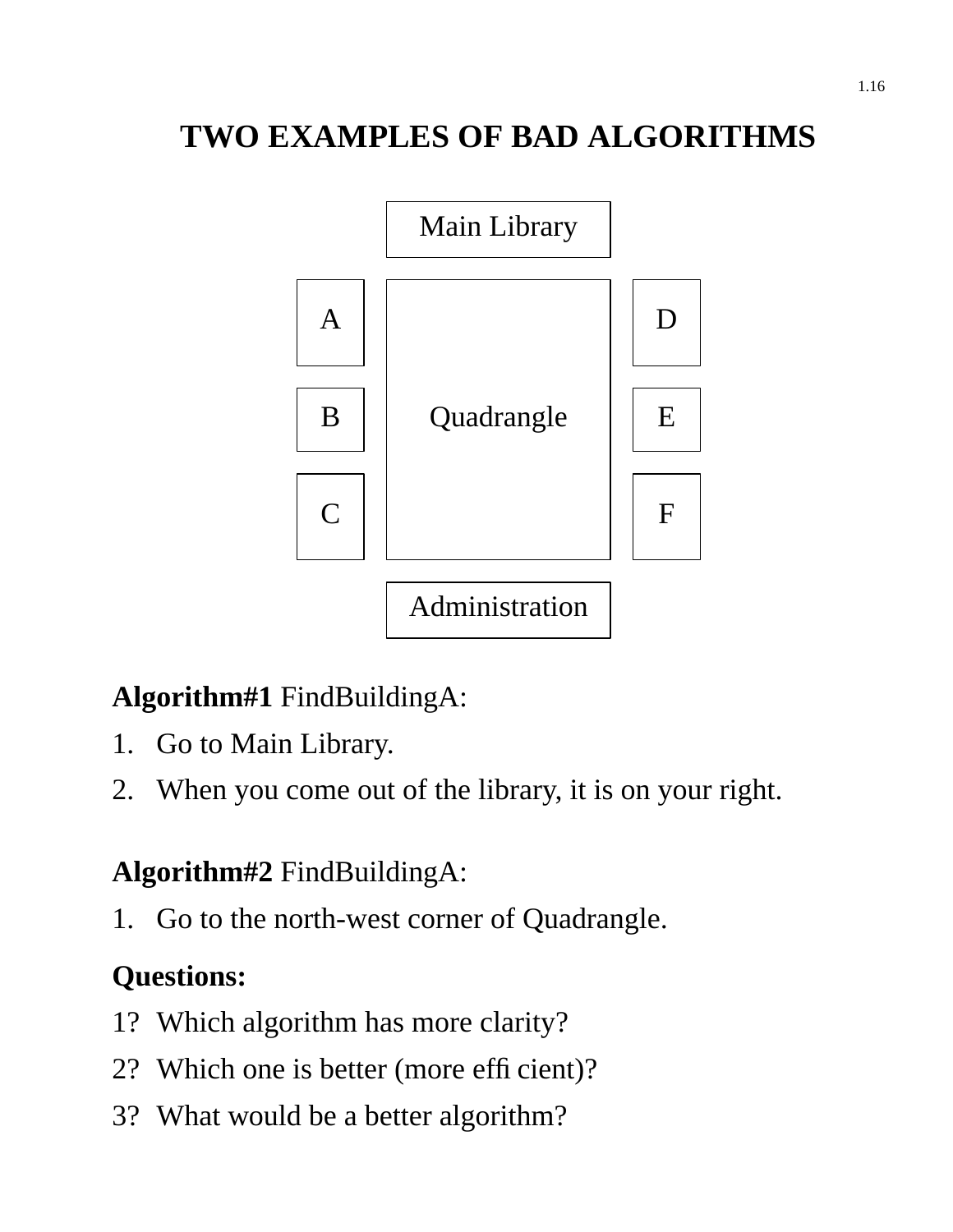# **WHAT IS WRONG IN THIS ALGORITHM**

**Algorithm** GenerateRandomTree(n):  $//$ nodes =  $\{1, 2, \cdots, n\}$ 

| Input:         | $n = \text{\#(nodes)}$ ; $n \geq 2$ .            |
|----------------|--------------------------------------------------|
| <b>Output:</b> | The edges $(i, j)$ , $i < j$ , of a random tree. |

1. For (each  $j = 2, 3, ..., n$ ), choose a random  $i \in \{1, 2, ...,$ *j* − 1) and output the edge (*i*, *j*).

#### **Successive Edges Produced for** *n* **= 3:**

•  $j = 2$ : the only possible  $i = 1$  and the edge is  $(1, 2)$ .



•  $j = 3$ ; *i* can be 1 or 2, giving the edge  $(1, 3)$  or  $(2, 3)$ .



Always test your algorithm.

- 1? Does the above algorithm always generate a tree (i.e., a connected acyclic graph)? Show all graphs generated for  $n = 4$ .
- 2? How do you modify GenerateRandomTree(*n*) so that all trees with *n* nodes can be generated (i.e., no one is excluded)?
- 3? Why would we want to generate the trees (randomly or all of them in some order) - what would be an application?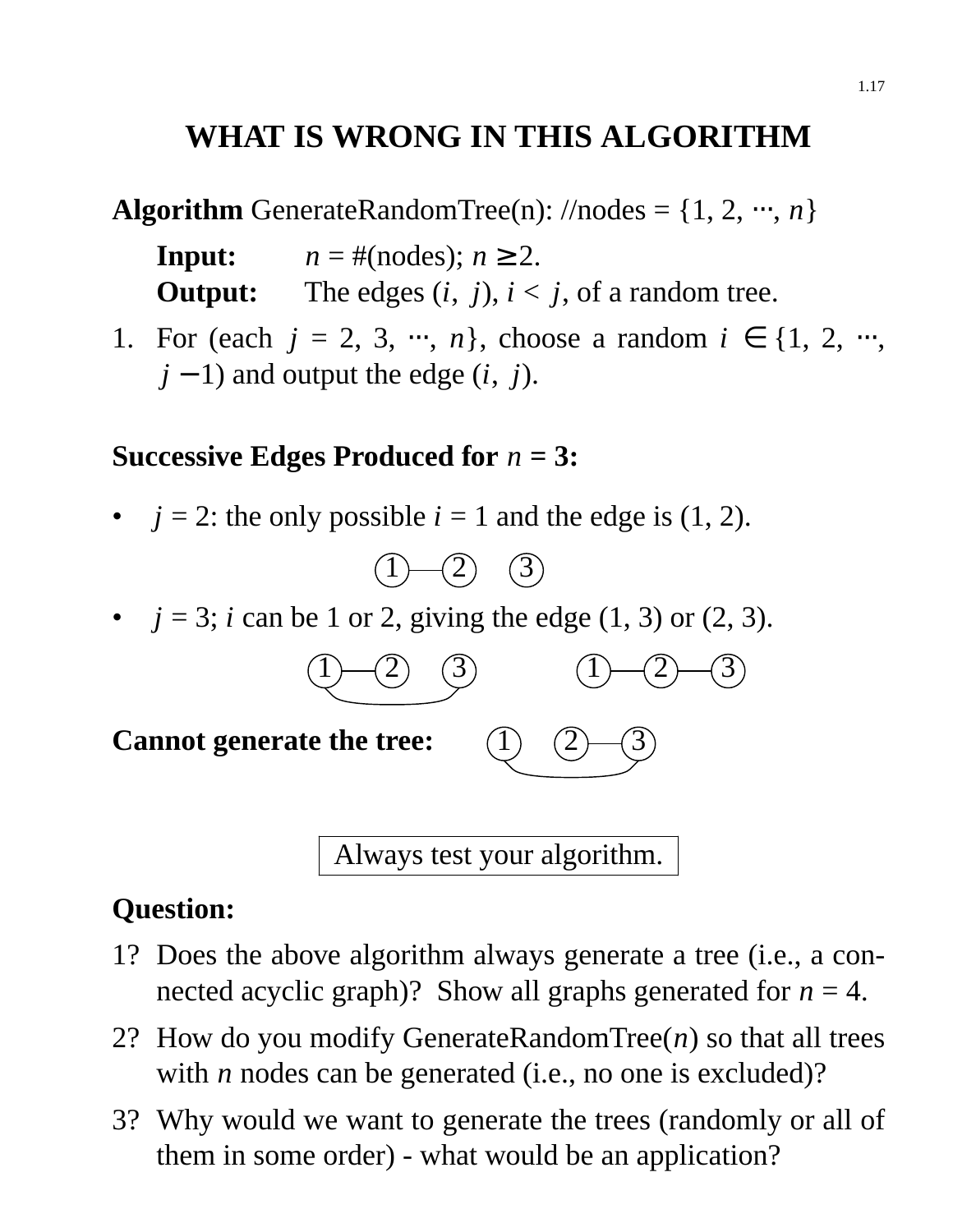# **TREES GENERATED BY GenerateRandomTree(4)**



Only 6 different trees are generated, each with degree $(4) = 1$ .

- 1? Does the following algorithm generate all trees on *n* nodes? What is the main inefficiency in this algorithm?
	- 1. Let  $E = \emptyset$  (empty set).
	- 2. For  $(k = 1, 2, \dots, n 1)$ , do the following:
		- (a) Choose random *i* and  $j, 1 \le i < j \le n$  and  $(i, j) \notin E$ .
		- (b) If {(*i*, *j*)}∪*E* does not contain a cycle (how do you test it?), then add  $(i, j)$  to  $E$ ; else goto step  $(a)$ .
- 2? Give a recursive algorithm for generating random trees on nodes  $\{1, 2, \cdots, n\}$ . Does it generating each of  $n^{n-2}$  trees with the same probability?
- 3? Do we get a random tree (each tree with the same probability) by applying a random permutation to the nodes of a tree obtained by GenerateRandomTree(4)?
- 4? Give a pseudocode for generating a random permutation of  $\{1, 2, \cdots, n\}$ . Create a program and show the output for  $n = 3$ for 10 runs and the time for 10 runs for  $n = 100,000$ .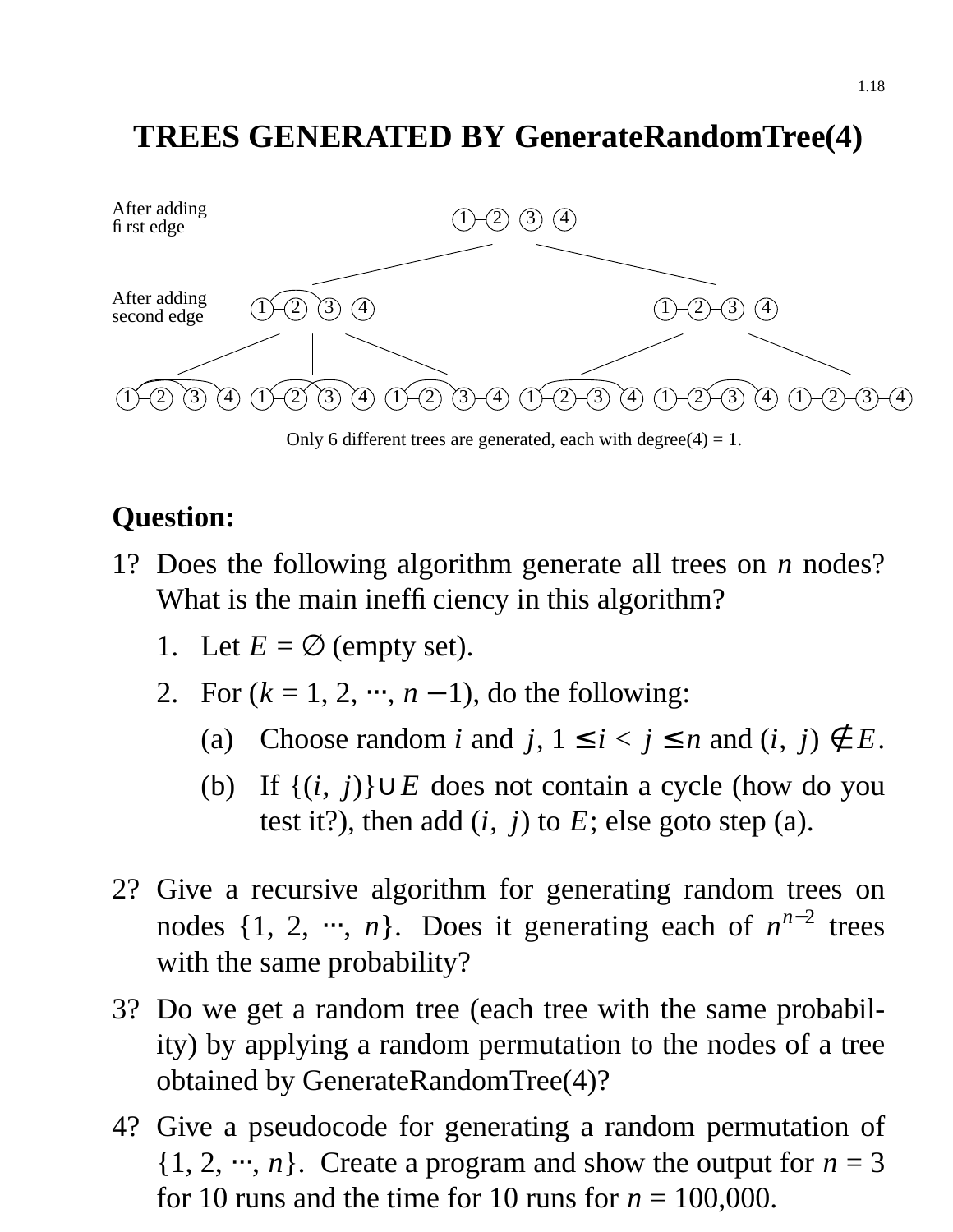### **PSEUDOCODES ARE SERIOUS THINGS**

### **Pseudocode is a High-Level Algorithm Description:**

- It *must* be unambiguous (clear) and concise, with sufficient details to allow
	- correctness proof and.
	- − performance efficiency estimation
- It is *not* a "work-in-progress" or a "rough" description.

Describing algorithms in pseudocode forms requires substantial skill and practice.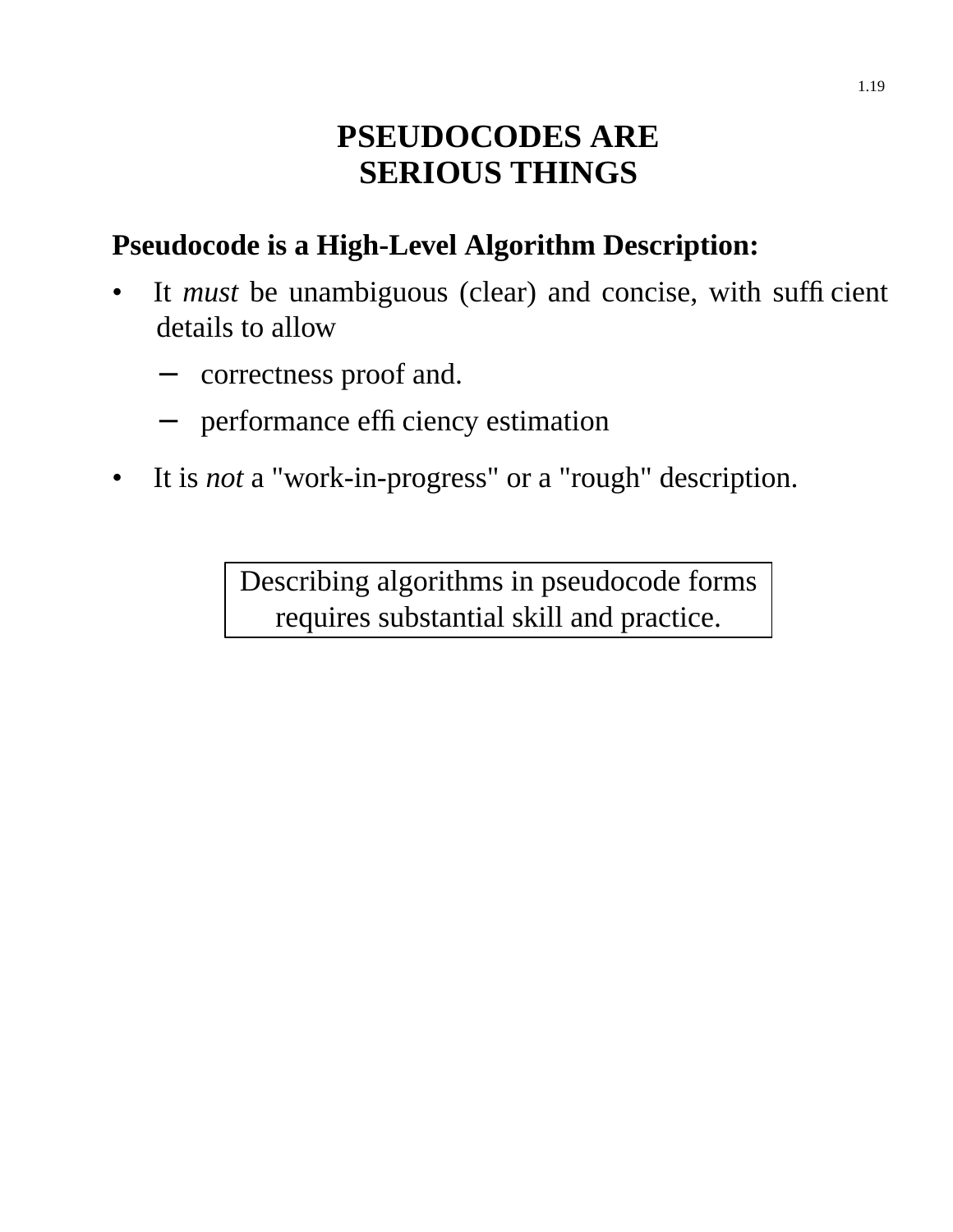# **A NON-COMPUTABLE PROBLEM**

**Halting Problem:** Given a program  $P$  and an input  $I$ , how to determine if *P* will halt for the input *I*.

- There is no algorithm to solve the Halting Problem for all (*P*, *I*) pairs.
- One might be able to solve specific cases of (*P*, *I*) using known properties of *P* and *I*.
- **Question:** Why can't we just execute program *P* for the given input *I* to see if the program halts?

**Example.** Does the following program halt for a given input *x*?

```
void DoesItHalt(double x)
{ double y, sum;
  for (sum = y = 1.0; sum >= 1.0; sum += y)y = y^*x;printf("x=%5.3f, sum=%5.3f\n", x, sum);
}
```

| Vars | Initial | After <i>n</i> th iteration of for-loop |                          |                                                |       |
|------|---------|-----------------------------------------|--------------------------|------------------------------------------------|-------|
|      |         |                                         | values $n=1$ $n=2$ $n=3$ |                                                | $n=4$ |
| sum  | 1.0     |                                         |                          | $1+x$ $1+x+x^2$ $1+x+x^2+x^3$ $1+x+\cdots+x^4$ |       |
|      |         |                                         |                          |                                                |       |

The program will halt if and only if *x* < 0.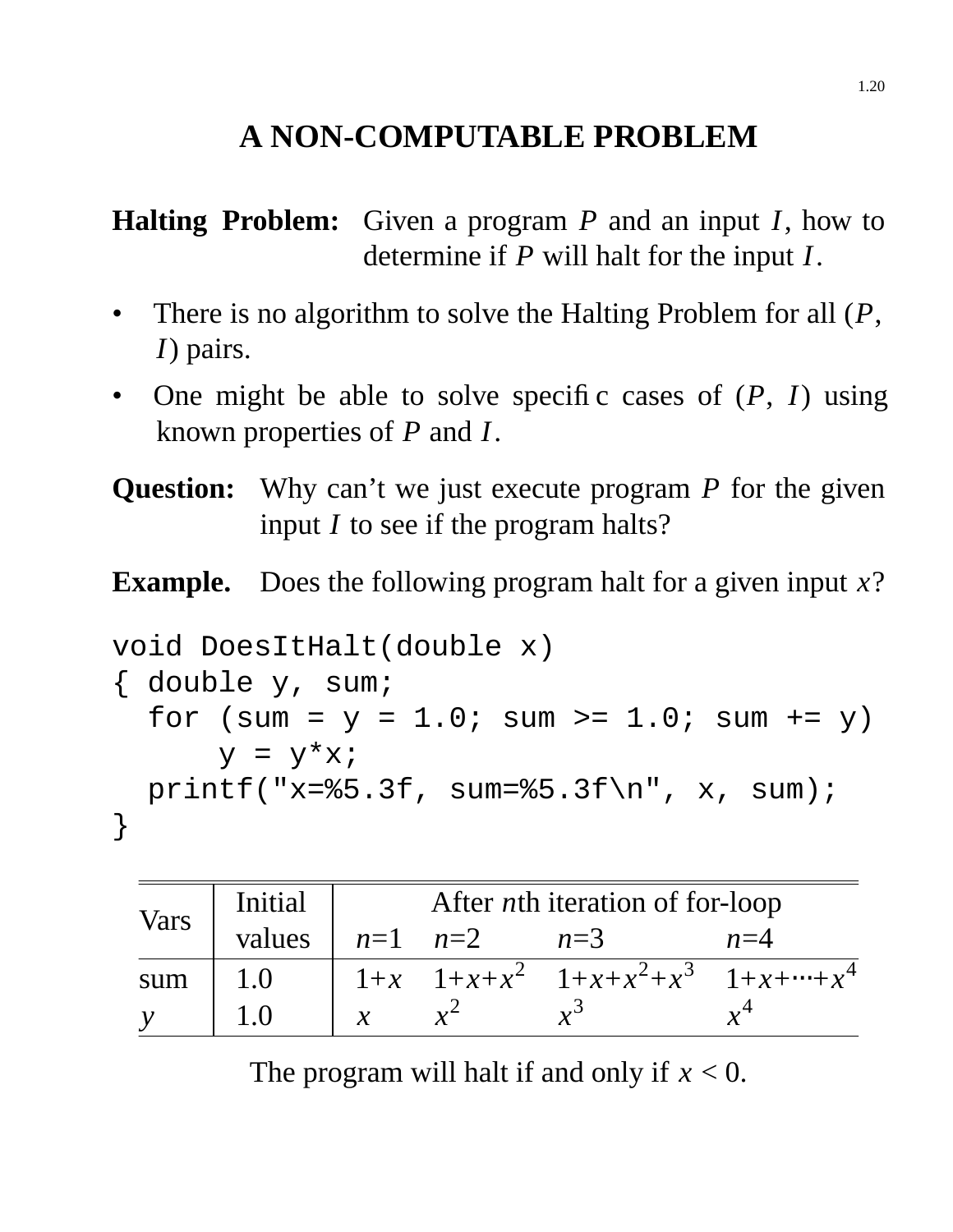# **GOALS IN THIS COURSE**

- **Goals:** Become proficient in algorithm design, complexityanalysis, and application.
	- Become expert in some fundamental graph and combinatorial algorithms, which have many applications.
	- Develop new ways of thinking about algorithms.
	- Develop ability to
		- − convert new problems to known forms
		- − create new methods/algorithms
		- − determine efficient implementations
		- − express algorithms in a pseudocode form

### **Some Fundamental Algorithms Covered:**

- Shortest-paths/longest-paths in a directed graph
- Depth-first search for connected/biconnected components
- Depth-first search for strong components
- String matching
- Maximum fbw in a network
- Minimum weight spanning tree in a graph
- Optimal binary-tree for expression-evaluation

They illustrate three main algorithm design techniques: greedy, dynamic programming, depth-first and general search.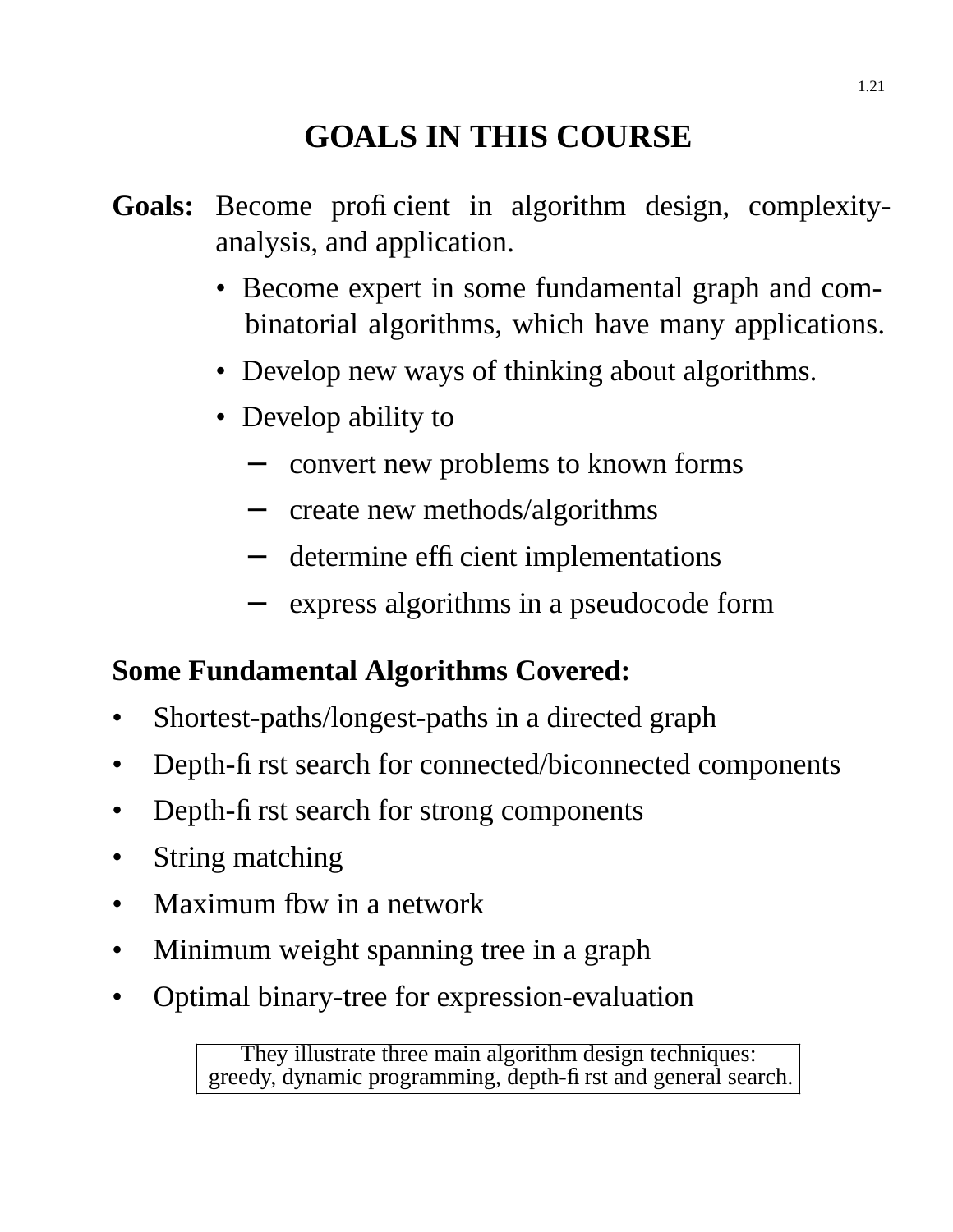# **TYPES OF ALGORITHMS**



• Choose a proper solution method first and then select a datastructure to fit the solution method.

# **Exploit Input/Output Properties:**

- Exploit properties/structures among the different parts of the problem-input.
- Exploit properties/structures of the solution-outputs, which indirectly involves properties of input-output relationship.

**Method of Extension** (problem size  $N$  to size  $N + 1$ , recursion) **Successive Approximation** (numerical algorithms) **Greedy Method** (a special kind of search) **Dynamic Programming** (a special kind of search) **Depth-first and other search methods**

> Programming tricks alone are not sufficient for efficient solutions.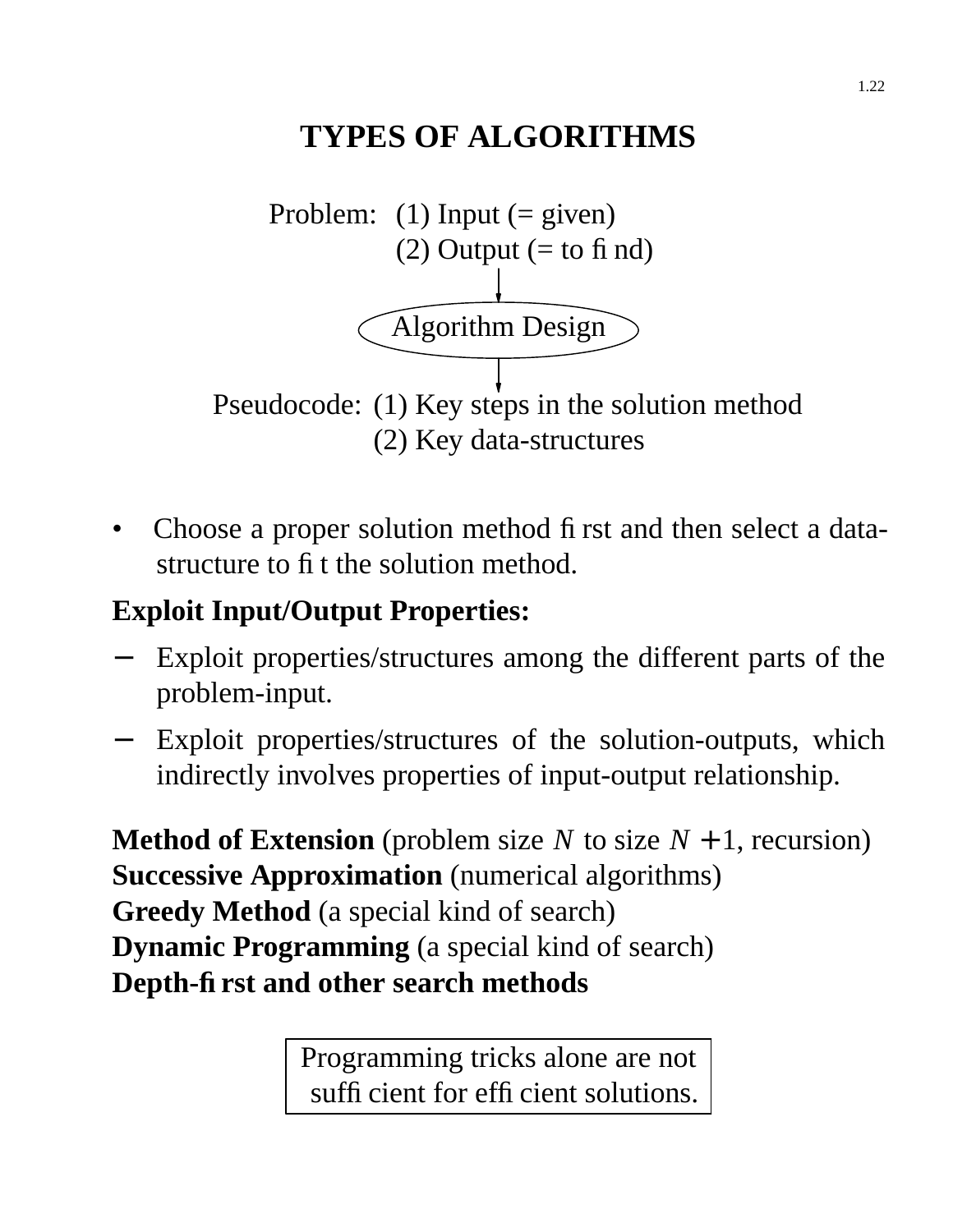# **USE OF OUTPUT-STRUCTURE**

**Problem:** Given an array of *N* numbers *nums*[1. . *N*], compute  $partialSums[i] = nums[1] + nums[2] + \cdots + nums[i]$ for  $1 \leq i \leq N$ .

**Example.** *nums*[1. . 5]: 2, -1, 5, 3, 3 *partialSums*[1. . 5]: 2, 1, 6, 9, 12

There is no input-structure to exploit here.

**Two Solutions.** Both can be considered method of extension.

(1) A brute-force method.

 $partialSums[1] = nums[1];$ for  $(i=2 \text{ to } N)$  do the following:  $partialSums[i] = nums[1];$ for  $(j=2 \text{ to } i)$  add  $nums[j]$  to  $partialSums[i];$ 

#(additions involving  $nums[.]$ ) = 0 + 1 + ··· +  $(N-1)$  =  $N(N-1)/2 = O(N^2)$ .

(2) Use the property "*partialSums* $[i+1]$  = *partialSums* $[i]$  +  $nums[i + 1]'$  among output items.

```
partialSums[1] = nums[1];for (i=2 \text{ to } N)partialSums[i] = partialSums[i-1] + nums[i];
```
#(additions involving  $nums[.]$ ) =  $N - 1 = O(N)$ .

The  $O(N)$  algorithm is optimal because we must look at each *nums*[*i*] at least once.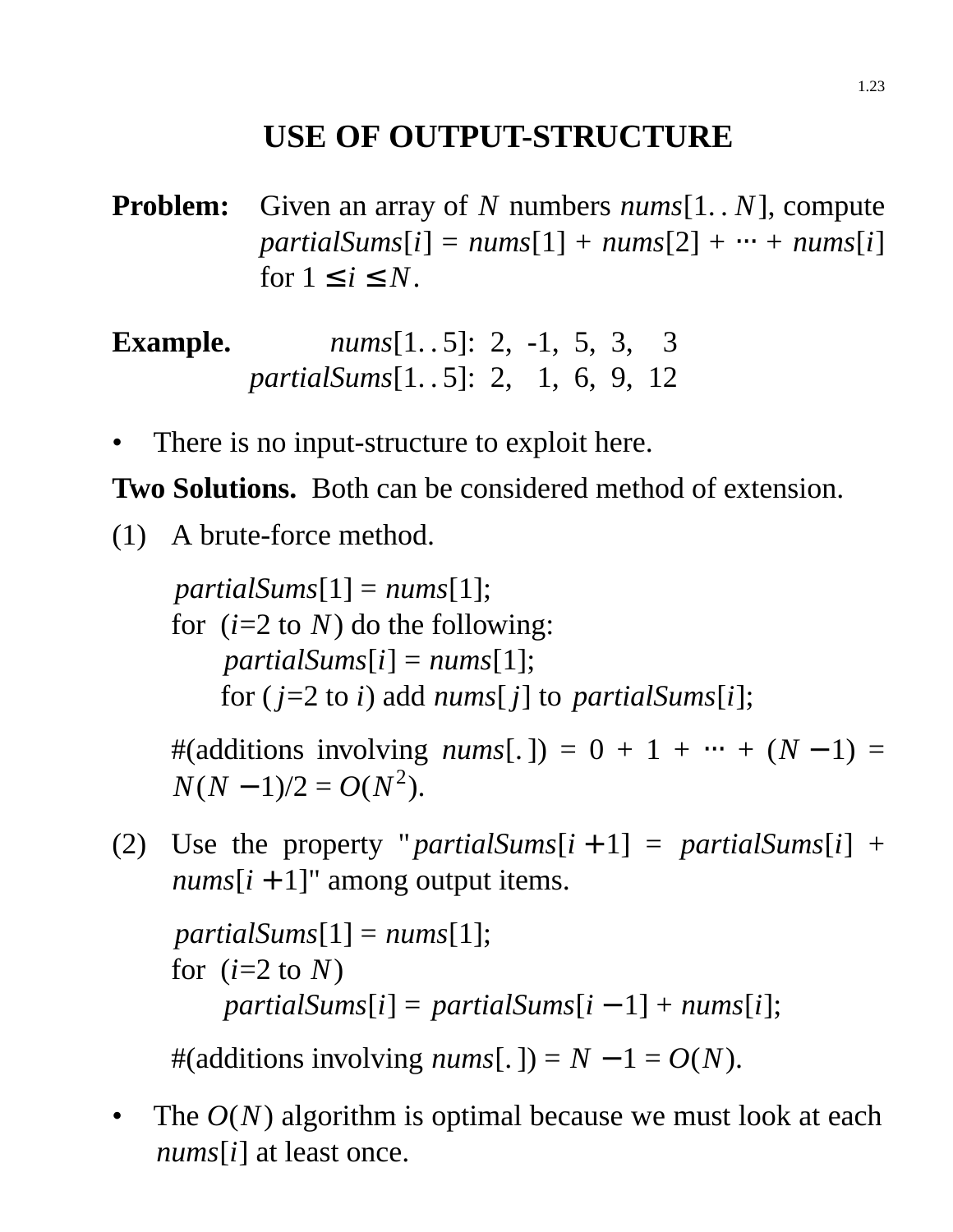### **ANOTHER EXAMPLE OF THE USE OF OUTPUT-STRUCTURE**

**Problem:** Given a binary-matrix *vals*[1. . *M*, 1. . *N*] of 0's and 1's, obtain *counts(i, j)* =  $\#(1\text{'s in } vals[., .]$  in the range  $1 \le i' \le i$  and  $1 \le j' \le j$  for all *i* and *j*.

**Example.**

$$
vals = \begin{bmatrix} 1 & 0 & 0 & 1 \\ 0 & 1 & 0 & 1 \\ 0 & 1 & 1 & 1 \end{bmatrix} \qquad \text{counts} = \begin{bmatrix} 1 & 1 & 1 & 2 \\ 1 & 2 & 2 & 4 \\ 1 & 3 & 4 & 7 \end{bmatrix}
$$

- Since  $vals[i, j]$ 's can be arbitrary, there is no relevant input property/structure.
- The outputs  $counts(i, j)$  have many properties as shown below; the first one does not help in computing *counts*(*i*, *j*).

$$
counts(i, j) \leq \begin{cases} counts(i, j+1) \\ counts(i+1, j) \end{cases}
$$
  
counts(1, j+1) = counts(1, j) + vals[1, j+1]  
counts(i+1, 1) = counts(i, 1) + vals[i+1, 1]  
counts(i+1, j+1) = counts(i+1, j) + counts(i, j+1)  
– counts(i, j) + vals[i+1, j+1]

Not all input/output properties may be equally exploitable in a given computation.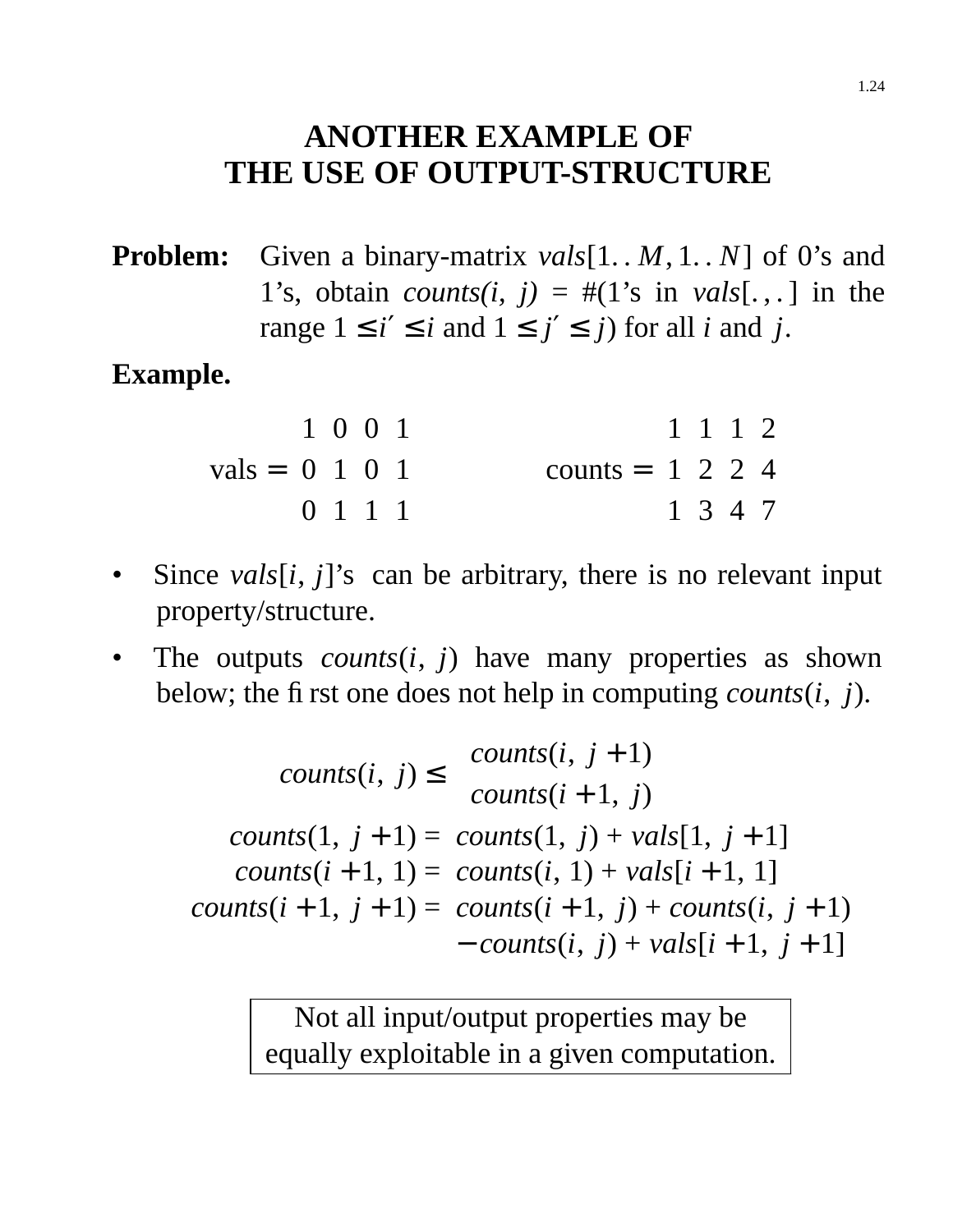### **Algorithm:**

- 1. Let *counts* $(1, 1) = vals[1, 1]$ ; compute the remainder of first row *counts* $(1, j)$ ,  $2 \leq j \leq N$ , using *counts* $(1, j + 1) =$ *counts* $(1, j) + \nu a l s [1, j + 1].$
- 2. Compute the first column *counts* $(i, 1)$ ,  $1 \le i \le M$ , similarly.
- 3. Compute the remainder of each row  $(i + 1 = 2, 3, \dots, M)$ , from left to right, using the formula for *counts* $(i + 1, j + 1)$ above.

Exploiting the output-properties includes choosing a proper order of computing different parts of output.

### **Complexity Analysis:**

We look at the number of additions/subtractions involving *counts*(*i*, *j*) and *vals*[*i*′ , *j*′].

|        | Step 1: $N - 1 = O(N)$                                  |
|--------|---------------------------------------------------------|
|        | Step 2: $M - 1 = O(M)$                                  |
|        | Step 3: $3(M-1)(N-1) = O(MN)$                           |
| Total: | $O(MN)$ ; this is optimal since we must look at each    |
|        | item <i>vals</i> [ <i>i</i> , <i>j</i> ] at least once. |

### **Brute-force method:**:

1. For each  $1 \leq i \leq M$  and  $1 \leq j \leq N$ , start with *counts* $(i, j) = 0$ and add to it all *vals*[*i'*, *j'*] for  $1 \le i' \le i$  and  $1 \le j' \le j$ .

**Complexity:** 
$$
\#(\text{additions}) = \sum_{i=1}^{M} \sum_{j=1}^{N} ij = (\sum_{i=1}^{M} i)(\sum_{j=1}^{N} j) = O(M^2 N^2)
$$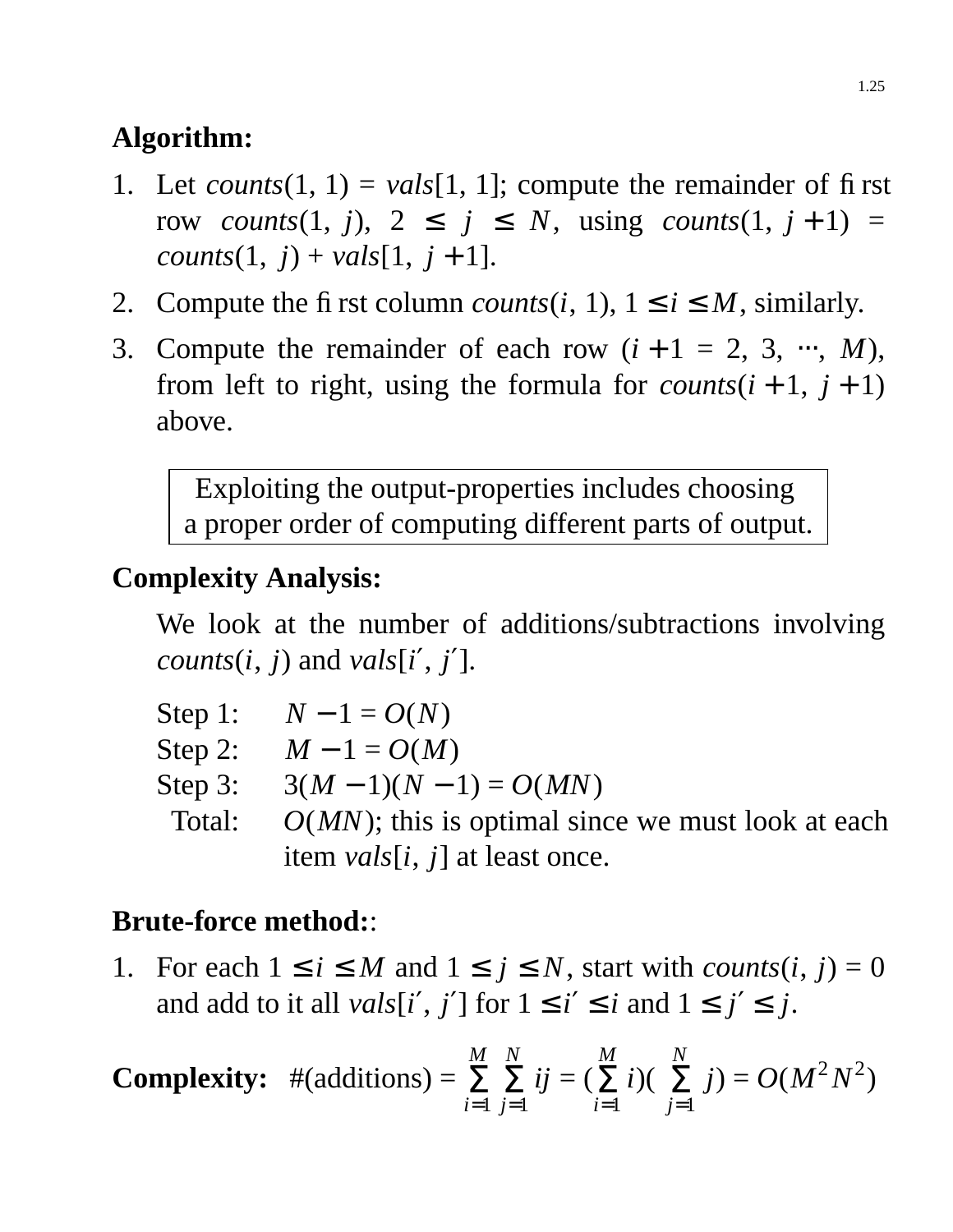### **MAXIMIZING THE SUM OF CONSECUTIVE ITEMS IN A LIST**

- **Problem:** Given an array of numbers *nums*[1. *N*], find the maximum *M* of all  $S_{ij} = \sum nums[k]$  for  $i \leq k \leq j$ .
- **Example:** For the input  $nums[1..15] =$  $[-2, \underline{7}, 3, -1, -4, 3, -4, 9, -5, 3, 1, -20, 11, -3, -1],$ the maximum is  $7 + 3 - 1 - 4 + 3 - 4 + 9 = 13$ .

### **Brute-Force Method:**

- For  $(j = 1$  to *N*), compute  $S_{ij}$ ,  $1 \le i \le j$ , using the method of partial-sums and let  $M(j) = \max \{S_{ij}: 1 \le i \le j\}.$
- $M = \max \{ M(j): 1 \le j \le N \}.$

**Question:** What is the complexity?

**Observations** (assume that at least one  $nums[i] > 0$ ):

- Eliminate items equal to 0.
- The initial (terminal) –ve items are not used in a solution.
- If a solution  $S_{ij}$  uses a +ve item, then  $S_{ij}$  also uses the immediate +ve neighbors of it. This means we can replace each group of consecutive +ve items by their sum.
- If a solution *Sij* uses a −ve item, then *Sij* uses the whole group of consecutive −ve items containing it and also the group of +ve items on immediate left and right sides. This means we can replace consecutive –ve items by their sum.

# **Simplify Input:** It is an array of alternate +ve and −ve items.

*nums*[1. . 9] = [10, -5, 3, -4, 9, -5, 4, -20, 11].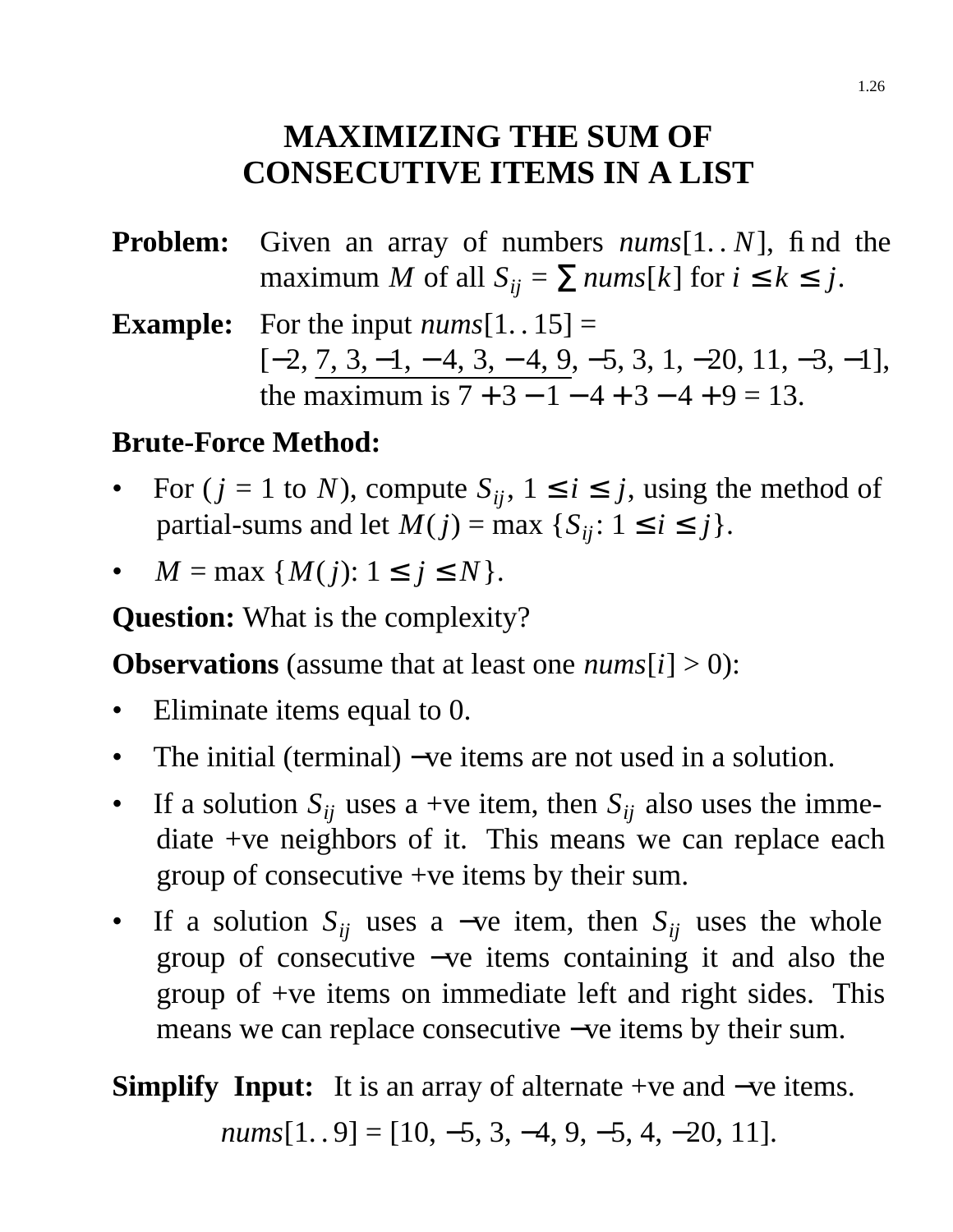# **ADDITIONAL OBSERVATIONS**

### **Another Observation:** There are three possibilities:

- $(1)$  *M* = *nums*[1].
- (2) *nums*[1] is combined with others to form *M*. Then we can replace *nums*[1. . 3] by *nums*[1]+*nums*[2]+*nums*[3].
- (3) *nums*[1] is not part of an optimal solution. Then we can throw away *nums*[1. . 2].
- A similar consideration applies to *nums*[*N*].

### **Search For a Solution for** *nums*[] **= [10,** −**5, 3,** −**4, 9,** −**5, 4,** −**20, 11]:**

- (a) 10 or solution from  $[8, -4, 9, -5, 4, -20, 11]$ or solution from [3, −4, 9, −5, 4, −20, 11], i.e., 10 or solution from [8, −4, 9, −5, 4, −20, 11]. (b) 10 or 8 or solution from [13, −5, 4, −20, 11] or solution from [9, −5, 4, −20, 11], i.e., 10 or solution from [13, −5, 4, −20, 11]. (c) 10 or 13 or solution from  $[12, -20, 11]$ or solution from  $[4, -20, 11]$ , i.e., 13 or solution from [12, −20, 11]. (d) 13 or 12 or solution from [3] or solution from [11].
- (e) Final solution:  $M = 13 = 8 4 + 9 = 10 5 + 3 4 + 9$ .

- •? Is this a method of extension (explain)?
- •? Can we formulate a solution method by starting at the middle +ve item (divide and conquer method)?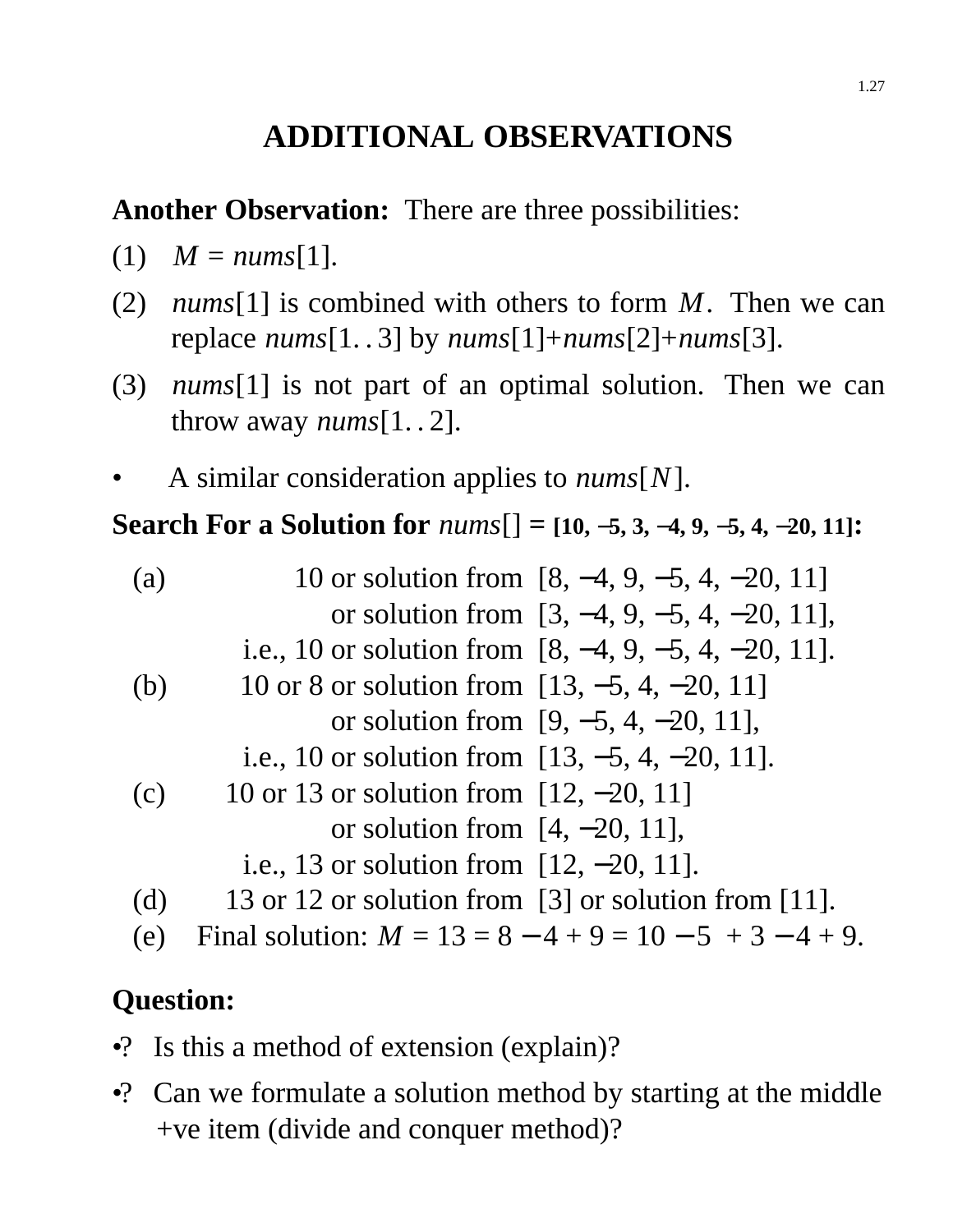### **A RECURSIVE ALGORITHM**

#### **Algorithm MAX\_CONSECUTIVE\_SUM:** //initial version

**Input:** An array *nums*[1. . *N*] of alternative +ve/-ve numbers, with  $nums[1]$  and  $nums[N] > 0$ . **Output:** Maximum sum *M* for a set of consecutive items.

- 1. Let  $M_1 = \text{nums}[1]$ .
- 2. If  $(N \ge 3)$  then do the following:
	- (a) Let  $nums[3] = nums[1] + nums[2] + nums[3]$  and let  $M_2$ be the solution obtained by applying the algorithm to  $nums[i], 3 \le i \le N$ .
	- (b) Let  $M_3$  be the solution obtained by applying the algorithm to *nums*[*i*],  $3 \le i \le N$ . (*M*<sub>3</sub> is the best solution when none of *nums*[1] and *nums*[2] are used.)

else let  $M_2 = M_3 = M_1$ .

3. Let  $M = \max \{M_1, M_2, M_3\}.$ 

- •? Characterize the solution  $M_2$  (in a way similar to that of  $M_3$ ).
- •? How does this show that the algorithm is correct?
- •? How do you show that we make  $2^{(N+1)/2} 1$  recursive-calls for an input *nums*[1. . *N*]?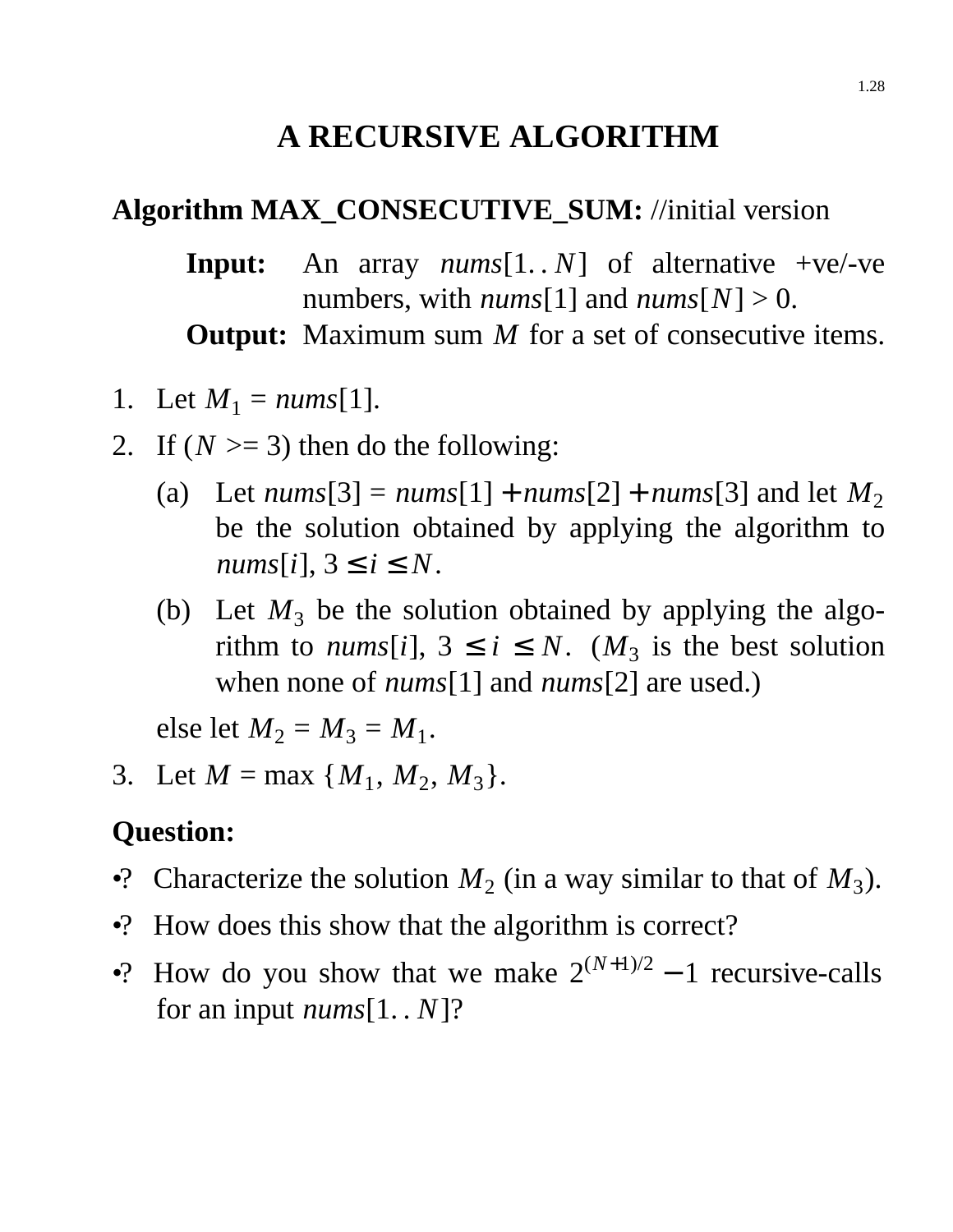### **AN EXAMPLE OF THE CALL-TREE IN THE RECURSION**



- •? Complete the above call-tree, examine it carefully, identify the redundant computations, and then restate the simplified and improved form of MAX\_CONSECUTIVE\_SUM. How many recursive-calls are made in the simplified algorithm for *nums*[1. . *N*]?
- •? Let  $T(N) = #$ (additions involving *nums*[*i*] in the new algorithm for an input array of size *N*). Show that  $T(N) =$  $T(N-2) + 2$  and  $T(1) = 0$ . (This gives  $T(N) = N-1$ *O*(*N*).)
- •? Let  $T(N) = #$ (comparisons involving *nums*[*i*] in the new algorithm for an input array of size *N*), Show the relationship between  $T(N)$  and  $T(N-1)$ .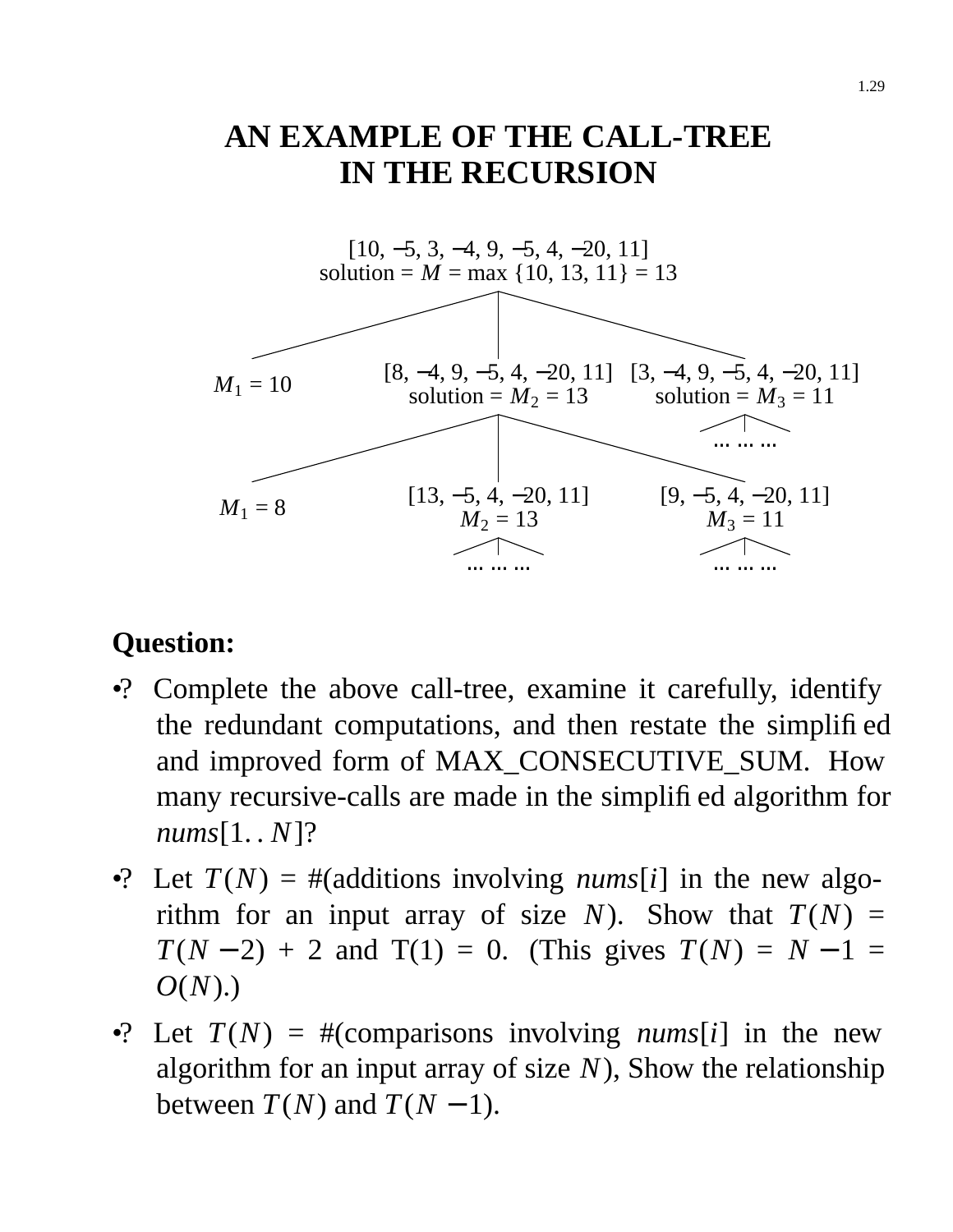### **A DYNAMIC PROGRAMMING SOLUTION**

Let *M*(*j*) = max {*S*<sub>*ij*</sub>: 1 ≤ *i* ≤ *j*}; here, both *i*, *j* ∈ {1, 3, ⋅⋅⋅, *N*}. **Example.** For  $nums[]= [10, -5, 3, -4, 9, -5, 4, -20, 11],$ 

|      | $i=1$         | $j=3$        | $j=5$           | $j=7$           | $j=9$         |
|------|---------------|--------------|-----------------|-----------------|---------------|
|      | $S_{11} = 10$ | $S_{13} = 8$ | $S_{15} = 13$   | $S_{17} = 12$   | $S_{19} = 3$  |
|      |               | $S_{33} = 3$ | $S_{35} = 8$    | $S_{37} = 7$    | $S_{39} = -2$ |
|      |               |              | $S_{55} = 9$    | $S_{57} = 8$    | $S_{59} = -1$ |
|      |               |              |                 | $S_{77} = 4$    | $S_{79} = -5$ |
|      |               |              |                 |                 | $S_{99} = 11$ |
| M(i) | 10            |              | 13 <sup>7</sup> | 12 <sup>7</sup> | 11            |

#### **Observations:**

 $M(1) = \textit{nums}[1].$  $M(j + 2) = \max \{M(j) + \text{nums}[j + 1] + \text{nums}[j + 2], \text{nums}[j + 2]\}.$  $M = \max \{M(j): j = 1, 3, \dots, N\}.$ 

**Pseudocode** (it does not "extend a solution" - why?):

1. 
$$
M = M(1) = nums[1]
$$
.

2. For  $(j = 3, 5, \cdots, N)$  let  $M(j) = \max \{nums[j], M(j-2) +$  $nums[j-1] + nums[j]$ } and finally  $M = max \{M, M(j)\}.$ 

**Complexity:** *O*(*N*).

 $#(additions involving *nums*[]) = N - 1$ #(comparisons in computing  $M(j)$ 's) =  $(N - 1)/2$ #(comparisons in computing  $M$ ) =  $(N - 1)/2$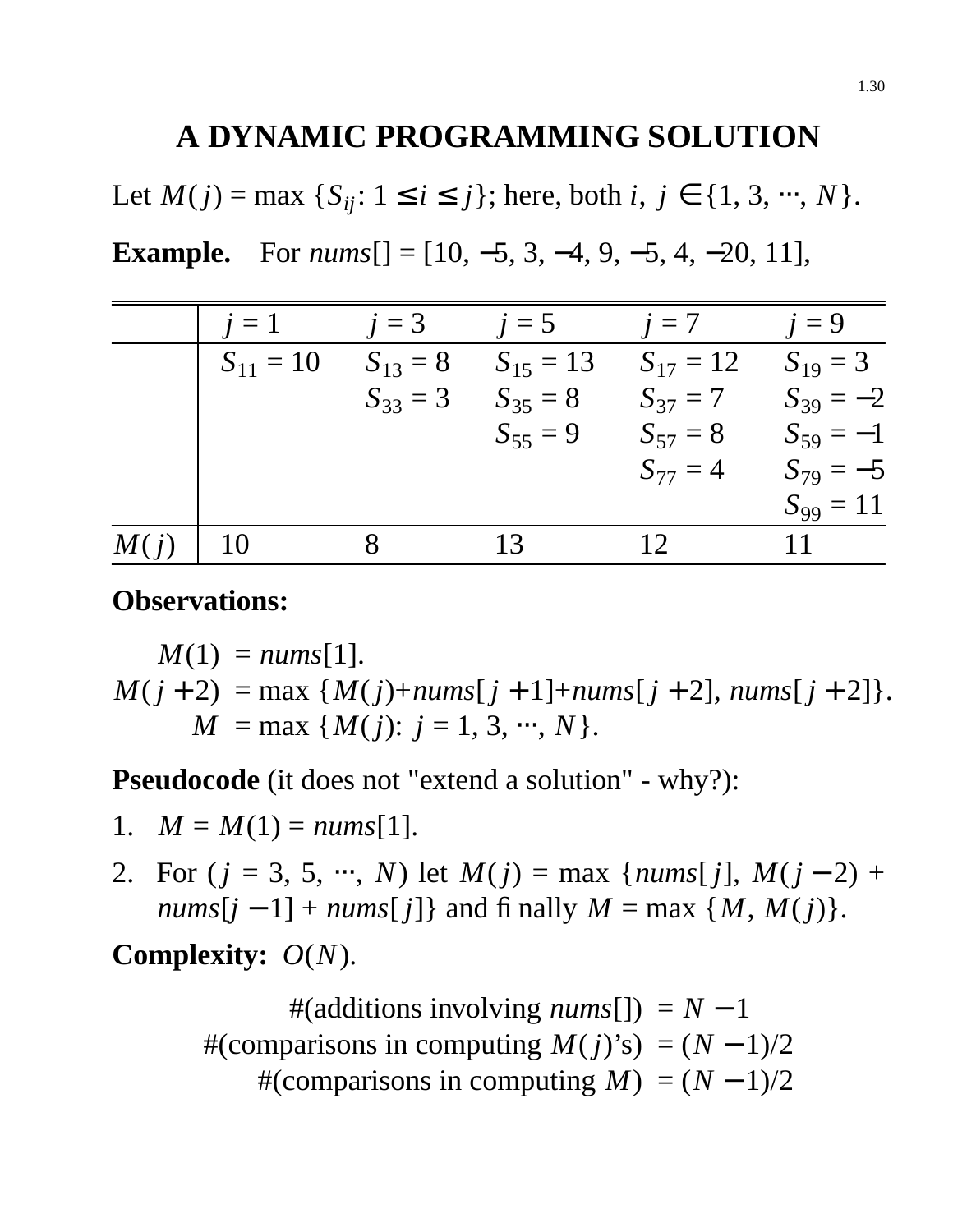### **ANOTHER** *O*(*N*) **METHOD**

#### **Observation:**

- For  $1 \le i \le j \le N$ ,  $S_{i,j} = S_{1,j} S_{1,(i-1)}$ ; here  $S_{1,0} = 0$  for  $i = 1$ .
- *If S*<sup>*ij*</sup> = *M*, then *S*<sub>1,(*i*−1)</sub> = min {*S*<sub>1,(*i*′−1)</sub>:  $i' ≤ j$ }.



**Solution Method:** There are three steps.

- 1. Find (*i* − 1)'s which can possibly give maximum *Sij*.
	- Find the successive decreasing items  $m_0 > m_1 > m_2 > \cdots >$  $m_n$  among  $S_{1,i-1}$ ,  $i = 1, 3, \dots, N$ . (That is,  $m_k$  is the first  $partial-sum < m_{k-1}$  to the right of  $m_{k-1}$ ;  $m_0 = 0 = S_{1,0}$ .)
	- For each  $m_k$ , let  $i_k$  be corresponding  $i$ , i.e.,  $m_k = S_{1,(i_k-1)}$ .
- 2. For each  $i = i_k$ , fi nd the associated  $j = j_k$ .
	- Let *Mk*−<sup>1</sup> = max {*S*1, *<sup>j</sup>* : *ik*−<sup>1</sup> ≤ *j* < *ik*} = *S*1, *<sup>j</sup><sup>k</sup>* for 1 ≤ *k* ≤ *n*; let  $M_n = \max \{ S_{1,j}: j \ge i_n \}.$
- 3. Let  $M = \max \{ M_k m_k : 0 \le k \le n \}.$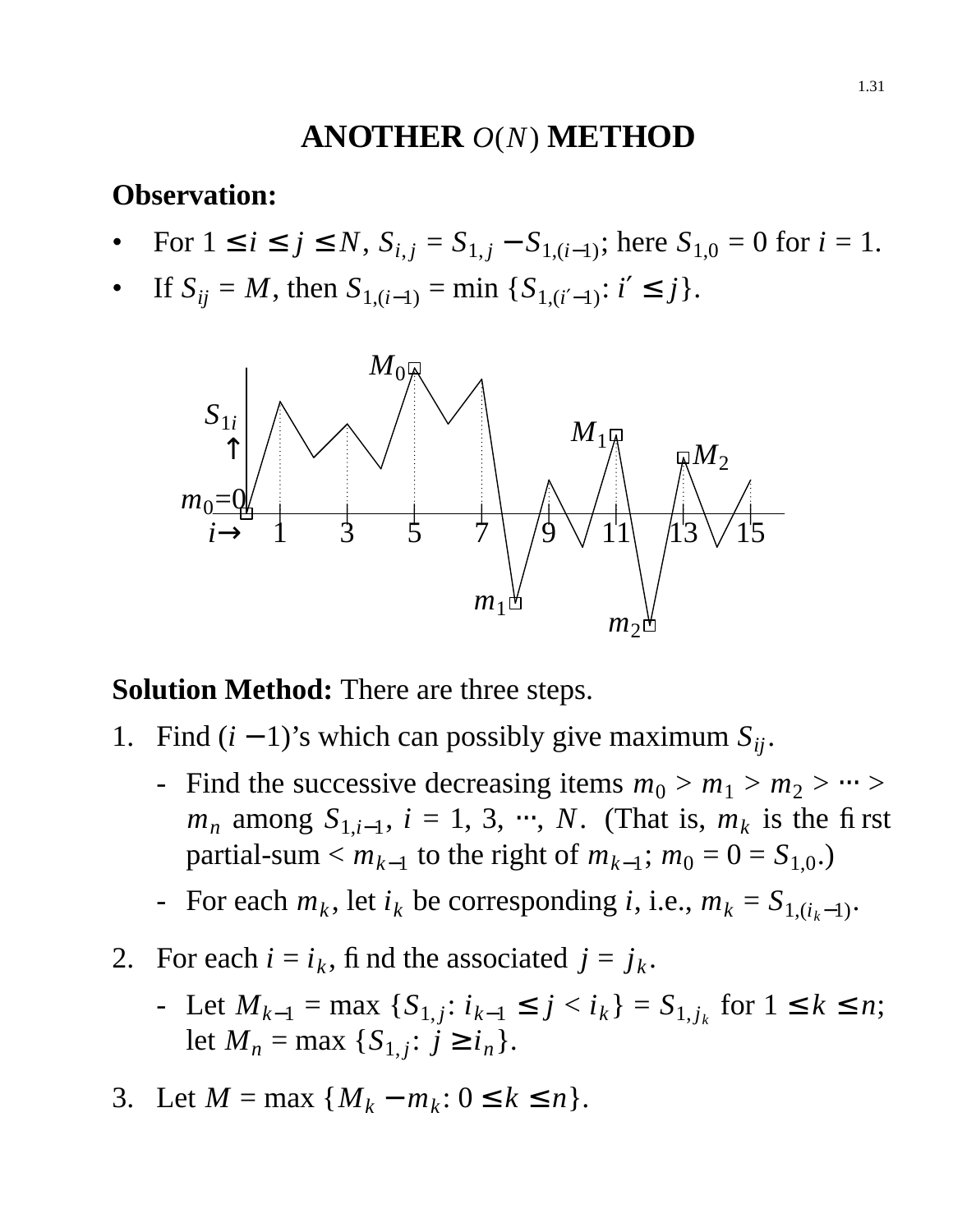### **(CONTD.)**

#### *nums*[*i*]: 10 −5 3 −4 9 −5 4 −20 11 −6 10 −17 14 *i*, *j*: 1 3 5 7 9 11 13  $\frac{i}{s}$ ,  $\frac{j}{s}$ ; : 0 5 4 8  $-8$   $-3$   $-10$ *mk* :  $m_0$  *m*<sub>1</sub> *m*<sub>2</sub> *ik* :  $1$  9 13  $\overline{S_{1,j}}$ 10 8 13 12 3 7 4 *M<sup>k</sup>*  $M_0=13$ <br>5 *M*<sub>1</sub>=7 *M*<sub>2</sub>=5<br>11 13 *jk* :  $5 \t 11 \t 13$  $i_1 = 1, \quad i_2 = 9, \quad i_3 = 13$  $j_1 = 5$ ,  $j_2 = 7$ ,  $j_3 = 13$  $M = \max \{13 - 0, 7 - (-8), 4 - (-10)\} = 15 = S_{i_2, j_2} = S_{9, 11}.$

#### **A Slightly Larger Example.**

### **Question:**

•? Why can't we call this method a "method of extension"?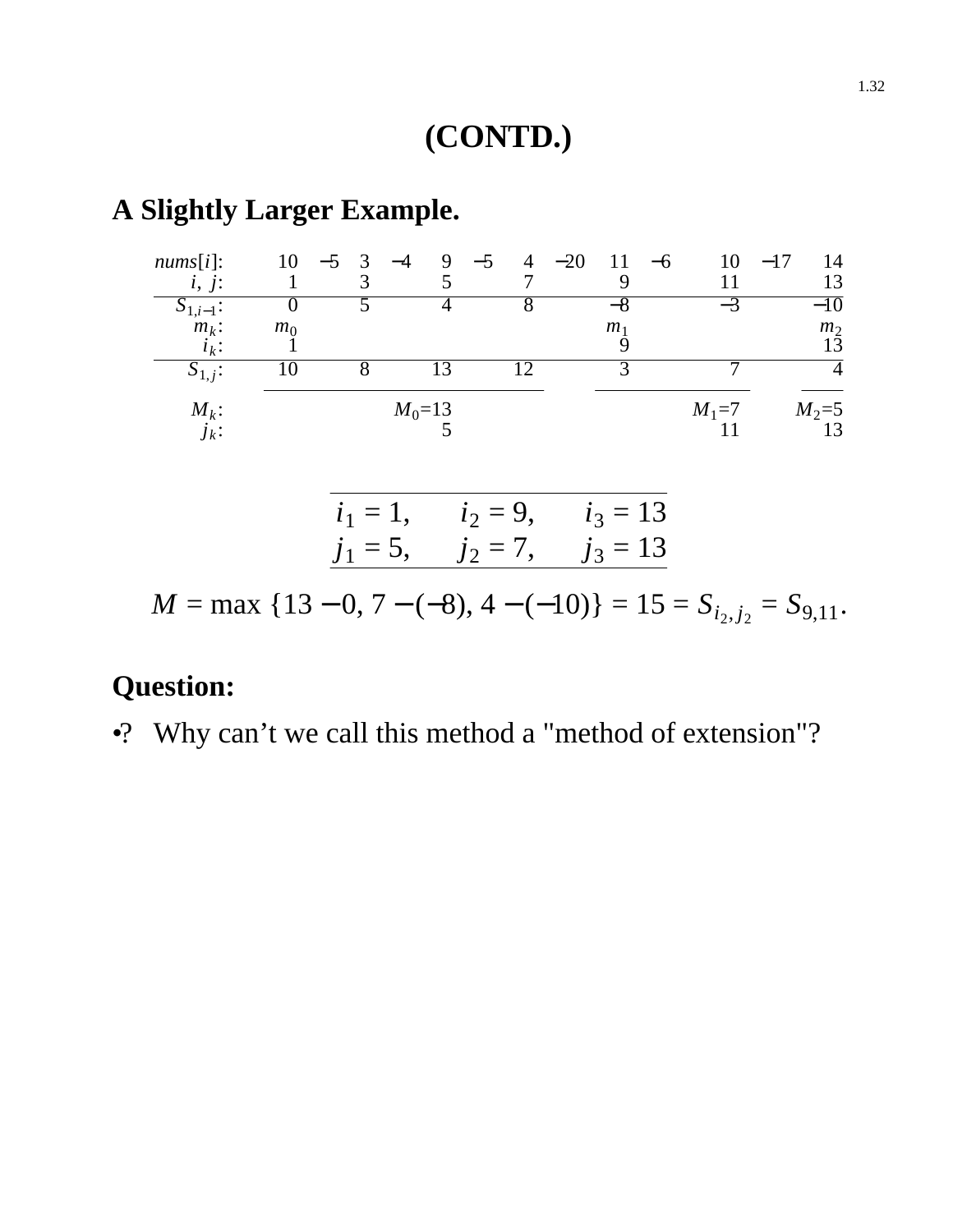# **PSEUDOCODE vs. CODE**

### **Characteristics of Pseudocode:**

- ± Shows key concepts and computation steps of the algorithm, avoiding details as much as possible.
- Avoids dependency on any specific programming language.
- + Allows determining correctness of the algorithm.
- + Allows choice of proper data-structures for efficient implementation and complexity analysis.
- **Example.** The pseudocodes below for computing the number of positive and negative items in *nums*[1. . *N*], where each  $nums[i] \neq 0$ , do not use the array-bounds. The pseudocode in  $(B)$  is slightly more efficient than the one in (*A*).

```
(A) 1. positiveCount = negativeCount = 0;
   2. for (i=1; i<=N; i++) //each nums[i] > 0 or < 0
   3. if (0 < nums[i]) positiveCount++;
   4. else negativeCount++;
```

```
1. Initialize positiveCount = negativeCount = 0.
```
2. Use each *nums*[*i*] to increment one of the counts by one.

```
(B) 1. positiveCount = 0;
    2. for (i=1; i<=N; i++) //each nums[i] > 0 or < 0
    3. if (0 < nums[i]) positiveCount++;
    4. negativeCount = N - positiveCount;
```
1. Initialize positiveCount  $= 0$ .

2. Use each  $nums[i] > 0$  to increment positive Count by one.

3. negativeCount = numItems − positiveCount.

Writing a pseudocode requires skills to express an algorithm in a concise and yet clear fashion.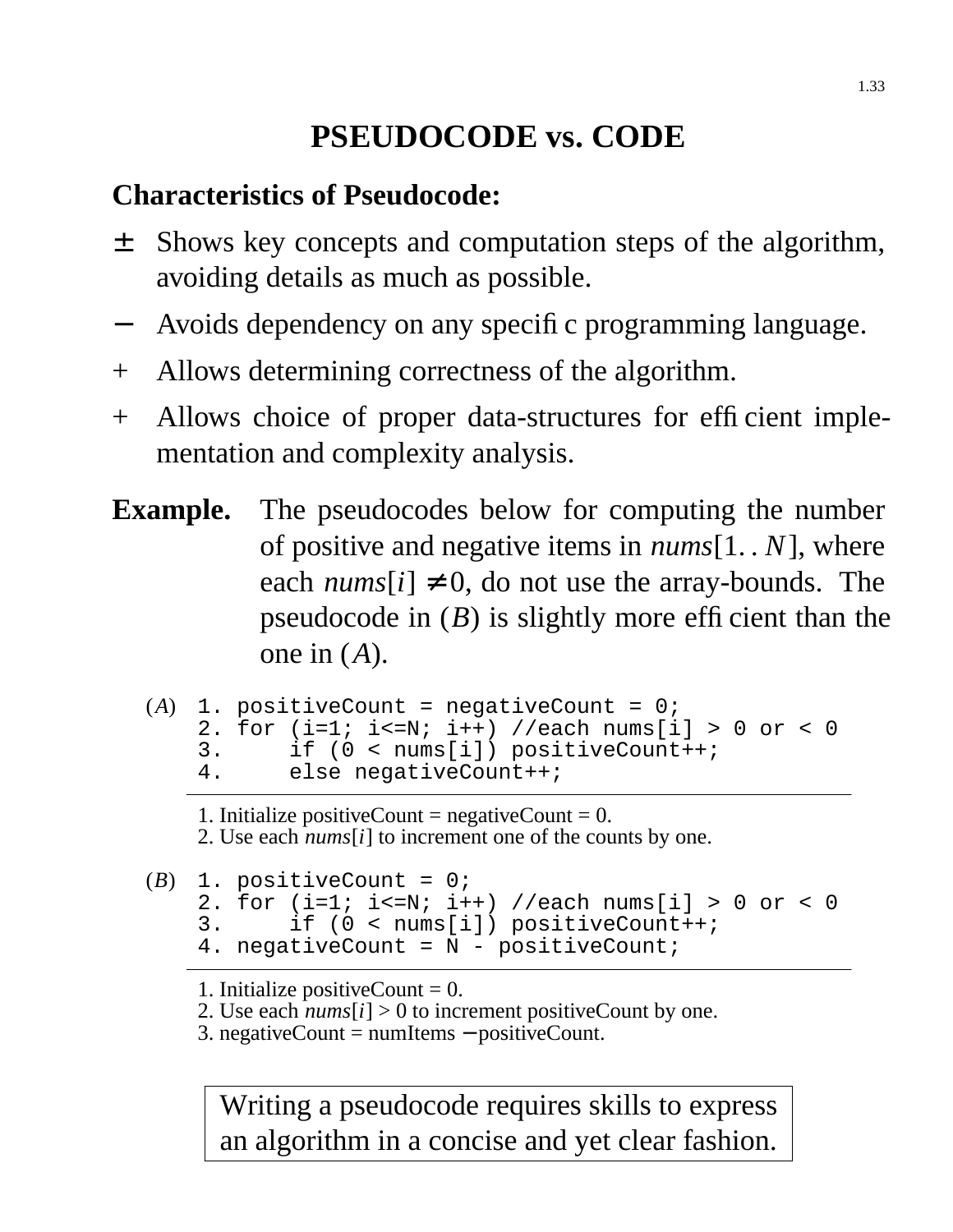# **ANOTHER EXAMPLE OF PSEUDOCODE**

**Problem.** Compute the size of the largest block of non-zero items in *nums*[1. . *N*].

# **Pseudocode:**

- 1. Initialize maxNonZeroBlockSize  $= 0$ .
- 2. while (there are more array-items to look at) do:
	- (a) skip zero's. //keep this
	- (b) find the size of next non-zero block
		- and update maxNonZeroBlockSize.

### **Code:**

```
i = 1; maxNonZeroBlockSize = 0;
while (i \leq N) {
      for (; (i<=N) && (nums[i]==0); i++); //skip 0'sfor (blockStart=i; (i<=N) && (nums[i]!=0); i++);
      if (i - blockStart > maxNonZeroBlockSize)
         maxNonZeroBlockSize = i - blockStart;
}
```
- •? If there are *m* non-zero blocks, then what is the maximum and minimum number of tests involving the items nums[*i*]?
- •? Rewrite the code to reduce the number of such comparisons. What is reduction achieved?
- •? Generalize the code and the pseudocode to compute the largest size same-sign block of items.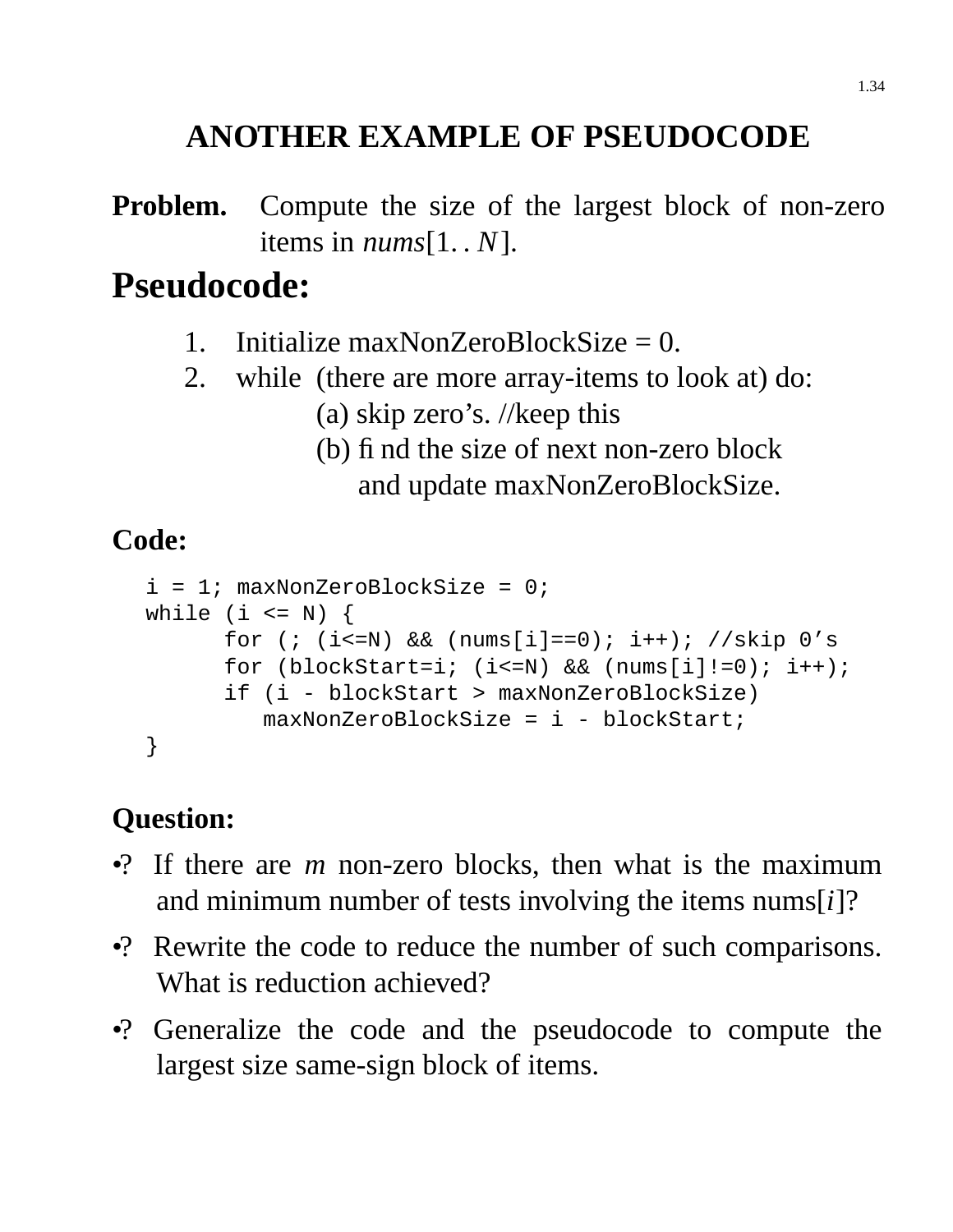### **ALWAYS TEST YOUR METHOD AND YOUR ALGORITHM**

- (a) Create a few general examples of input and the corresponding outputs.
	- Select some input-output pairs based on your understanding of the problem and before you design the algorithm.
	- Select some other input-output pairs based on your algorithm.

Include a few cases of input that require special handling in terms of specific steps in the algorithm.

- (b) Use these input-output pairs for testing (but not proving) correctness of your algorithm.
- (c) Illustrate the use of data-structures by showing the "state" of the data-structures (lists, trees, etc.) at various stages in the algorithm's execution for some of the example inputs.

Always use one or more carefully selected example to illustrate the critical steps in your method/algorithm.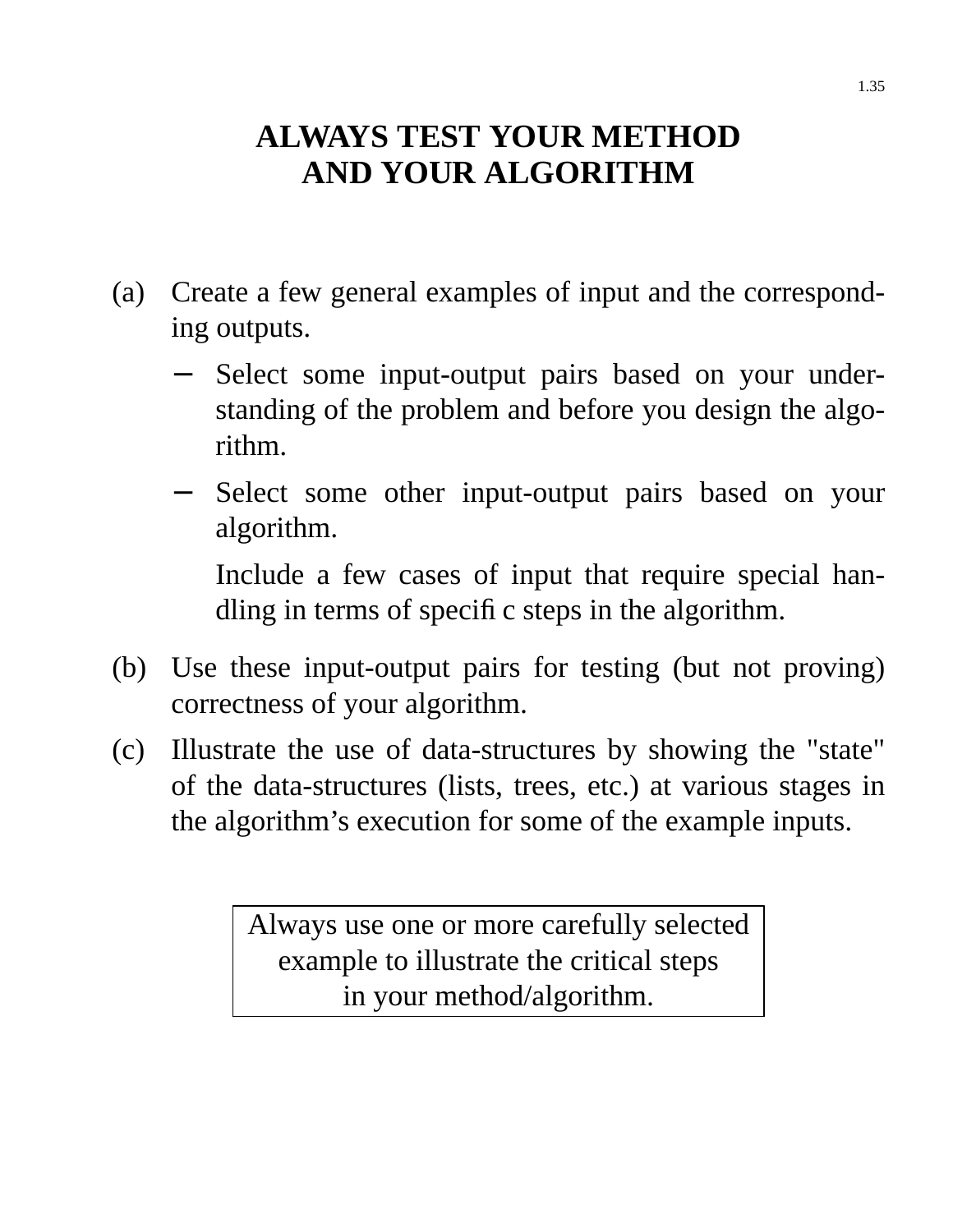# **A DATA-STRUCTURE DESIGN PROBLEM**

#### **Problem:**

- We have  $N$  switches $[1..N]$ ; initially, they are all "on".
- They are turned "off" and "on" in a random fashion, one at a time and based on the last-off-first-on policy: if switches[*i*] changed from "on" to "off" before switches $[j]$ , then switches[*j*] is turned "on" before switches[*i*].
- Design a data-structure to support following operations:
	- Print: print the "on"-switches (in the order 1, 2, ..., *N*) in time proportional to  $M = \#$ (switches that are "on").
	- Off $(k)$ : turn switches[k] from "on" to "off"; if switches[k] is already "off", nothing happens. It should take a constant time (independent of *M* and *N*).
	- On: turn "on" the most recent switch that was turned "off"; if all switches are currently "on", then nothing happens. It should take a constant time.
- **Example:** Shown below are some on/off-operations (1 = on and  $0 =$  off).

| Switches $[1.9]$ : |  |  |  |  |  |
|--------------------|--|--|--|--|--|
|                    |  |  |  |  |  |
| Off $(3)$ :        |  |  |  |  |  |
| Off $(5)$ :        |  |  |  |  |  |
| On:                |  |  |  |  |  |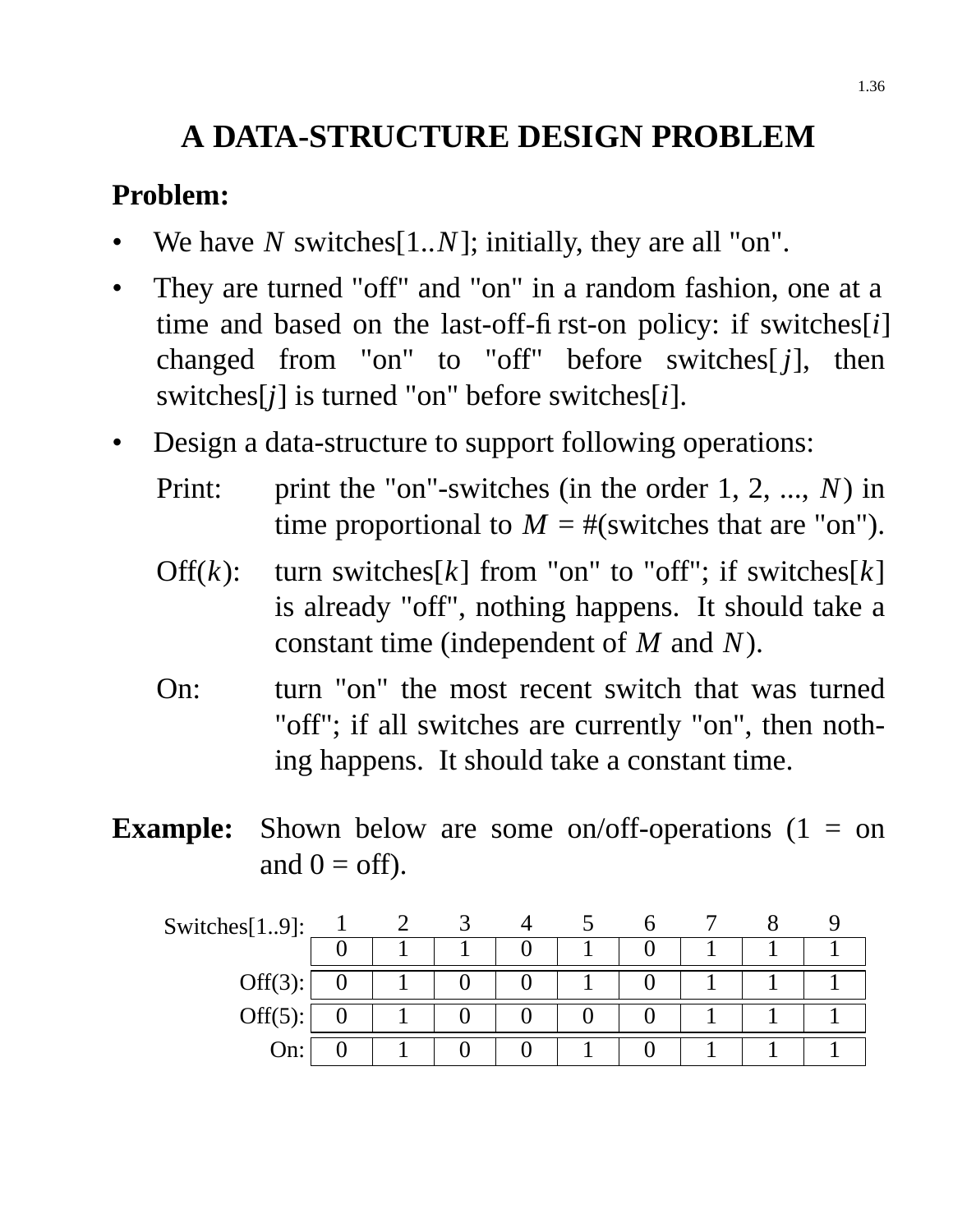### **AVERAGE-TIME ANALYSIS FOR ALL SWITCHES TO BECOME OFF**

**Assume:** If  $#(on-switches) = m$  and  $0 < m < N$ , then there are *m*+1 switches that can change their on-off status. One of them is arbitrarily chosen with equal probability to change its on-off status.

**State-diagram for**  $N = 4$ : state  $= #$ (on-switches).



At state  $m = 2$ : Prob(a switch going from "on" to "off") =  $2/(1+2) = 2/3$ . Prob(a switch going from "off" to "on") =  $1/(1+2) = 1/3$ .

**Analysis:** Let  $E_k$  = Expected time to reach state 0 from state  $k$ .

- The following equations follow from the state-diagram:
	- (1)  $E_4 = 1 + E_3$
	- (2)  $E_3 = (1 + E_2) \cdot 3/4 + (1 + E_4) \cdot 1/4 = 1 + 3 \cdot E_2 / 4 + (1 + E_3) / 4$ i.e.,  $E_3 = 1 + 2/3 + E_2$
	- (3)  $E_2 = (1 + E_1).2/3 + (1 + E_3).1/3 = 1 + 2. E_1/3 + E_3/3$ i.e.,  $E_2 = 1 + 2/2 + 2/(2.3) + E_1$
	- (4)  $E_1 = 1 + 2/1 + 2/(1.2) + 2/(1.2.3) + E_0$ i.e.,  $E_1 = 1 + 2/1 + 2/(1.2) + 2/(1.2.3)$  because  $E_0 = 0$
- Thus,  $E_4 = 1 + (1+2/3) + (1+2/2+2/6) + (1+2/1+2/2+2/6) =$ 9 1 3 .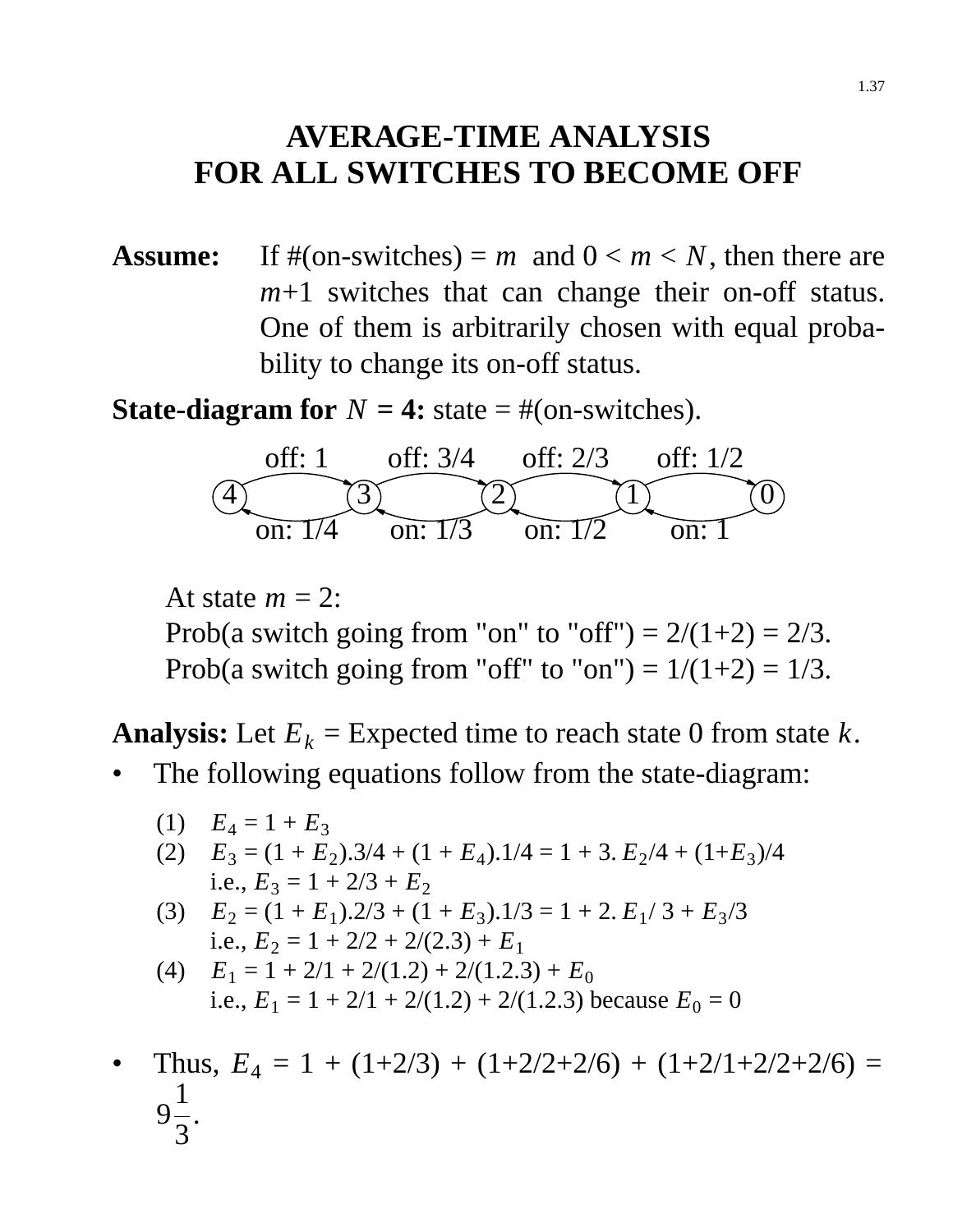### **OPTIMUM PAGE-INDEX SET FOR A KEYWORD IN A DOCUMENT**

**A Covering-Problem:** *D* is a document with *N* pages.

- $D[i]=1$  means page *i* of the document contains one or more occurrences of a keyword; we say page *i* is *non-empty*. Otherwise  $D[i] = 0$  and we say page *i* is empty.
- $m =$  Maximum number of references allowed in the index for the keyword. Each reference is an interval of consecutive pages; the interval [*k*, *k*] is equivalent to the single page *k*.
- We want to find an optimal set of reference page-intervals *PI*  $= \{I_1, I_2, ..., I_k\}, k \leq m$ , where  $I_j$ 's are disjoint,  $\bigcup I_j$ ,  $1 \leq j$ ≤ *k*, covers all non-empty pages, and  $\bigcup I_j$  is minimum.
- **Example.** The solid dots below correspond to non-empty pages. For  $m = 3$ , the optimal  $PI = \{2-6, 12-12,$ 15-20}. There are two optimal solutions for  $m = 4$ (what are they?) and one for  $m \geq 5$ .

2 6 12 12 15 20 *N*=20

### **Solution by Greedy Elimination:**

- 1. Scan *D*[1. . *N*] to determine all 0-blocks.
- 2. If  $(D[1] = 0)$ , throw away the 0-block containing  $D[1]$ .
- 3. If  $(D[N] = 0)$ , throw away the 0-block containing  $D[N]$ .
- 4. Successively throw away the largest size 0-blocks until we are left with  $\leq m$  blocks.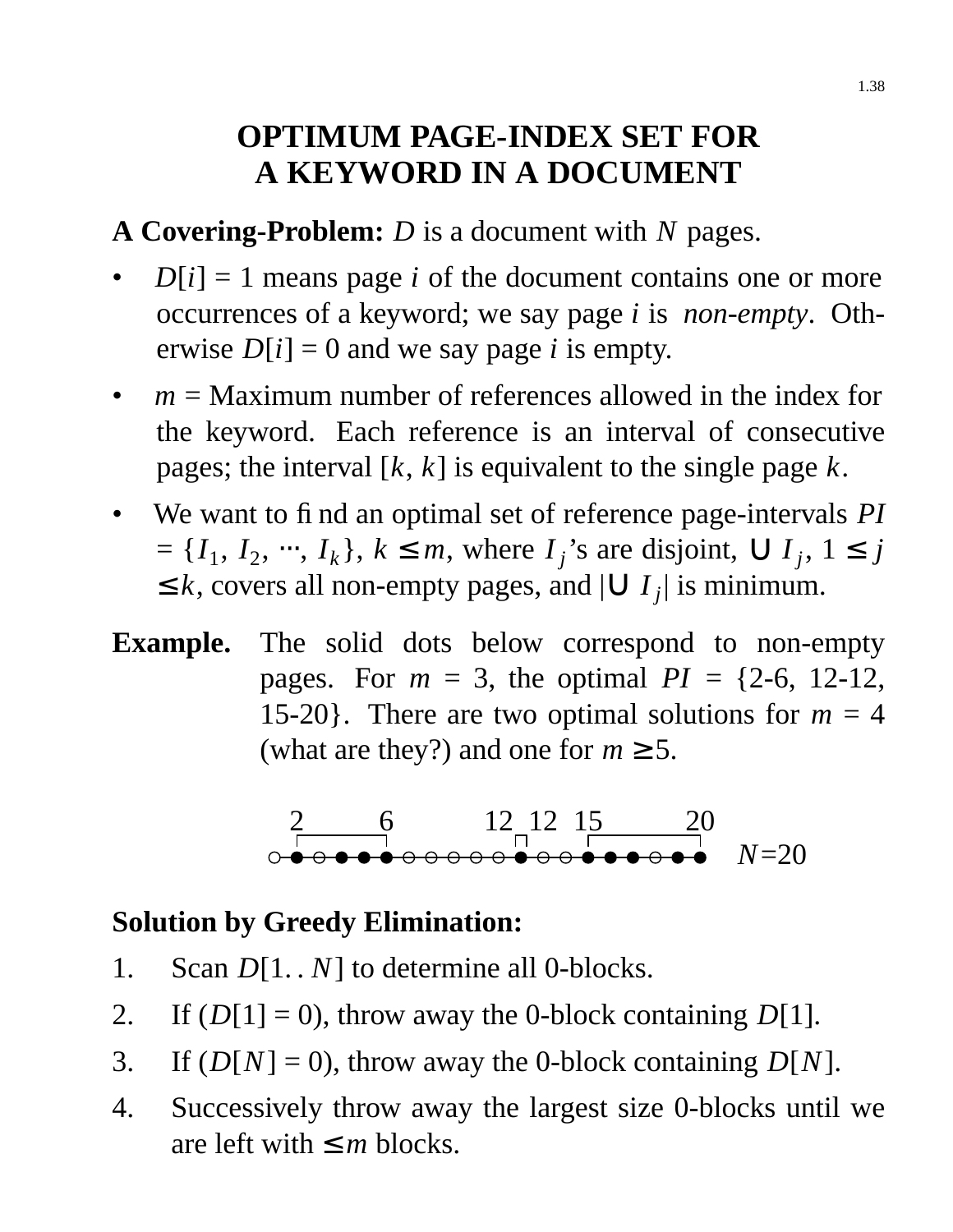# **A VARIATION OF PA GE-INDEX SET PROBLEM**

- $\bigcup I_j$  need not cover all non-empty pages.
- Maximize Val(*PI*) = #(non-empty pages covered by  $\bigcup I_j$ ) #(empty pages covered by ∪ *I<sub>j</sub>*) = |∪ *I<sub>j</sub>*| – 2.#(empty pages covered by  $\cup I_j$ ).

**Example.** Let  $D[1..20]$  be as before.

*N*=20

- For  $m = 1$ , the optimal  $PI = \{15{\text -}20\}$ , with value  $6 2.1 = 4$ . (For the original problem and  $m = 1$ , optimal  $PI = \{2-20\}$ .)
- For  $m = 2$ , there are two optimal solutions:  $PI = \{2-6,$ 15-20} or  $PI = \{4-6, 15-20\}$ , both with value  $3+4 = 7$ .

### **Algorithm?**

Finding an optimal *PI* is now considerably more difficult and requires a substantially different approach. (This problem can be reduced to a shortest-path problem in a digraph.)

> A slight variation in the problem-statement may require a very different solution method.

- •? What is the connection between this modified keyword-index problem and the consecutive-sum problem when *m* = 1?
- •? What are some possible approaches to modify the solution method for  $m = 1$  for the case of  $m = 2$ ?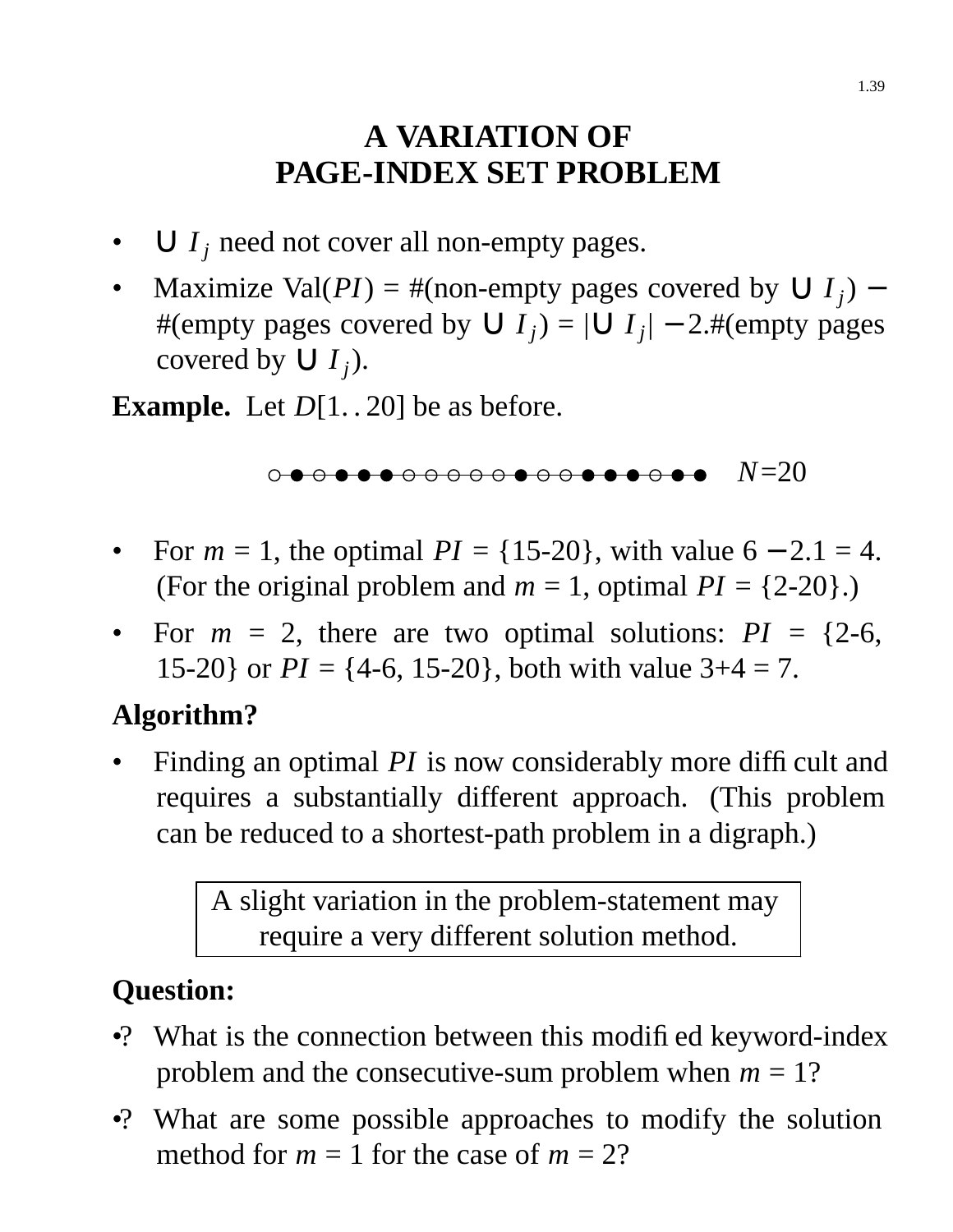### **AN EXAMPLE OF THE USE OF INPUT-STRUCTURE**

- **Problem:** Find minimum and maximum items in an array *nums*[1. . *N*] of distinct numbers where the numbers are initially increasing and then decreasing. (For  $nums$ [] = [10, 9, 3, 2], the increasing part is just 10.)
- **Example.** For *nums*[] = [1, 6, 18, 15, 10, 9, 3, 2], minimum = 1 and maximum  $= 18$ .

### **Algorithm:**

- 1. minimum = min  ${nums[1], nums[N]}$ .
- 2. If  $(nums[N-1] < nums[N])$  then maximum =  $nums[N]$ .
- 3. Otherwise, starting with the initial range 1. . *N* and position 1, do a binary search. In each step, we move to the mid-point *i* of the current range and then select the right-half of the range if the numbers are increasing  $(nums[i] < nums[i+1])$ at *i* and otherwise select the left-half, until *nums*[*i*] is larger than its each neighbor.
- 4. Maximum = *nums*[*i*].

### **Complexity:** #(comparisons involving  $nums[$ ]) =  $O(1)$  for minimum and *O*(log *N*) for maximum.

This is better than  $O(N)$ , if we do not use the input structure.

**Question:** How will you use the input structure to sort the numbers *nums*[1. . *N*]? How long will it take?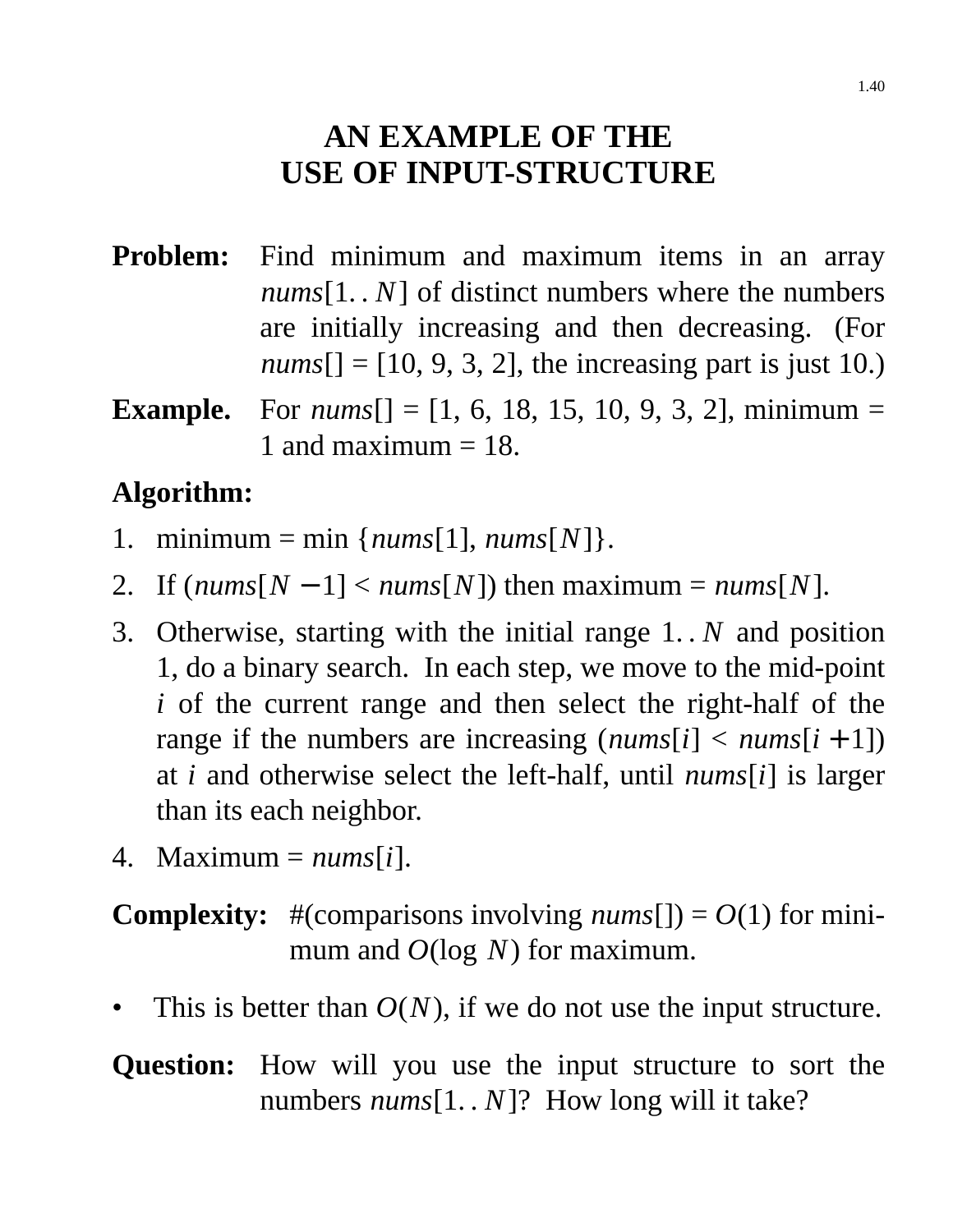### **ILLUSTRATION OF BINARY SEARCH**



Test for "increasing" at *i*:  $nums[i] < nums[i+1]$ 

- Strictly speaking, this is *not a successive approximations* because at  $(i + 1)$ th iteration we may be further away from the maximum than at *k*th (though we are closer to the maximum at  $(k + 2)$ th iteration than at *k*th iteration).
- To compute maximum by the principle of *extending* the solution from the case N to  $N + 1$ , we would proceed as:
	- (1) If  $(nums[N + 1] > nums[N])$  then max =  $nums[N + 1]$ .
	- (2) Otherwise, apply the same method to *nums*[1. . *N*].

This can take  $N - 1 = O(N)$  comparisons for  $nums[1..N]$ .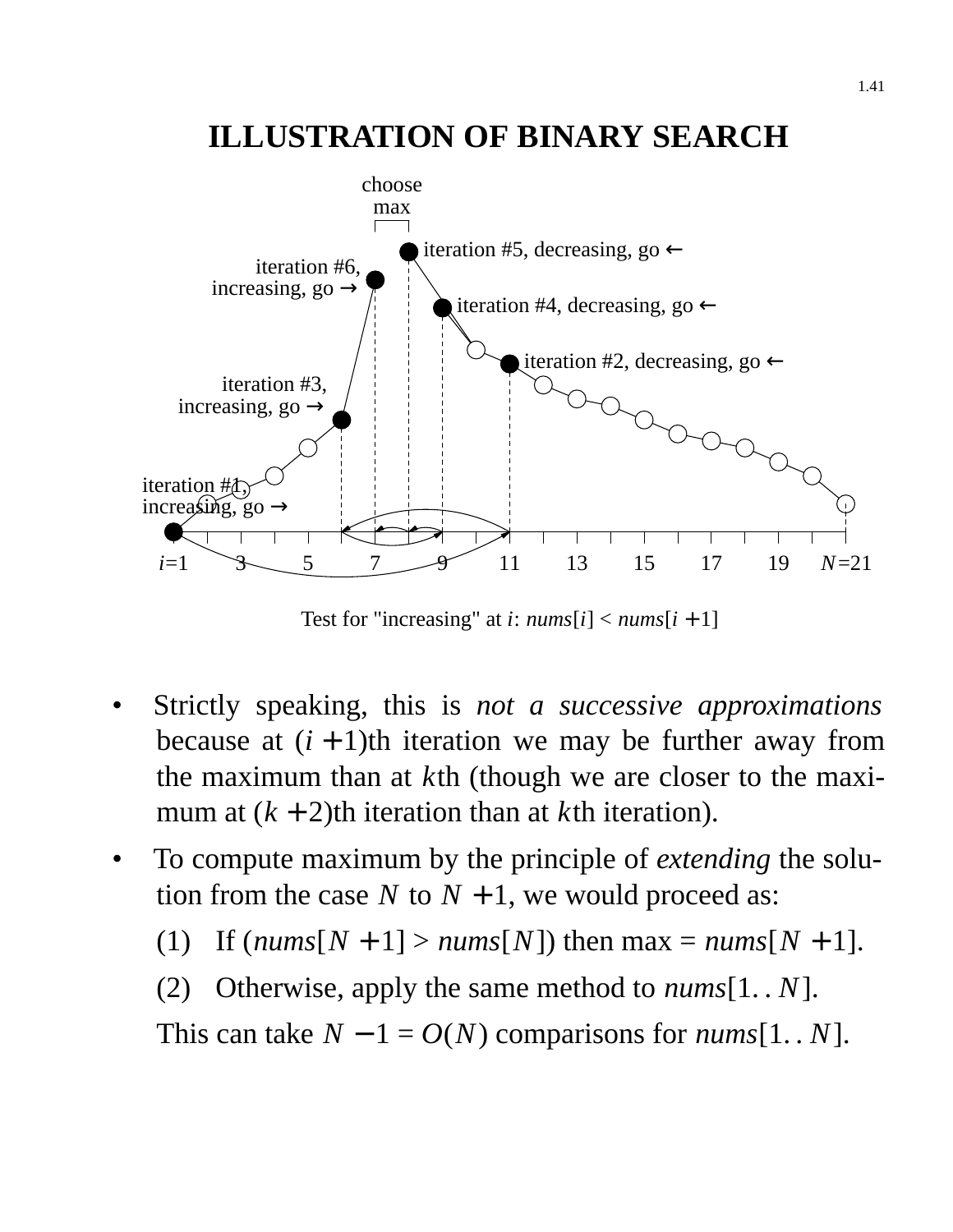### **FINDING A CLOSEST PAIR OF POINTS ON A LINE**

**Problem:** Given a set of points  $P_i$ ,  $1 \le i \le N$  ( $\ge 2$ ) on the xaxis, find  $P_i$  and  $P_j$  such that  $|P_i - P_j|$  is minimum.



**Application:**

If  $P_i$ 's represent national parks along a freeway, then a closest pair  $\{P_i, P_j\}$  means it might be easier to find a camp-site in one of them.

**Brute-force approach:** Complexity *O*(*N* 2 ).

- 1. For (each  $1 \le i < j \le N$ ), compute  $d_{ij} = \text{distance}(P_i, P_j)$ .
- 2. Find the pair  $(i, j)$  which gives the smallest  $d_{ij}$ .

**Implementation** (combines steps (1)-(2) to avoid storing  $d_{ij}$ 's):

```
besti = 0; bestj = 1; minDist = Dist(points[0], points[1]);
for (i=0; i<sub>numPoints</sub>; i++) ////numPoints > 1
    for (j=i+1; j<numPoints; j++)if ((currDist = Dist(points[i], points[j])) < minDist)
           { besti = i; bestj = j; minDist = currDist; }
```
- •? Restate the pseudo-code to reflect the implementation?
- •? Give an alternate implementation to avoid the repeated assignment "besti  $=$  i" without increasing the complexity.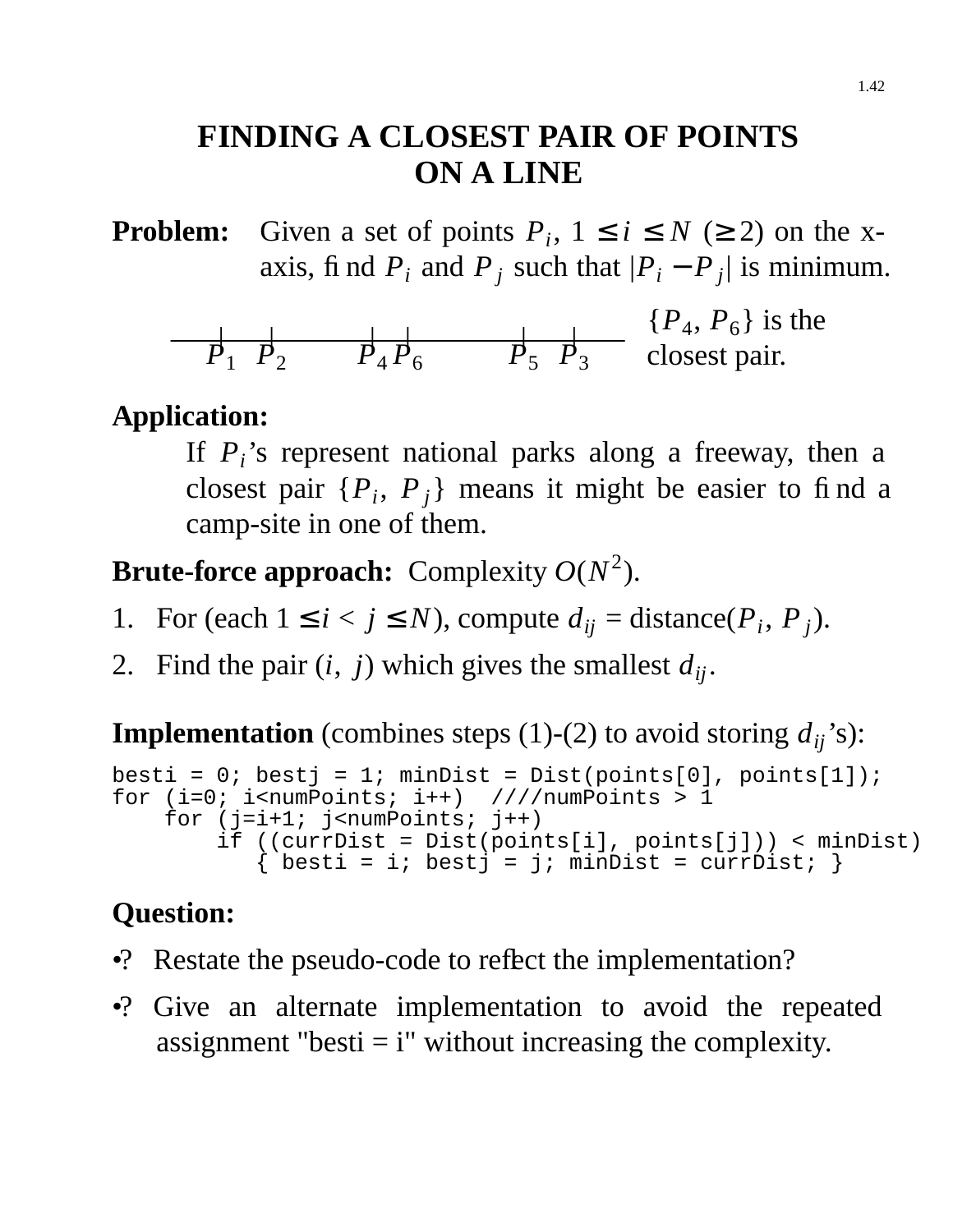# **(CONTD.)**



### **A better approach:**

- The point nearest to  $P_i$  is to its immediate left or right.
- Finding immediate neighbors of each  $P_i$  require sorting.

**Algorithm NearestPairOfPoints** (on a line):

**Input:** An array *nums*[1: *N*] of *N* numbers. **Output:** A pair of items *nums*[*i*] and *nums*[ *j*] which are nearest to each other.

- 1. Sort *nums*[1. . *N*] in increasing order.
- 2. Find  $1 \leq j \leq N$  such that  $nums[j+1] nums[j]$  is minimum.
- 3. Output *nums*[*j*] and *nums*[*j* + 1].

# **Complexity:**

- Sorting takes *O*(*N*log *N*) time; other computations take  $O(N)$  time.
- Total =  $O(N \log N)$ .

A geometric view often leads to a better solution.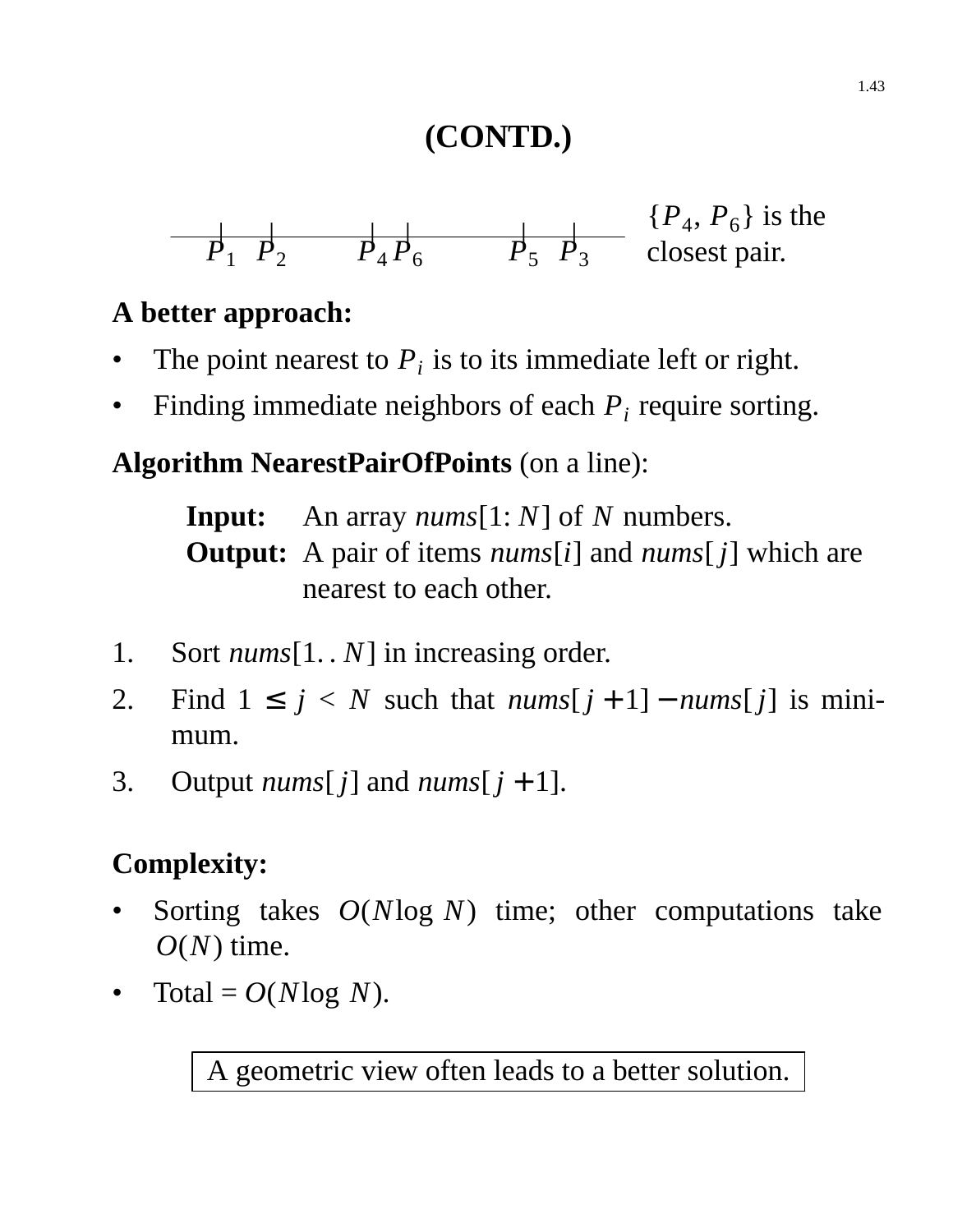# **A MATCHING PROBLEM**

### **Problem:**

We have the scores  $x_1 < x_2 < \cdots < x_N$  for *N* male students *M*<sub>*i*</sub> in a test, and the scores  $y_1 < y_2 < \cdots < y_N$  for *N* female students  $F_i$ . Match male and female students  $M_i \leftrightarrow F_{i'}$  in an 1-1 fashion that minimizes  $E = \sum (x_i - y_i)^2$  (1 ≤ *i* ≤ *N*), the squared sum of differences in scores for matched-pairs.



The possible relative positions of  $x_i$ 's and  $y_i$ 's except for interchanging  $x_i$ 's with  $y_i$ 's.

### **Brute-force method:**

- 1. For each permutation  $(y_1, y_2, ..., y_{N'})$  of  $y_i$ 's, compute *E* for the matching-pairs  $x_i \leftrightarrow y_{i'}$ .
- 2. Find the permutation that gives minimum *E*.

### **Complexity:** *O*(*N*. *N*!).

- Computing *N*! permutations takes at least *N*(*N*!) time.
- Computing  $E$  for each permutation takes:  $O(N)$ .  $Total = O(N(N!)$
- Finding minimum takes *O*(*N*!).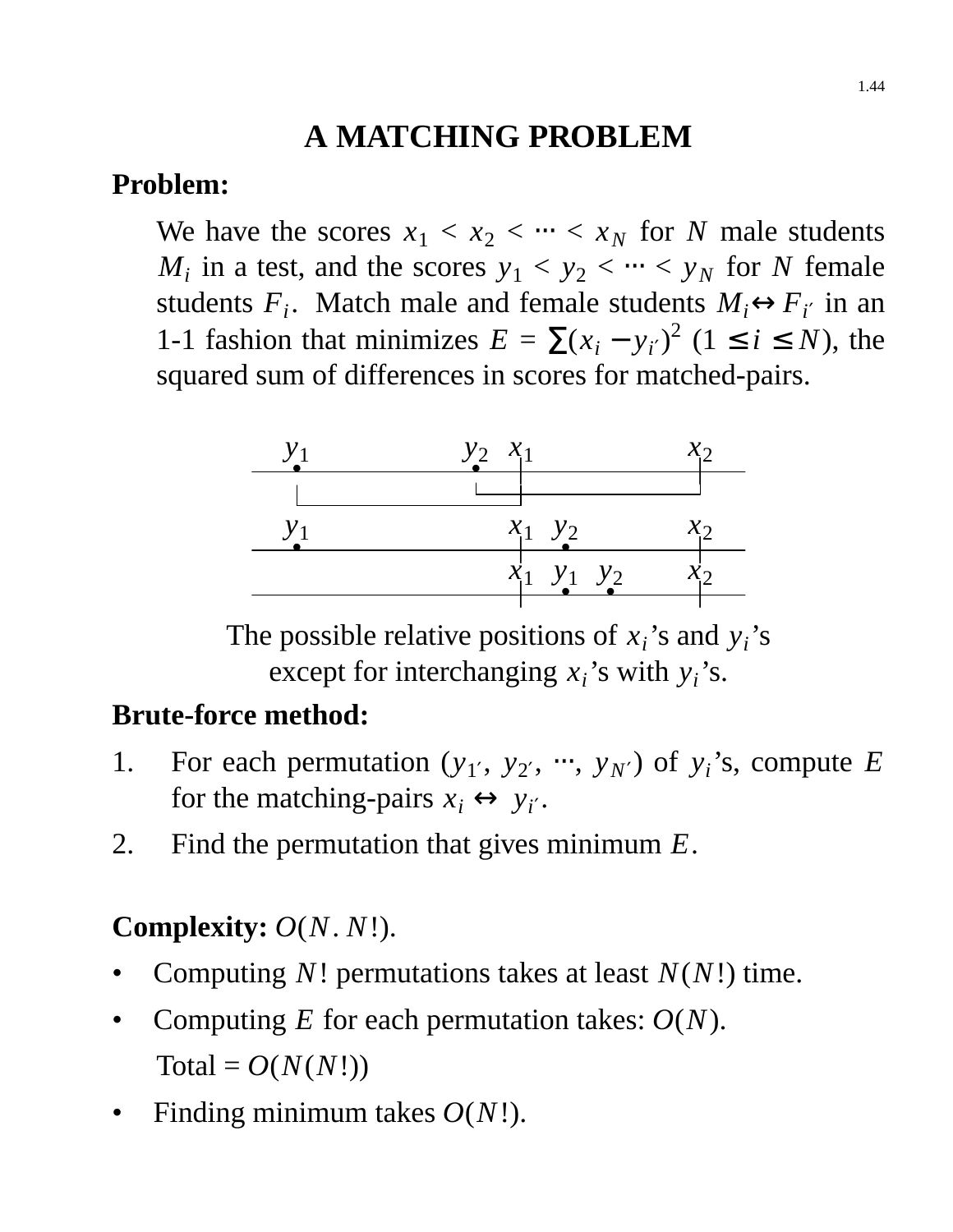# **A BETTER METHOD FOR MATCHING BOYS AND GIRLS**

### **Observation:**

- (1) The matching  $\{x_1 \leftrightarrow y_1, x_2 \leftrightarrow y_2\}$  gives the smallest *E* for  $N = 2$  in each of the three cases.
- (2) The same holds for all  $N > 2$ : matching *i*th smallest *x* with *i*th smallest *y* gives the minimum *E*.

# **Question:**

- •? How can you prove  $(1)$ ?
- •? Consider now  $N = 3$ , the first distribution above, and  $x_1 < y_3$  $x_2 < x_3$ . Argue that the matching  $x_i \leftrightarrow y_i$  give minimum *E*. (Your argument should be in a form that generalizes to all *N* and all distributions.)

**Pseudocode** (exploiting output-properties/criteria):

- 1. Sort  $x_i$ 's and  $y_i$ 's (if they are not sorted).
- 2. Match  $M_i$  with  $F_i$ <sup>*i*</sup> if  $x_i$  and  $y_i$ <sup>*i*</sup> have the same rank.

**Complexity:**  $O(Nlog N) + O(N) = O(Nlog N)$ .

### **EXERCISE**

- 1. How can you generate all permutations of  $\{1, 2, \cdots, N\}$ ?
- 2. Is it possible to solve the problem by recursion (reducing the problem to a smaller size) or by divide-and-conquer?

Every efficient algorithm exploits some properties of input, output, or input-output relationship.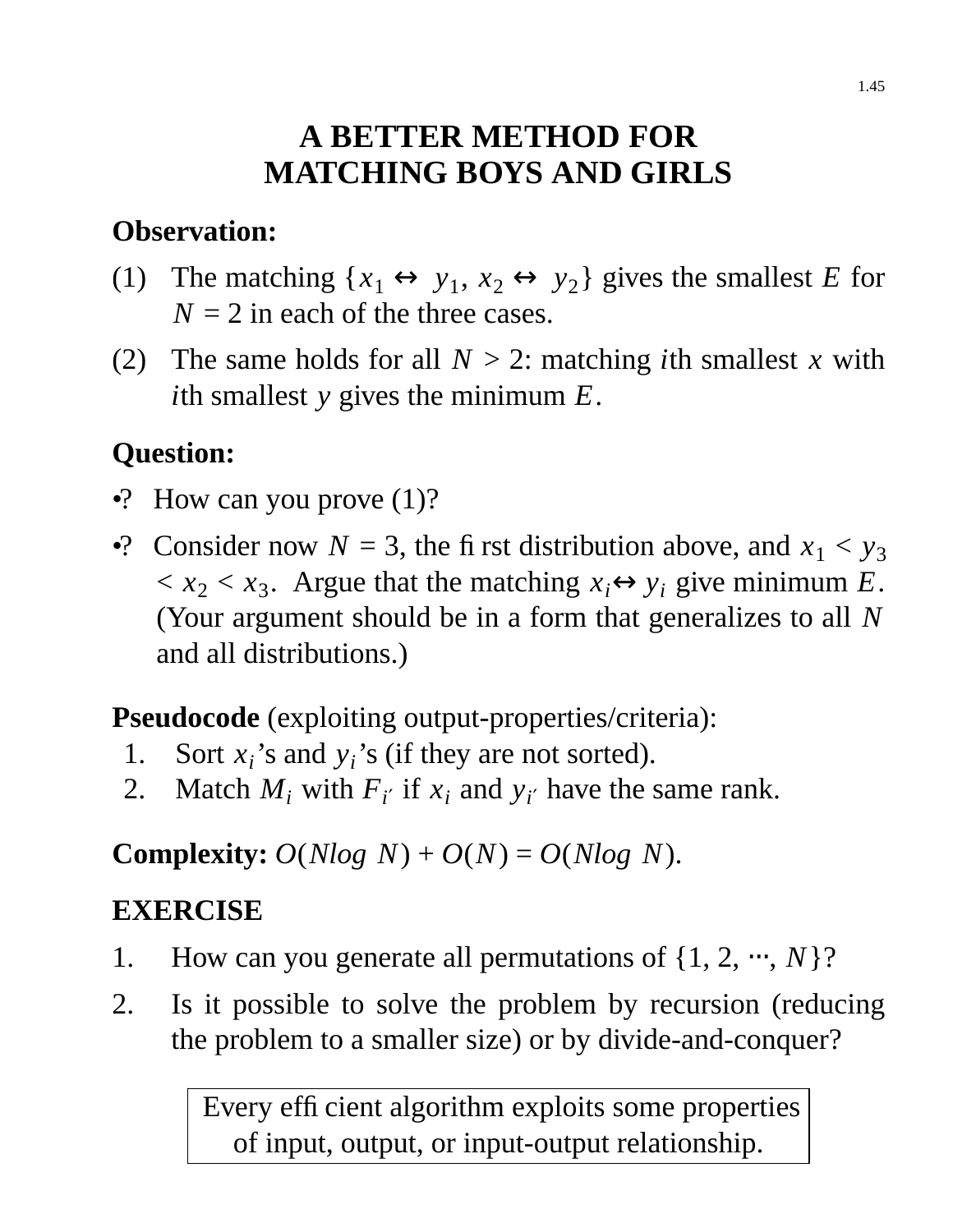### **BALANCED** *be***-STRINGS**

**Balanced** *be*-string:  $b = \text{begin or } '(' \text{ and } e = \text{end or } ')'$ .

 $x = b$  *b e b b e e e b e b e b e b e b e b e b e b e b e b e b e b e b e b e b e b e b e b e b e b e b e b e b e b*  The unique matching of each *b* to an *e* on its right without crossing

A matching with crossing

• For each initial part (prefix)  $x'$  of  $x$ ,  $\#(b, x') \ge \#(e, x')$ , with equality for  $x' = x$ . In particular, x starts with *b* and ends with *e*.

This means every *b* has a *matching e* to its right, and conversely every *e* has a matching *b* to its left. (Why?)

### **Two basic structural properties:**

(1) *Nesting:*

If *x* is balanced, then *bxe* (with the additional starting *b* and ending *e*) is balanced.

(2) *Sequencing:*

If both *x* and *y* are balanced, then *xy* is balanced.

All balanced *be*-strings are obtained in this way starting from <sup>λ</sup> (empty string of length 0).

### Question: If  $x_1$  and  $x_2$  are balanced *be*-strings,  $x = x_1 x_2$ , and  $n(x) =$ #(matchings with or without crossing for *x*), then how do you show that  $n(x_1 x_2) = n(x_1)n(x_2)$ ?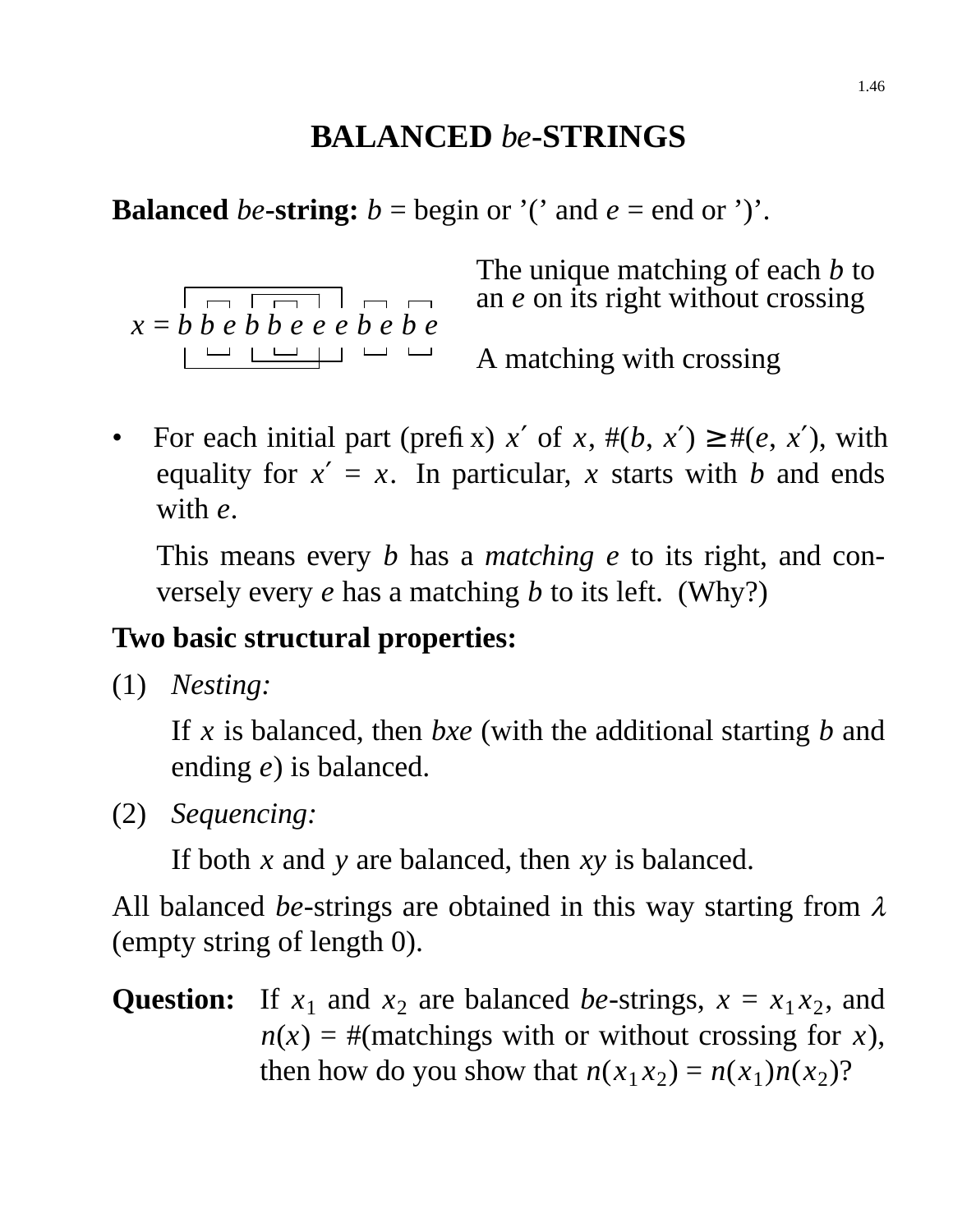# **ORDERED ROOTED TREES**

The children of each node are ordered from left to right.

![](_page_46_Figure_2.jpeg)

Two different ordered rooted trees; as unordered rooted trees, they are considered the same.

- The ordered rooted trees have the same two structural characteristics of *nesting* and *sequencing* as the balanced *be*strings:
	- The subtrees correspond to nesting, and
	- − The left to right ordering of children of a node (or, equivalently, the subtrees at the child nodes) corresponds to sequencing.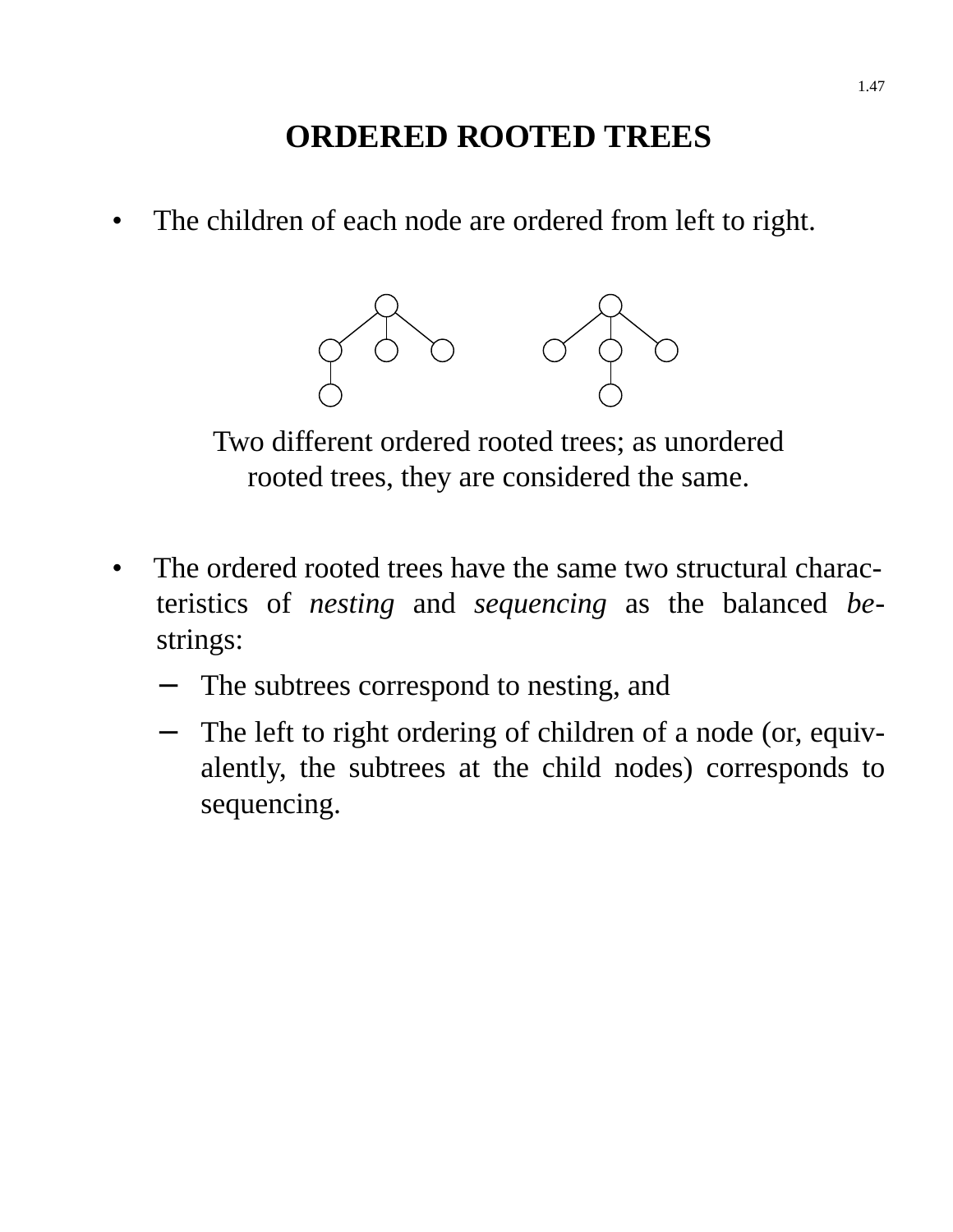### **MAPPING ORDERED ROOTED TREES TO BALANCED** *be***-STRINGS**

 $\bigcirc$  balString(*T*) =  $\lambda$ 

![](_page_47_Figure_2.jpeg)

**Example.** Build the string *balString(T)* bottom-up.

$$
bbeebebe = \underbrace{b. be. e. b. \lambda. e. b. \lambda. e}_{be = b. \lambda. e} \underbrace{\wedge}_{\lambda} \underbrace{\wedge}_{\lambda} \underbrace{\wedge}_{\lambda}
$$

### **Question:**

- •? What would be wrong if for the one-node tree we take beString( $T$ ) = *be* (instead of  $\lambda$ )?
- •? How will you show that balString( $T_1$ )  $\neq$  balString( $T_2$ ) for  $T_1$  $\neq T_2$ , and that balString(*T*) is always balanced?
- •? How will you show that for every balanced *be*-string *x* there is a tree *T* with balString(*T*) =  $x$ ?

#(ordered rooted trees with  $(n + 1)$  nodes) = #(balanced *be*-strings of length 2*n*) =  $1.3 \cdot \cdot \cdot (2n - 1)$ (*n*!) . 2 *n*  $(n + 1)$ 

• For length = 
$$
2n
$$
,  $\frac{\#(\text{balanced } be\text{-strings})}{\#(\text{all } be\text{-strings})} \to 0 \text{ as } n \to \infty$ .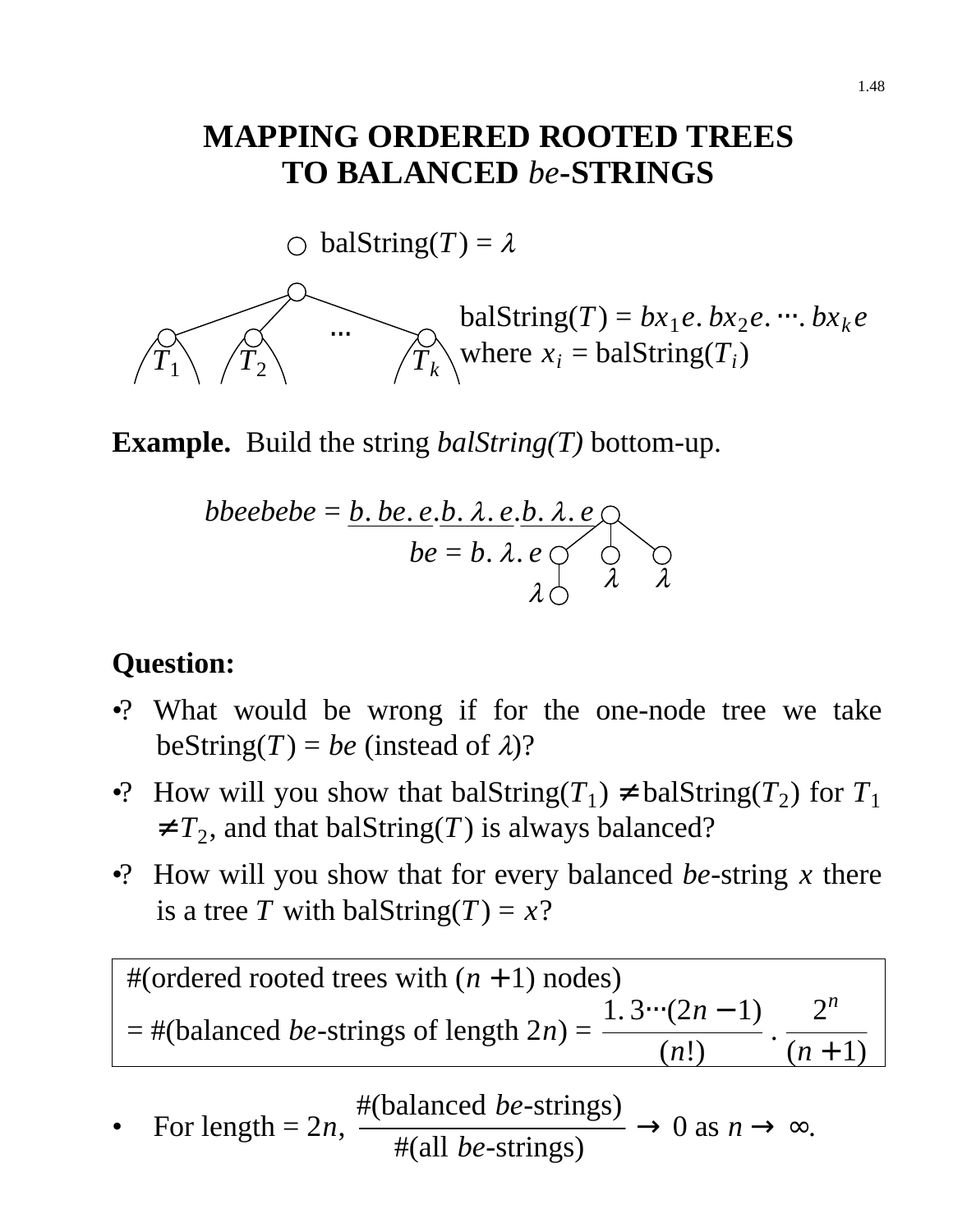### **MAPPING BINARY TREES TO BALANCED** *be***-STRINGS**

![](_page_48_Figure_1.jpeg)

![](_page_48_Figure_2.jpeg)

(i) A binary tree *T*.

(ii) After adding a child "*e*" for each null-pointer (or missing child) and labeling each original node as "*b*".

**beString(***T***):** Delete the rightmost  $e$  of the pre-order listing of the labels *b* and *e* in the extended tree.

> For the above *T*, the pre-order listing gives *bbeebbebeee* and beString(*T*) = *bbeebbebee*.

- •? If  $n = \text{\#(nodes in } T)$ , then how many news nodes are added?
- •? What is the special property of the new binary tree?
- •? In what sense the pre-order listing *bbeebbebeee* is almost balanced? How will you prove it?
- •? How is beString(*T*) related to beString(*T*<sub>1</sub>) and beString(*T*<sub>2</sub>), where  $T_1$  and  $T_2$  are the left and right subtrees of  $T$ ?
- •? How is the notion of nesting and sequencing accounted in beString(*T*)?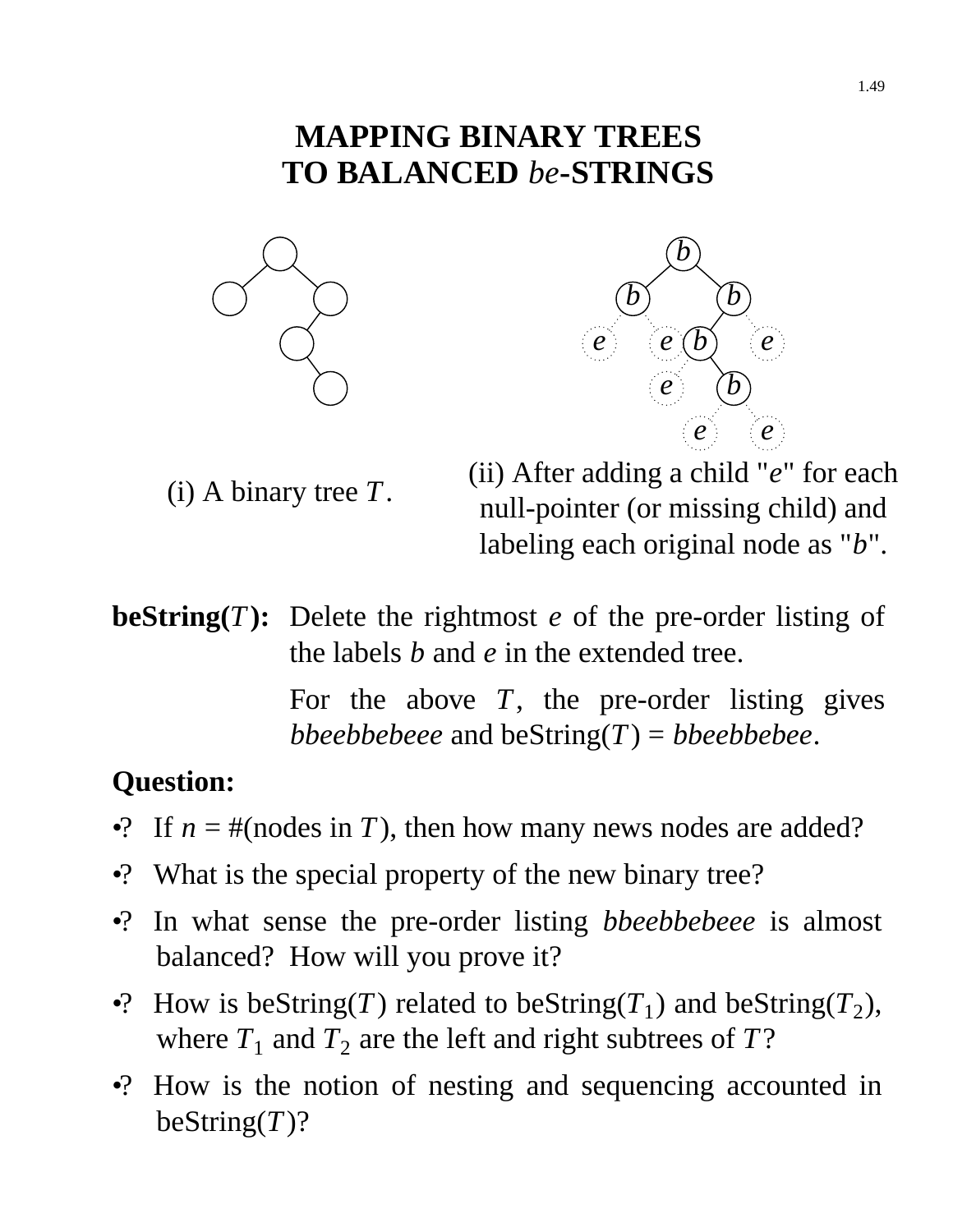# **GENERATING BALANCED** *be***-STRINGS**

- **Problem:** Compute all *balanced be*-strings of length  $N = 2k \geq$ 2.
- **Example:** Input:  $N = 4$ ; Output: {bbee, bebe}.

| инин | bbbe | bbeb | bbee |
|------|------|------|------|
| bébb | hehe | beeb | beee |
| ekkk | ébbé | ébéb | ébéé |
| eebb | eebe | eeeb | éééé |

Only 2 out of  $2^N = 16$  strings of  $\{b, e\}$  are balanced.

**Idea:** Generate all 2*<sup>N</sup> be*-strings of length *N* and eliminate the unbalanced ones.

#### **Algorithm BRUTE-FORCE:**

**Input:**  $N \ge 2$  and even. **Output:** All balanced *be*-strings of length *N*.

- 1. Generate all strings of {*b*, *e*} of length *N*.
- 2. Eliminate the *be*-strings that are not balanced.

### **Complexity:**

- $O(N \cdot 2^N)$  for step (1).
- *O*(*N*) to verify balancedness of each *be*-string in step (2).
- Total =  $O(N \cdot 2^N)$ .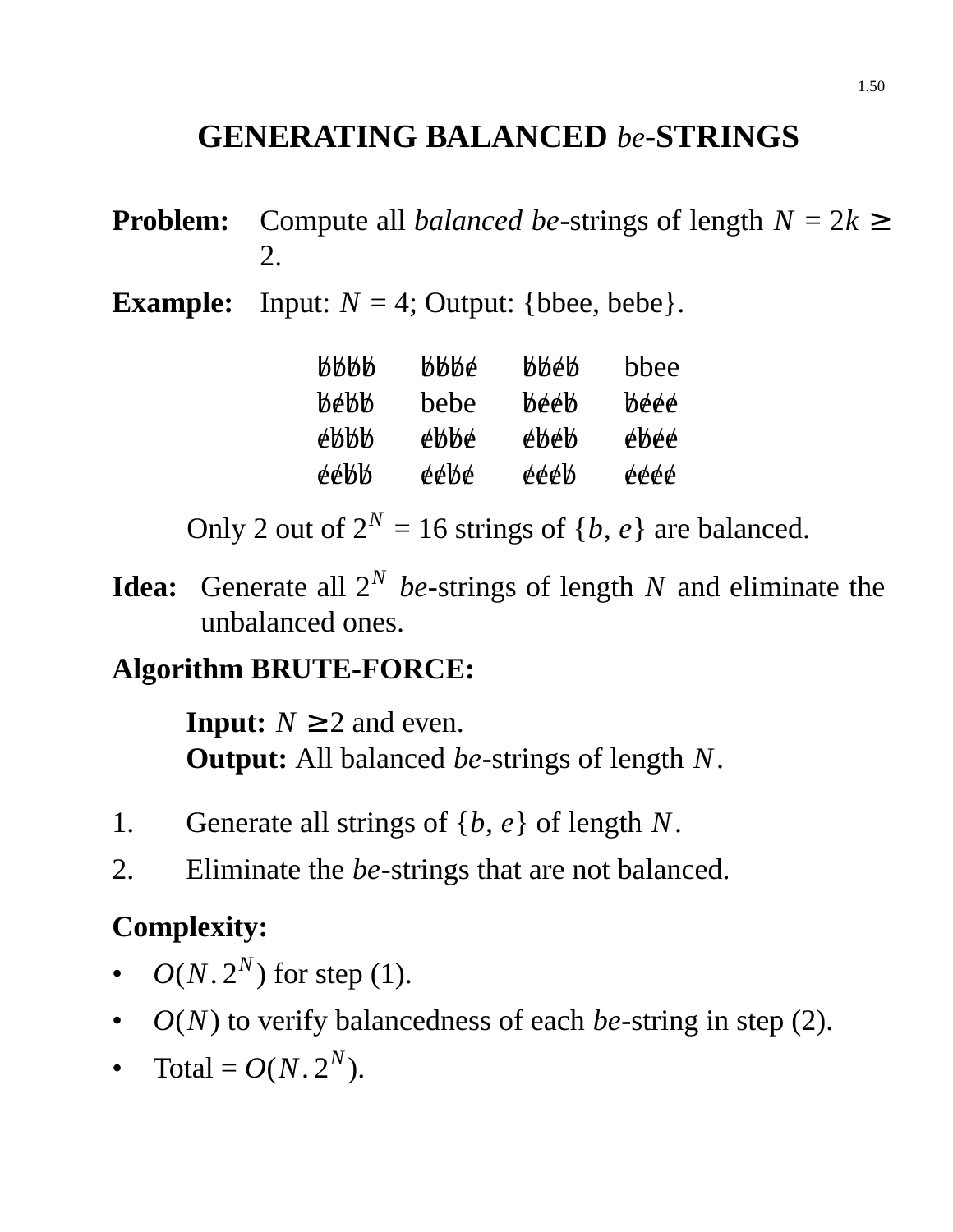### **A BETTER METHOD BY USING THE OUTPUT-STRUCTURE**

**Idea:** Generate only the balanced *be*-strings using their structure.

- (1) Structure within a balanced *be*-string
- (2) Structure among balanced *be*-strings of a given length *N*.

**Ordered-Tree of Balanced** *be***-strings:** For *N* = 6.

![](_page_50_Figure_5.jpeg)

This structure is suitable to compute all balanced *be*-strings of a given length by recursion, where the recursive call-tree follows the above tree-structure.

- The string at a non-terminal node is the part common to all balanced *be*-strings below it.
- The children of a non-terminal node correspond to filling the leftmost empty position by *b* or *e*.
- A node has a single child  $= b$  if number of *b*'s and *e*'s to the left of the position are equal; a node has a single child  $= e$  if all *b*'s are used up.
- Otherwise, it has two children (one for *b* and one for *e*).
- Terminal nodes are balanced *be*-strings in the lexicographic (dictionary) order from left to right.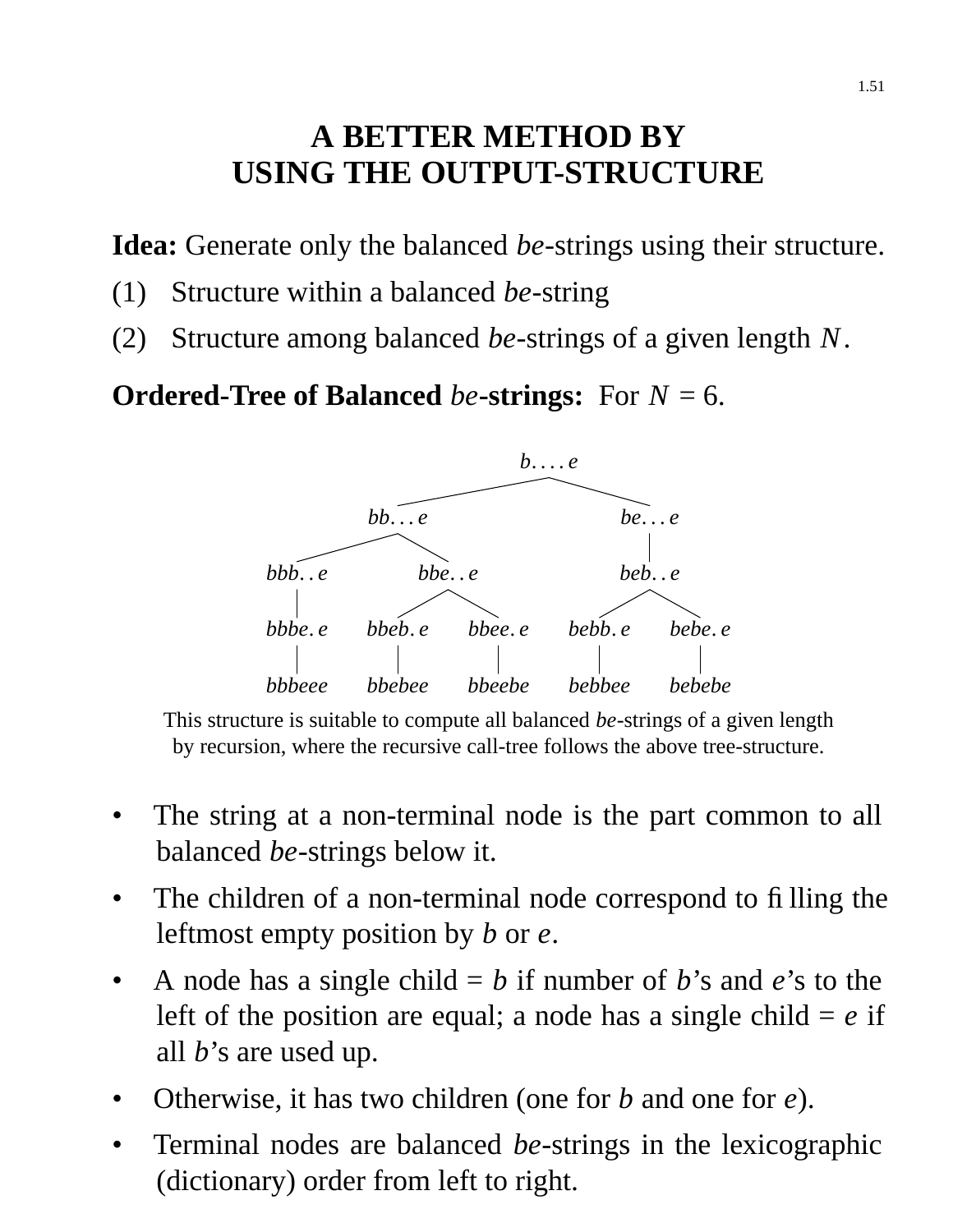# **DEVELOPING THE PSEUDOCODE**

### **General Idea:**

- (1) Recursive algorithm; each call generates a subtree of the balanced *be*-strings and prints those at its terminal nodes.
- (2) The initial call starts with the *be*-string having its first position =  $'b'$  and the last position =  $'e'$ .

**Data-structure:** *beString*[1. . *N*] **Initial Parameters:** *beString*

**Initial Pseudocode** for GenBalStrings(beString):

- 1. If (no child exist, i.e., no blanks in *beString*), then print *beString* and stop.
- 2. Otherwise, create each childString of *beString* and call Gen-BalStrings(childString).

**Additional Parameters:** firstBlankPosn (= 2 in initial call)

**First refinement** for GenBalStrings(*beString*, firstBlankPosn):

- 1. If (firstBlankPosn = *N*), then print *beString* and stop.
- 2.1. Let numPrevBs  $=$  # $(b)$ 's before firstBlankPosn) and numPrevEs  $=$  # $(e^s$ s before fi rstBlankPosn).
- 2.2. If (numPrevBs  $\langle N/2 \rangle$ , then *beString* [*firstBlankPosn*] = '*b*' and call GenBalStrings(*beString*, firstBlankPosn+1).
- 2.3. If (numPrevBs > numPrevEs), then *beString*[ *first-BlankPosn*]='*e*' and call GenBalStrings(*beString*, first-BlankPosn+1).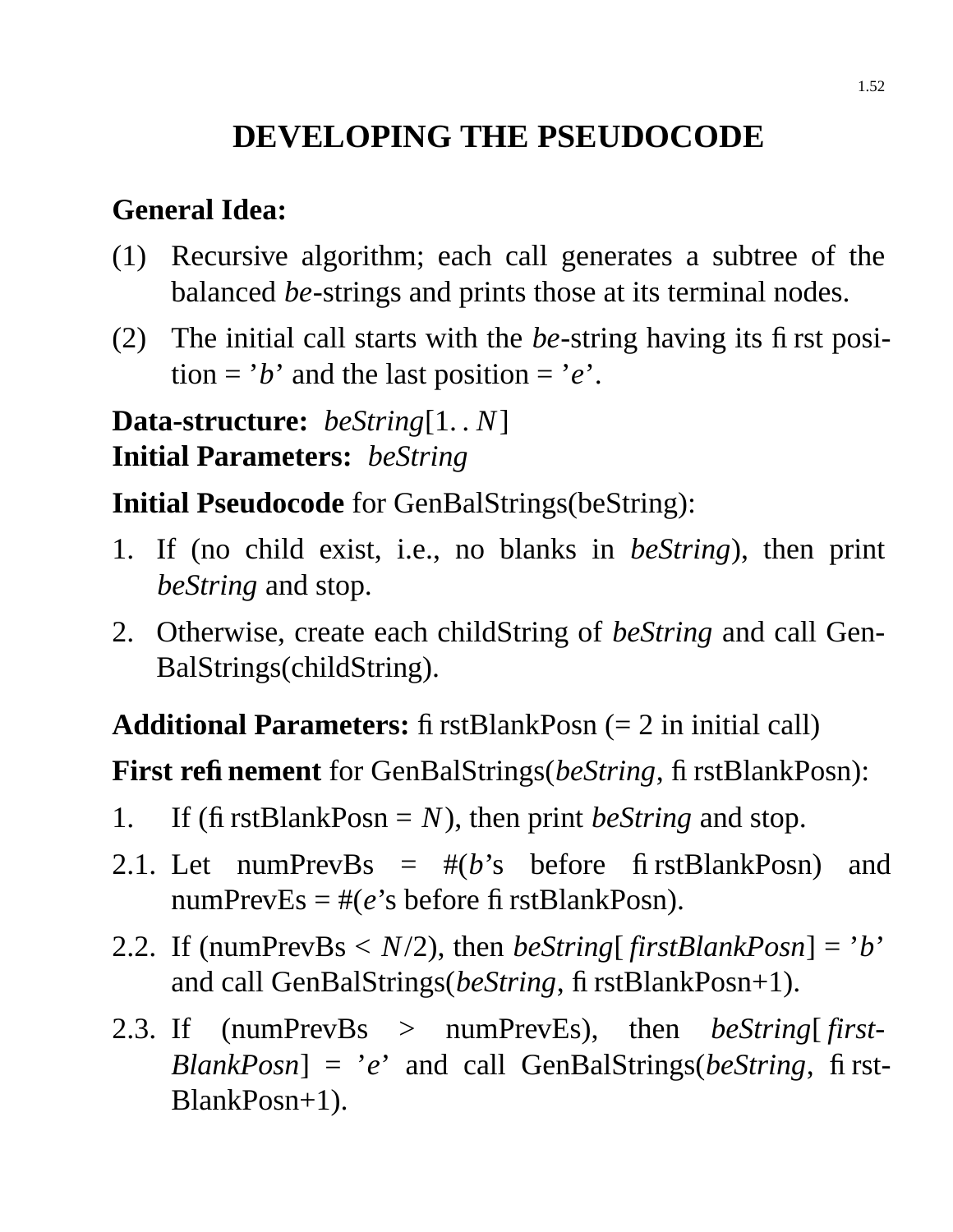# **FURTHER REFINEMENT**

### **Additional Parameters:** numPrevBs **Second refinement:**

GenBalStrings(*beString*, firstBlankPosn, numPrevBs):

- 1. If (firstBlankPosn  $= N$ ), then print beString and stop.
- 2.1. Let numPrevEs  $= \#(e)$ 's before firstBlankPosn).
- 2.2. If (2\*numPrevBs < *N*) then *beString*[ *firstBlankPosn*] = '*b*' and call GenBalStrings(*beString*, firstBlankPosn+1, numPrevBs+1).
- 2.3. If (numPrevBs > numPrevEs), then *beString*[ *first-BlankPosn*]='*e*' and call GenBalStrings(*beString*, first-BlankPosn+1, numPrevBs).

### **Implementation Notes:**

- Make *beString* a static-variable in the function instead of passing as a parameter.
- Eliminate the parameters firstBlankPosn and numPrevB by making them static variable in the function, and use the single parameter length.
- Eliminate the variable numPrevEs (how?).
- Update firstBlankPosn and numPrevBs before and after each recursive call as needed. Initialize the array *beString* when firstBlankPosn = 1 and free the memory for *beString* before returning from the first call.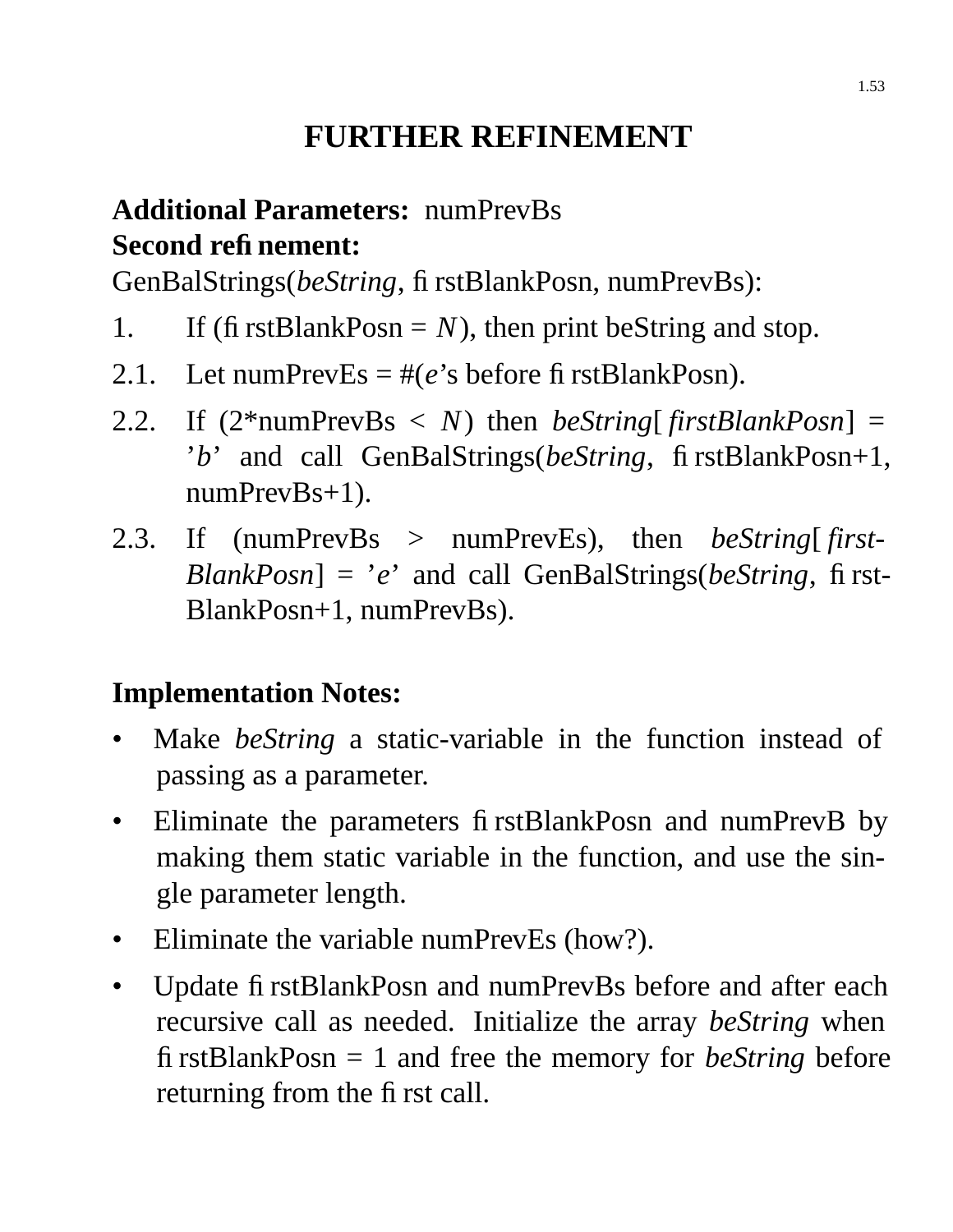//cc genBalBeStrings.c (contact kundu@csc.lsu.edu for //comments/questions) //This program generates all balanced be-strings of a given //length using recursion. One can improve it slightly to //eliminate the recursive calls when "length == 2\*numPrevBs". 01. #include <stdio.h> 02. void GenBalBeStrings(int length) //length > 0 and even 03. { static char \*beString;<br>04. static int firstBlankP static int firstBlankPosn, numPrevBs;  $05.$  if (NULL == beString) { 06. beString = (char \*)malloc(length+1, sizeof(char));<br>07. beString[0] = 'b'; beString[length-1] = 'e';  $\text{bestring}[0] = 'b'$ ;  $\text{bestring}[\text{length-1}] = 'e'$ ; beString[length] =  $\sqrt{0'i}$  //helps printing 08. firstBlankPosn = numPrevBs = 1; 09. } 10. if (length-1 == firstBlankPosn)  $print('behavior = %s\n', best\n')$ 11. else { if (2\*numPrevBs < length) { 12. beString[firstBlankPosn++] = 'b'; numPrevBs++; 13. GenBalBeStrings(length); 14. firstBlankPosn--; numPrevBs--; 15. } 16. if (2\*numPrevBs > firstBlankPosn) { 17. beString[firstBlankPosn++] = 'e'; 18. GenBalBeStrings(length);<br>19. firstBlankPosn--; firstBlankPosn--;  $20.$  } 21. } 22. if (1 == firstBlankPosn)  $\{$  free(beString); beString = NULL;  $\}$ 23. } 24. int main() 25. { int n; 26. printf("Type the length n (even and positive) "); printf("of balanced be-strings: "); 27. scanf("%d", &n); 28. if ((n > 0) && (0 == n%2))  $\{ GenBalBestrings(n); GenBalBestrings(n+2); \}$ 29. }

1.54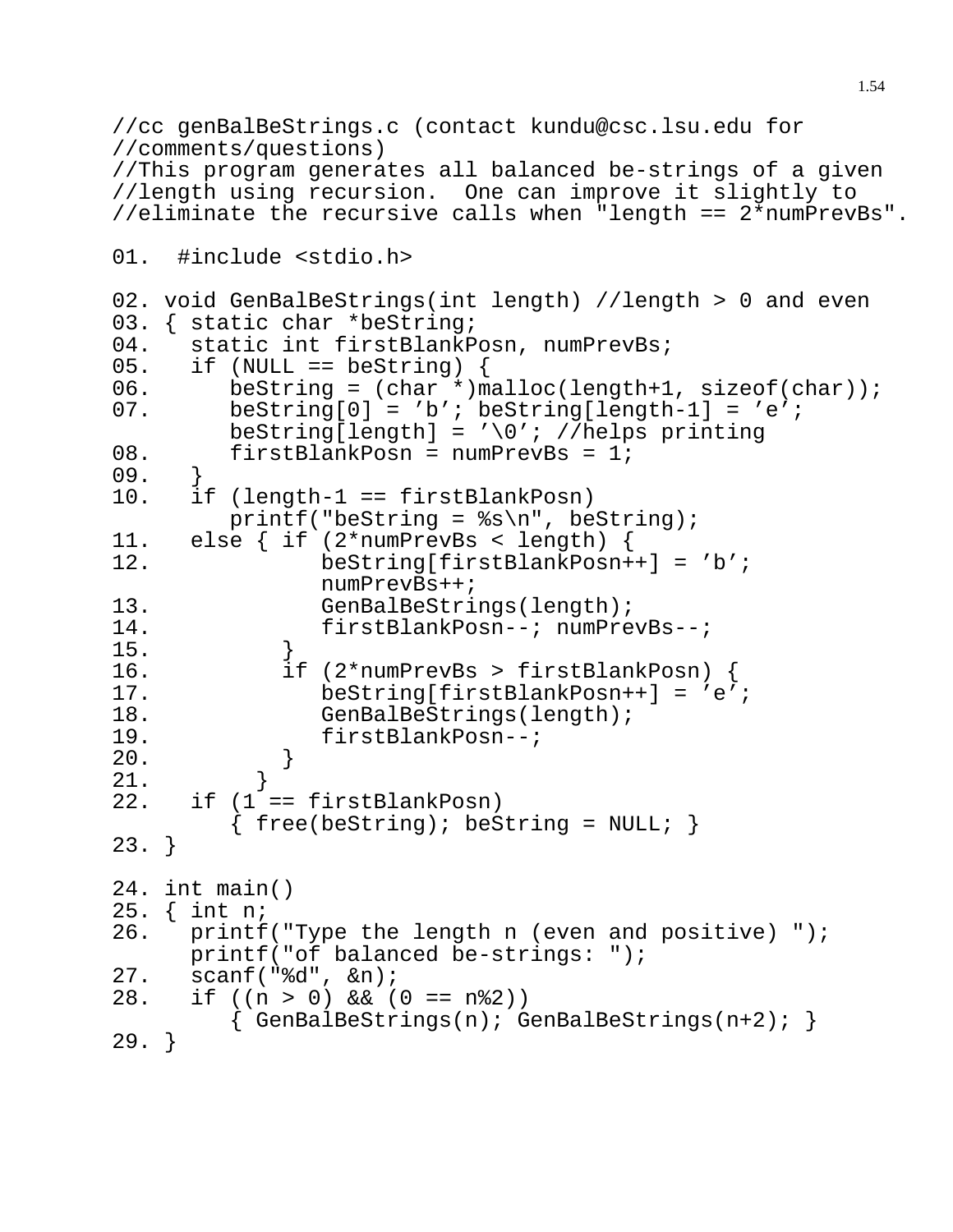### **FINDING A BEST RECTANGULAR APPROXIMATION TO A BINARY IMAGE**

**Example.** Black pixels belong to objects; others belong to background. Let  $B =$  Set of black pixels.

![](_page_54_Figure_2.jpeg)

- *R* covers  $|R B| = 18$  white pixels (shown in grey).
- *R* fails to cover  $|B R| = 29$  black pixels.

• 
$$
Val(R) = 29 + 18 = 47
$$
.

 $R =$ The rectangular approximation.

 $B\Delta R = (B - R) \cup (R - B)$ , the symmetric-difference.

 $Val(R) = |(B\Delta R)|$ , Value of *R*.

 $Val(Q) = |B| = 65$ ;  $Val(I) = #(white pixels) = 115$ 

**Question:** Is there a better *R* (with smaller *Val*(*R*))?

#### **EXERCISE**

1. Suppose we fix the top-row  $r_t$  and the bottom-row  $r_b \ge r_t$  of *R*. How do you convert the problem of finding an optimal *R* to a maximum consecutive-sum problem?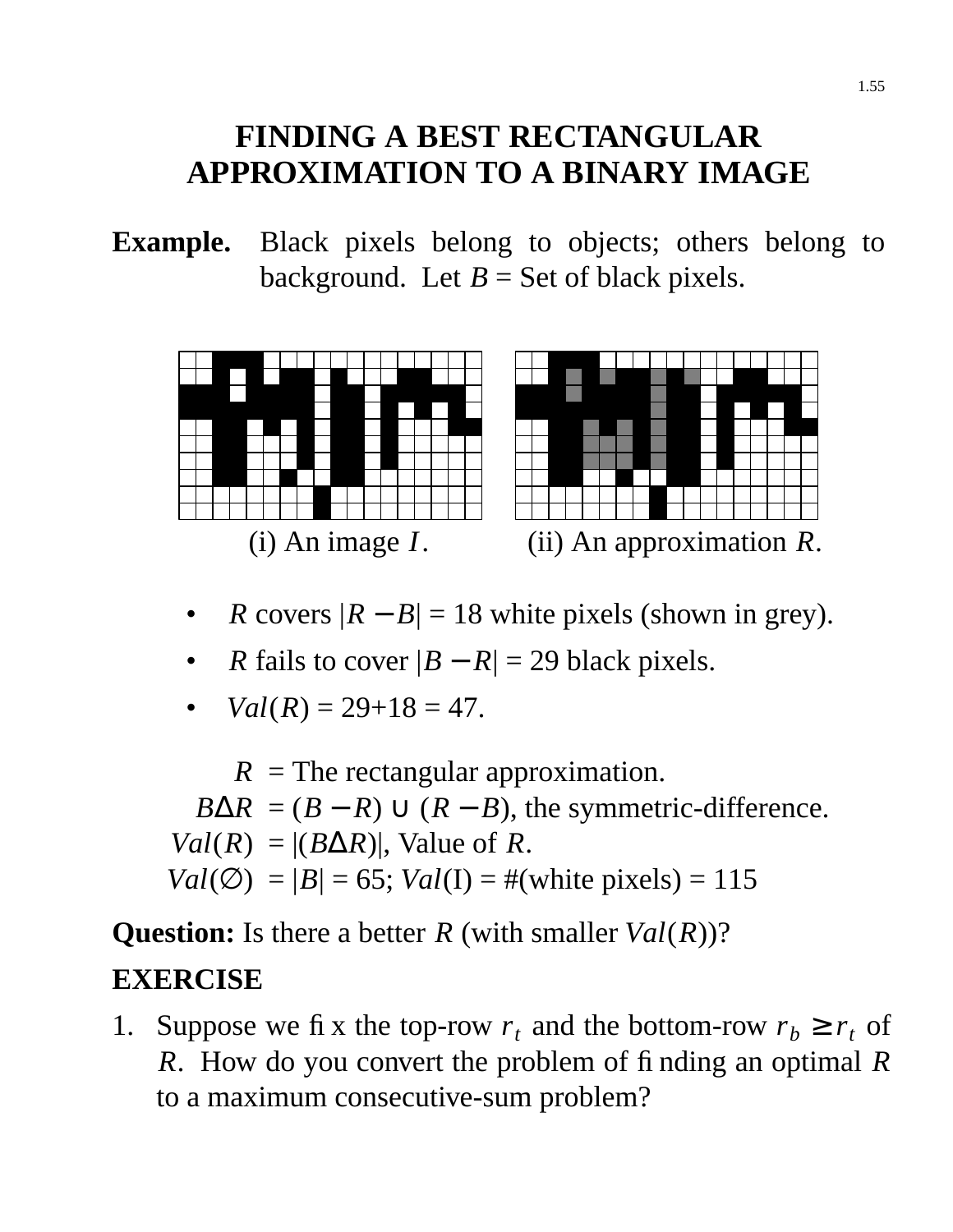# **FINDING THE BINARY IMAGE OF A CIRCLE**

- **Problem:** Find the pixels in the first quadrant belonging to the circular arc of radius *N* centered at (0, 0).
- **Example.** Shown below are the binary images for  $N = 6$  to 8.

![](_page_55_Figure_3.jpeg)

Each circular arc is entirely contained in the pixels representing the circle.

#### **Some Properties of Output:**

- (1) The lower and upper halves of the quadrant are *symmetric*.
- (2) The lower-half has *at most* 2 pixels in a row (why?).
- (3) For radius *N*, there are at most  $(2N 1)$  pixels in the first quadrant.

### **Notes on Designing An Algorithm:**

- Exploit the output-properties  $(1)-(2)$  to find the required pixels; we need to use only integer operations.
- Some pixels that are not in the final set will be examined.

### **Complexity:** *O*(*N*);

**Brute-Force Method:** Complexity *O*(*N* 2 ).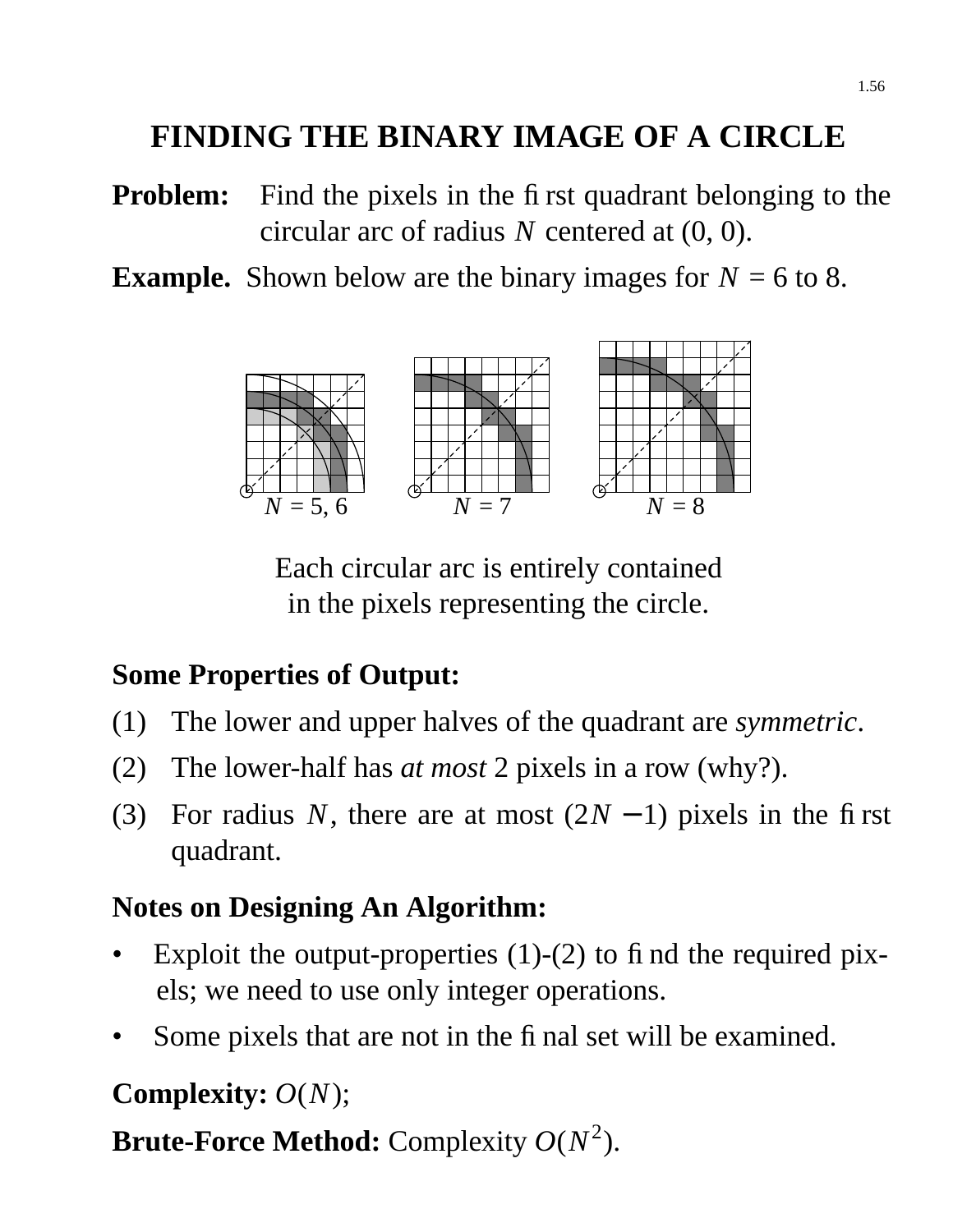### **THE** *O***-NOTATION FOR ASYMPTOTIC UPPER BOUND**

#### **Meaning of** *O*(*n*)**:**

• The class of all functions *g*(*n*) which are *asymptotically bounded above* by  $f(n) = n$ , i.e.,

 $O(n) = \{ g(n) : g(n) \leq c \}$ . *n* for *some* constant *c* and *all large n* 

- − *c* may depend on *g*(*n*); *c* > 0.
- − "all large *n*" means "all *n* ≥ *N* for some *N* > 0"; *N* may depend on both  $c$  and  $g(n)$ .

**Example.** We show  $g(n) = 7 + 3n \in O(n)$ .

We find appropriate *c* and *N*, which are not unique.

- (1) For  $c = 4$ ,  $7 + 3n \le 4$ . *n* holds for  $n \ge 7 = N$ .
- (2) For  $c = 10, 7 + 3n \le 10 \cdot n$  or  $7 \le 7n$  holds for  $n \ge 1 = N$ .

A smaller *c* typically requires larger *N*; if *c* is too small, there may not exist a suitable *N*.

(3) For  $c = 2$ ,  $7 + 3n \le 2$ . *n* holds only for  $n \le -7$ , i.e., there is no *N*. This does not say  $7 + 3n \notin O(n)$ .

Each linear function  $g(n) = A + Bn \in O(n)$ .

**Example.** We show  $g(n) = A \cdot n^2 \notin O(n)$ .

For any  $c > 0$ , A.  $n^2 < c$ . *n* is false for all  $n > c/A$  and hence there is no *N*.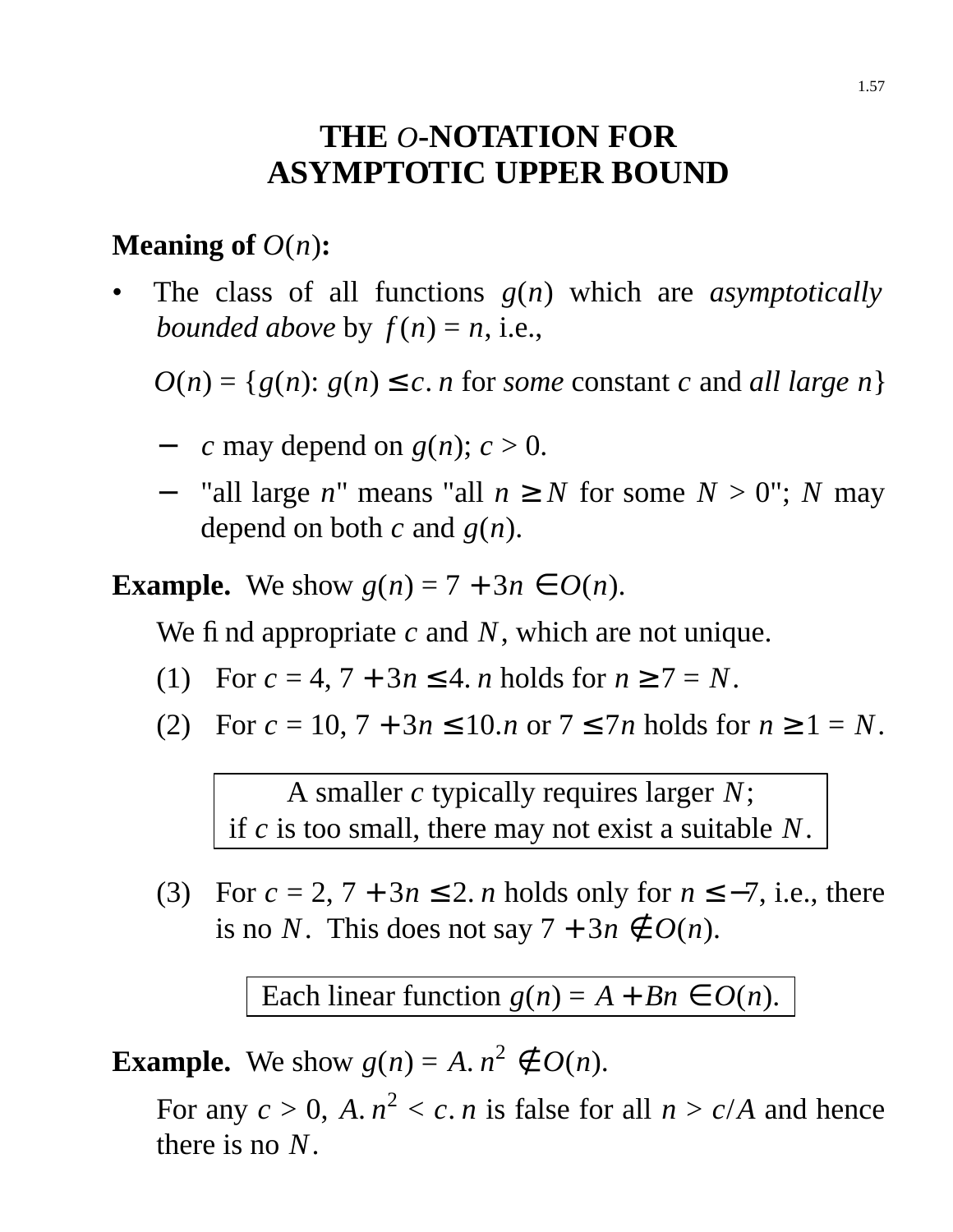# **MEANING OF** *O*(*n* 2 )

• The class of all functions *g*(*n*) which are *asymptotically bounded above* by  $f(n) = n^2$ , i.e.,

 $O(n^2) = \{g(n): g(n) \le c \cdot n^2 \text{ for some constant } c \text{ and all large } n\}$ 

As before, *c* may depend on *g*(*n*) and *N* may depend on both  $c$  and  $g(n)$ .

**Example.** We show  $g(n) = 7 + 3n \in O(n^2)$ .

We find appropriate *c* and *N*; again, they are not unique.

- (1) For  $c = 1, 7 + 3n \le n^2$ , i.e.,  $n^2 3n 7 \ge 0$  holds for *n*  $\geq$  (3 +  $\sqrt{9+28}$ )/2 or for  $n \geq 5 = N$ .
- (2) In this case, there is an *N* for each  $c > 0$ .

**Example.** We show  $g(n) = 7 + 3n + 5n^2 \in O(n^2)$ .

We find appropriate *c* and *N*.

- (1) For  $c = 6$ ,  $7 + 3n + 5n^2 \le 6$ .  $n^2$ , i.e.,  $n^2 3n 7 \ge 0$ holds for  $n \geq 5 = N$ .
- (2) For  $c = 4$ ,  $7 + 3n + 5n^2 \le 4$ .  $n^2$ , i.e.,  $-n^2 3n 7 \ge 0$ does not hold for any  $n \geq 1$ . This does not say  $7 + 3n + 5n^2 \notin O(n^2)$ .

Each quadratic function  $g(n) = A + Bn + Cn^2 \in O(n^2);$  $g(n) = n^3 \notin O(n^2)$ .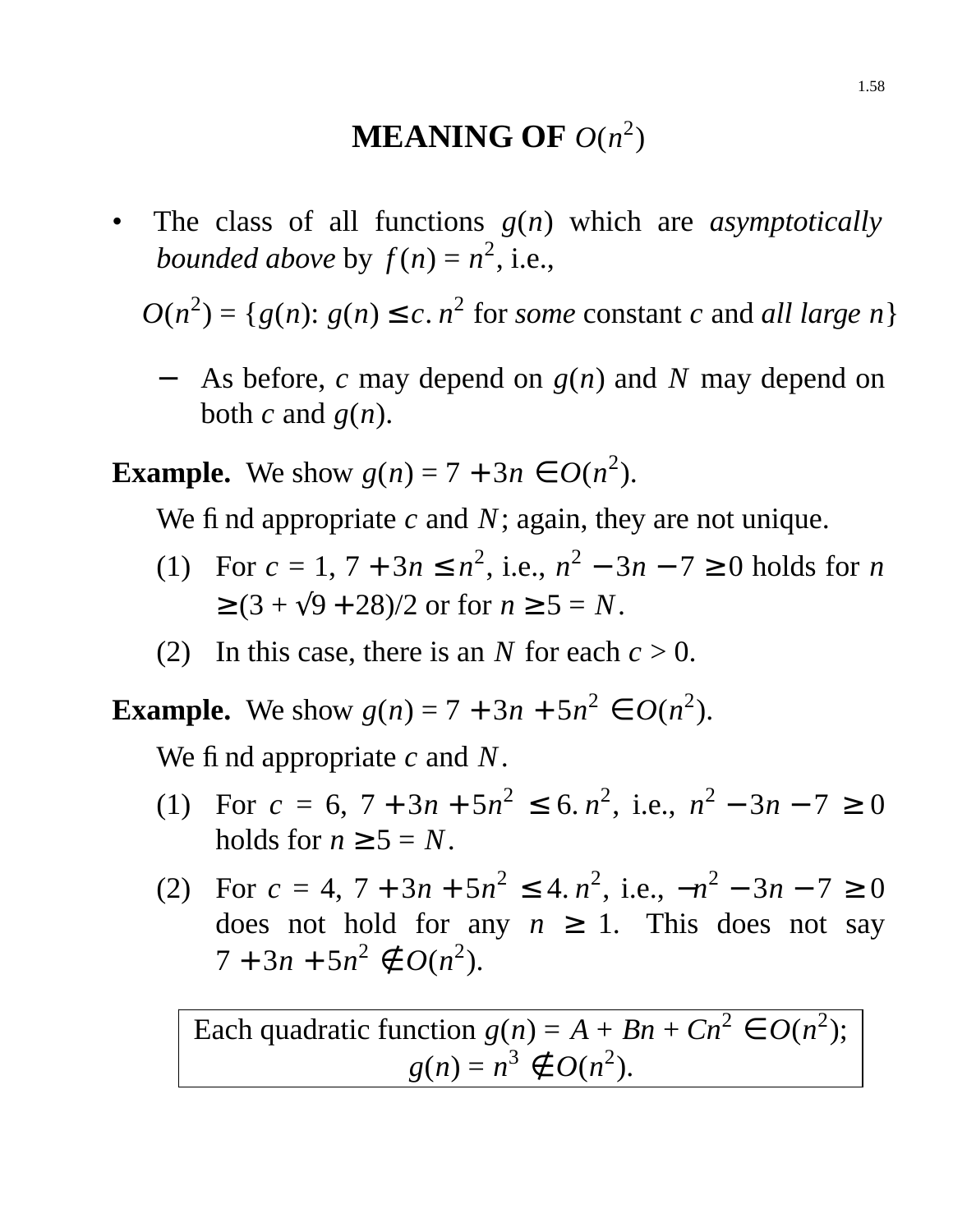#### **SOME GENERAL RULES FOR** *O*(⋅)

- (O1) The constant function  $g(n) = C \in O(n^0) = O(1)$ .
- (O2) If  $g(n) \in O(n^p)$  and *c* is a constant, then  $c. g(n) \in O(n^p)$ .
- (O3) If  $g(n) \in O(n^p)$  and  $p < q$ , then  $g(n) \in O(n^q)$ . The pair  $(c, N)$  that works for  $g(n)$  and  $n<sup>p</sup>$  also works for  $g(n)$  and  $n<sup>q</sup>$ .
- (O4) If  $g_1(n)$ ,  $g_2(n) \in O(n^p)$ , then  $g_1(n) + g_2(n) \in O(n^p)$ . This can be proved as follows. Suppose that  $g_1(n) \leq$  $c_1$ ,  $n^p$  for all  $n \ge N_1$  and  $g_2(n) \le c_2$ ,  $n^p$  for all  $n \ge N_2$ . Then,  $g_1(n) + g_2(n) \le (c_1 + c_2)$ .  $n^p$  for all  $n \ge \max \{N_1,$ *N*<sub>2</sub>}. So, we take  $c = c_1 + c_2$  and  $N = \max\{N_1, N_2\}$ . A similar argument proves the following.
- (O5) If  $g_1(n) \in O(n^p)$  and  $g_2(n) \in O(n^q)$ , then  $g_1(n)g_2(n) \in O(n^q)$  $O(n^{p+q}).$ Also, max  $\{g_1(n), g_2(n)\}\in O(n^q)$  assuming  $p \le q$ .
- Question: If  $g_1(n) \leq g_2(n)$  and  $g_2(n) \in O(n^p)$ , then is it true  $g_1(n) \in O(n^p)$ ?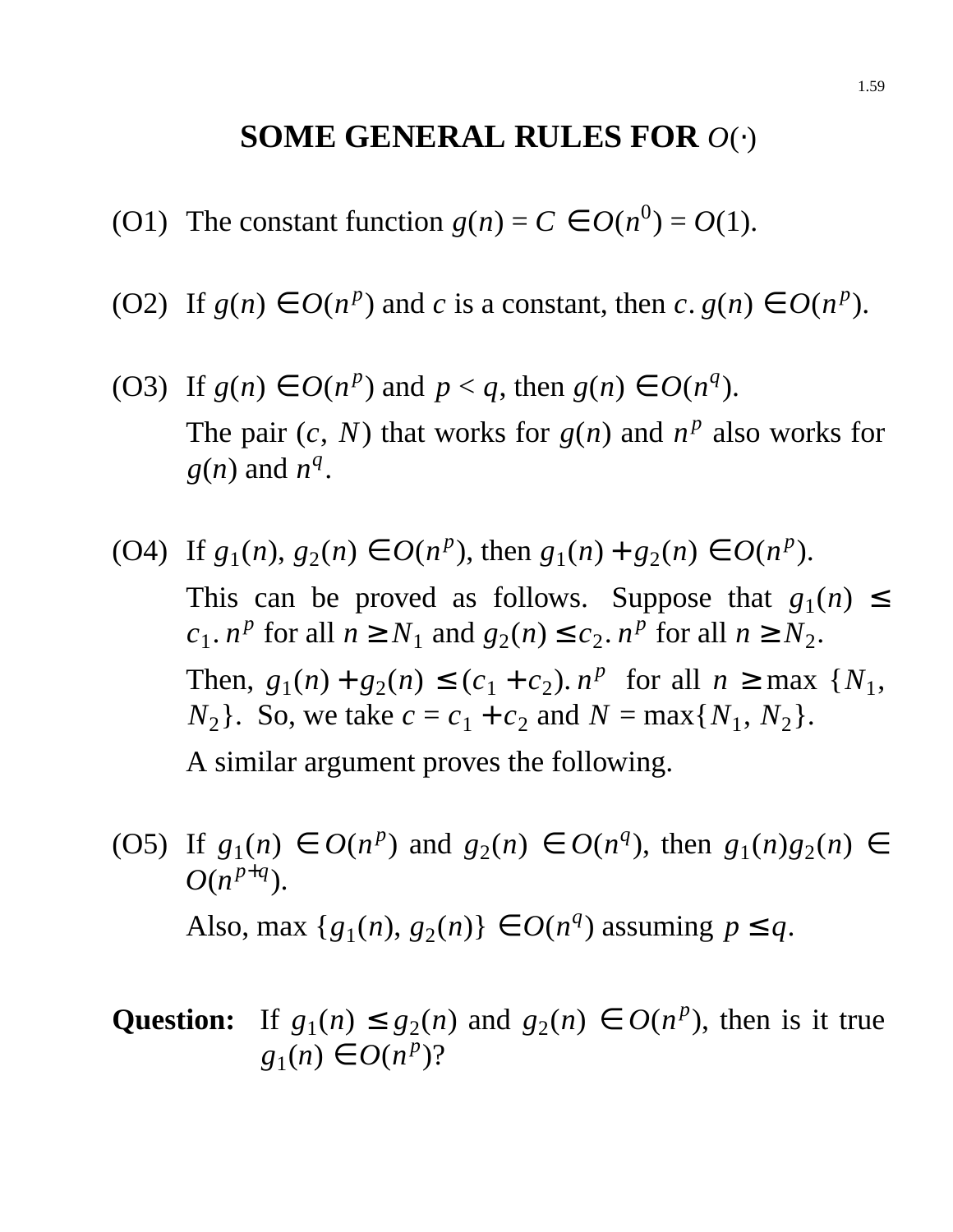### **MEANING OF**  $g(n) \in O(f(n))$

 $O(f(n)) = \{g(n): g(n) \le cf(n) \text{ for some constant } c \text{ and all large } n\}$  $= \{ g(n) :$  $n \to \infty$ lim sup *g*(*n*) *f* (*n*)  $= U < \infty$  } .

All other 
$$
\frac{g(n)}{f(n)}
$$
 are on left  $\leftarrow$   $\rightarrow$  Only fi nicely many  $\frac{g(n)}{f(n)}$   
are on right

We sometimes write  $g(n)$  is  $O(f(n))$  or  $g(n) = O(f(n))$ , by abuse of notation.

#### **Examples:**

- (1)  $7 + 3n = O(n)$  since lim sup *g*(*n*) *n*  $=$  lim sup 7 + 3*n n*  $=$  3  $<$ ∞.
- (2) If  $g(n) \le 7 + 3\log_2 n$ , then  $g(n) = O(\log_2 n)$  since lim sup *g*(*n*)  $log_2 n$ ≤ lim sup  $\mathsf{I}$  $\overline{\phantom{a}}$  $\lfloor$ 7  $log_2 n$ + 3  $\overline{\phantom{a}}$  $\overline{\phantom{a}}$  $\overline{\mathsf{I}}$  $=3<\infty$ .

(3) If 
$$
g(n) = 7 + 3n + 5n^2
$$
, then  $g(n) = O(n^2)$  since lim sup  $\frac{g(n)}{n^2} = \limsup \left[ \frac{7}{n^2} + \frac{3}{n} + 5 \right] = 5 < \infty$ .

(4)  $g(n) = 2^n \notin O(n^p)$  for any  $p = 1, 2, ...$ .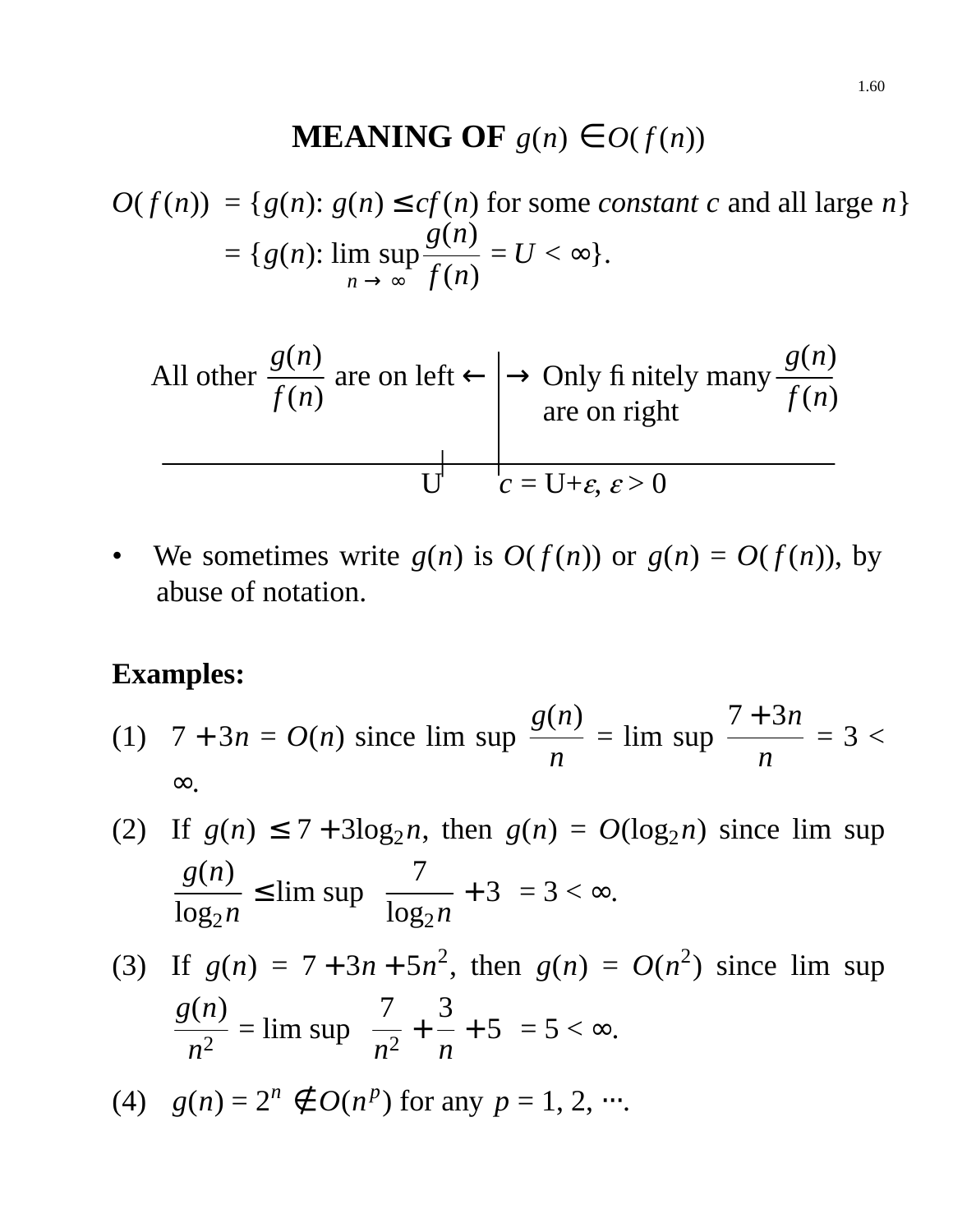#### **ASYMPTOTIC LOWER BOUND**  $\Omega(f(n))$

 $We say *g*(*n*) ∈ Ω(*f*(*n*)) if$  $n \to \infty$ lim inf *g*(*n*) *f* (*n*)  $=L > 0$  (*L* maybe +∞) i.e, *g*(*n*) *f* (*n*)  $> L - \varepsilon$  or  $g(n) > (L - \varepsilon) f(n)$  for all large *n* i.e,  $g(n) \geq cf(n)$  for *some* constant  $c > 0$  for all large *n*.

We also write in that case

$$
g(n)
$$
 is  $\Omega(f(n))$  or  $g(n) = \Omega(f(n))$ .

#### **Examples.**

- (1) *g*(*n*) = 7 + 3*n* ∈ Ω(*n*) ∩ Ω(1), but *g*(*n*) ∉ Ω(*n*<sup>2</sup>).
- (2)  $g(n) = 7 + 3n + 5n^2$  ∈ Ω(*n*<sup>2</sup>) ∩ Ω(*n*) ∩ Ω(1), but  $g(n) \notin$  $\Omega(n^3)$ .
- (3)  $g(n) = log_2 n \in \Omega(1)$  but  $g(n) \notin \Omega(n)$ .

- •? If  $g(n) \in O(f(n))$ , then which of the following is true:  $f(n)$ ∈ *O*(*g*(*n*)), *f* (*n*) ∈ Ω(*g*(*n*)), and *g*(*n*) ∈ Ω( *f* (*n*))?
- •? If  $g(n) \in \Omega(f(n))$ , can we say  $f(n) \in O(g(n))$ ?
- •? State appropriate rules  $(\Omega 1)$ - $(\Omega 5)$  similar to  $(O1)$ - $(O5)$ .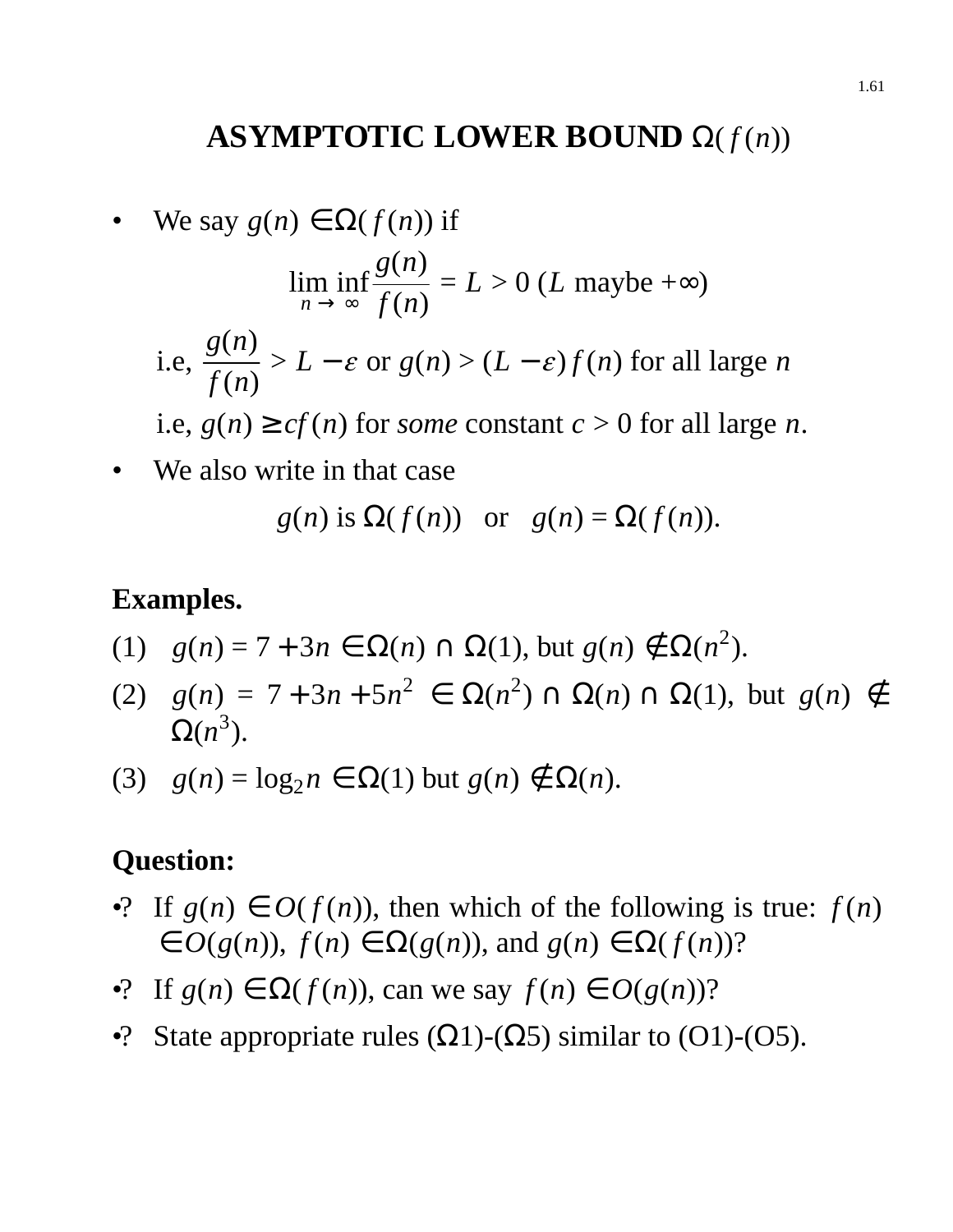### **ASYMPTOTIC EXACT ORDER**  $\Theta(f(n))$

 $\forall x \in \mathbb{R}$   $g(n) \in \Theta(f(n))$  if  $g(n) \in O(f(n)) \cap \Omega(f(n))$ 

**Question:** Why does  $g(n) \in \Theta(f(n))$  imply  $f(n) \in \Theta(g(n))$ ?

#### **Example.**

- (1)  $g(n) = 7 + 3n + 5n^2 \in \Theta(n^2)$ , but not in  $\Theta(n)$  or  $\Theta(n^3)$ .
- (2) If  $log_2(1 + n) \le g(n) \le 1 + log_2 n$ , then  $g(n) = \Theta(log_2 n)$ .
- **Question:** If  $g_1(n) = \Theta(n^p)$ ,  $g_2(n) = \Theta(n^q)$ , and  $p \le q$ , then what can you say for  $g_1(n) + g_2(n)$  and  $g_1(n)g_2(n)$ ?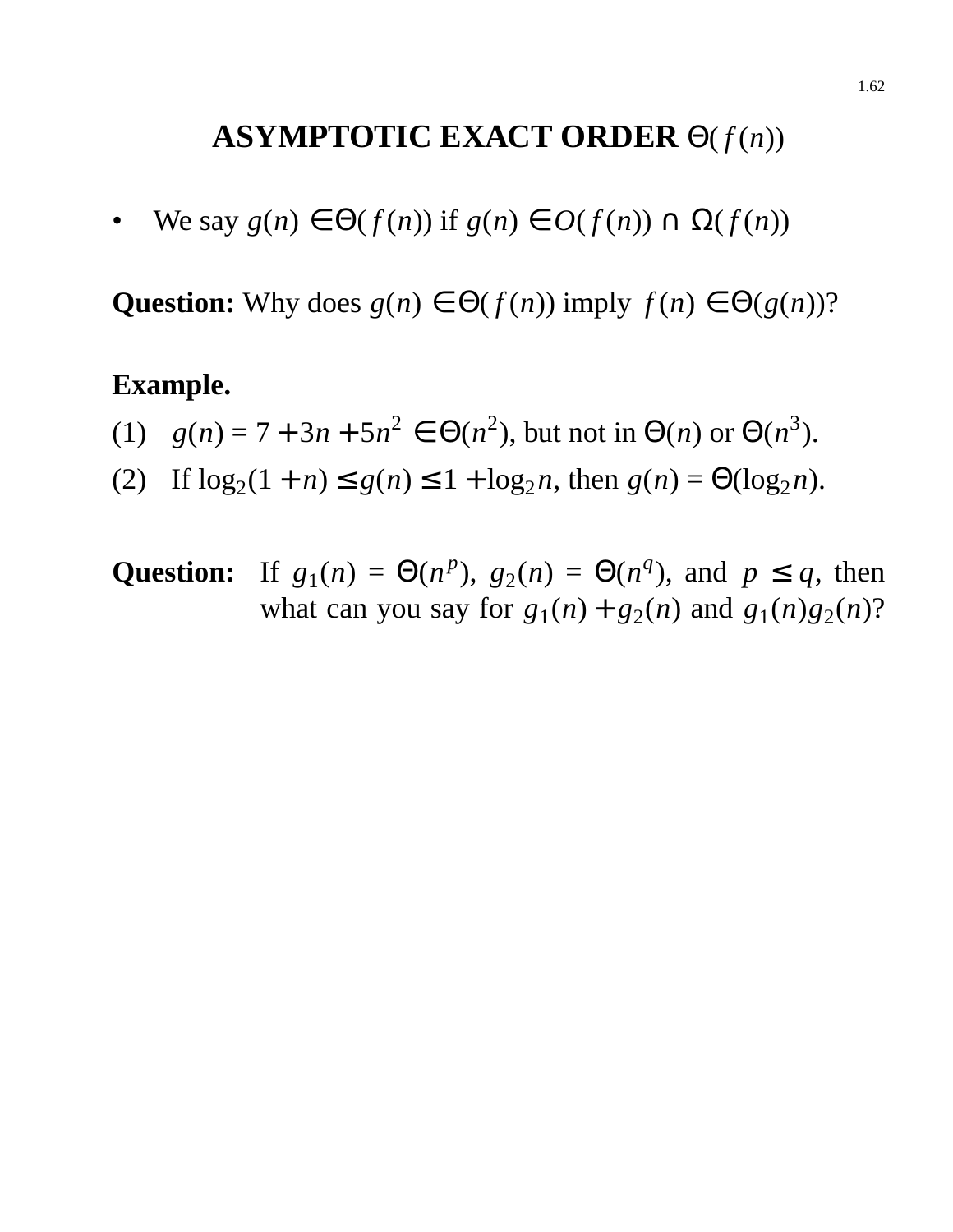### **COMPARISON OF VARIOUS ASYMPTOTIC CLASSES**

![](_page_62_Figure_1.jpeg)

$$
g_1(n) = \begin{cases} \log_2 n, \text{ for } n \text{ even} \\ n, \text{ for } n \text{ odd} \end{cases}
$$

$$
g_2(n) = \begin{cases} \log_2 n, \text{ for } n \text{ even} \\ n^2, \text{ for } n \text{ odd} \end{cases}
$$

$$
g_3(n) = \begin{cases} \log_2 n, \text{ for } n \text{ even} \\ n^3, \text{ for } n \text{ odd} \end{cases}
$$

#### **Question:**

- •? Place the boxes for  $\Omega(n^2)$  and  $\Theta(n^2)$  in the diagram above.
- •? Now, place the function  $g_4(n) =$  $\perp$  $\left\{ \right.$  $\lfloor$ *n* 1.5, for *n* even *n* 2.5, for *n* odd

Always give the best possible bound using *O* or Ω notation as appropriate, or give the exact order using Θ.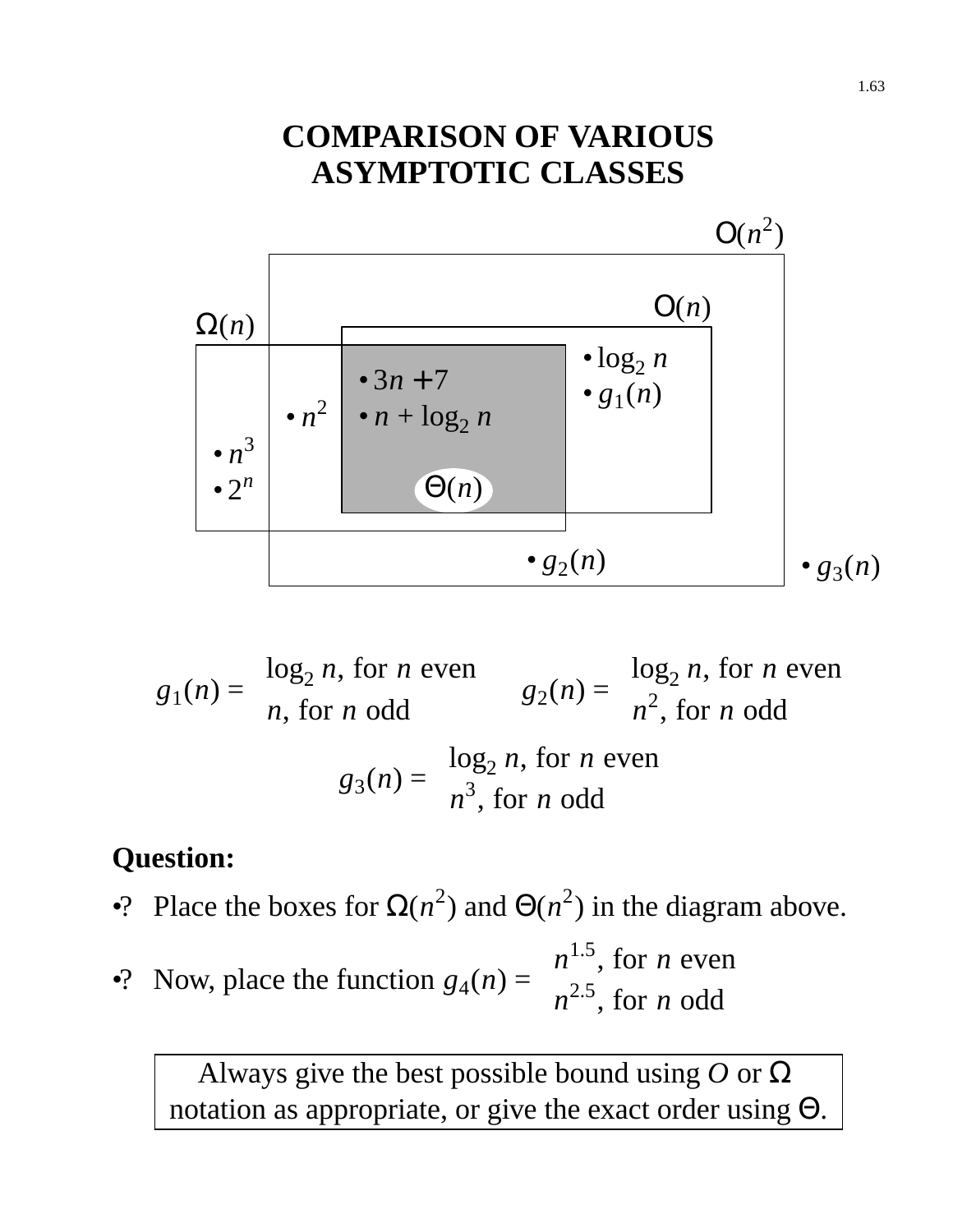### **(CONTD.)**

![](_page_63_Figure_1.jpeg)

There are infinitely many  $\Theta(f(n))$  between  $\Theta(1)$  and  $\Theta(n)$ above; for example, we can have

$$
f(n) = np, 0 < p < 1
$$
  
f(n) =  $(\log n)^p$ , 0 < p  
f(n) =  $\log^m(n)$ , m = 1, 2, ...

• For each  $\Theta(f(n))$  between  $\Theta(1)$  and  $\Theta(n)$ ,  $\Theta(n^k \cdot f(n))$  is between  $\Theta(n^k)$  and  $\Theta(n^{k+1})$  and vice-versa.

• 
$$
O(f(n)) = \bigcup_{g(n) \in O(f(n))} \Theta(g(n))
$$

• 
$$
\Omega(f(n)) = \bigcup_{g(n) \in \Omega(f(n))} \Theta(g(n))
$$

**Question:** Why don't we talk of  $O(1/n)$ ?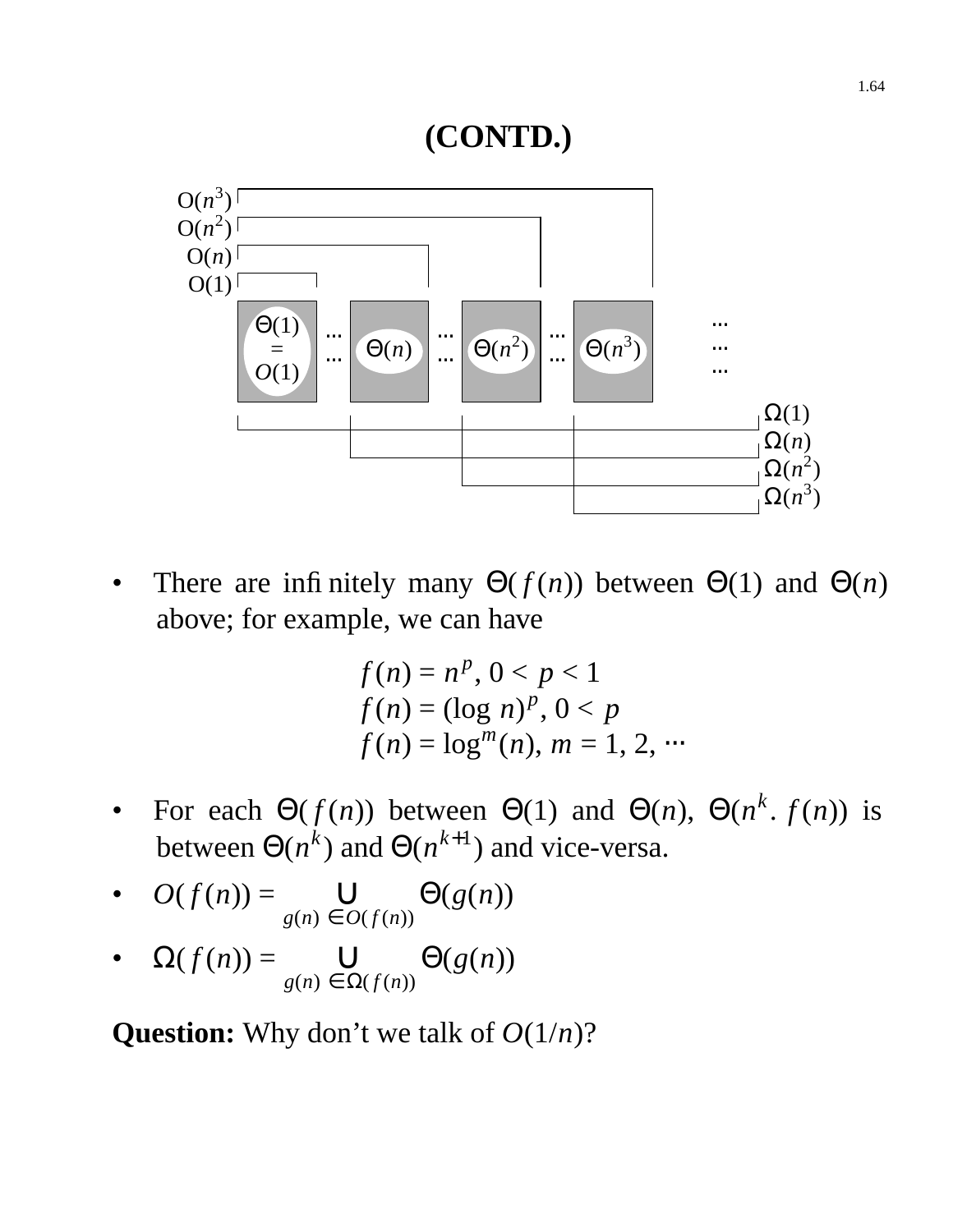# **ALGORITHM DESIGN vs. ANALYSIS**

algorithm *A*

Input *x*  $\Big|$  **o** algorithm *A*  $\Big|$  Output  $f(x)$ 

### **Four (3+1) Basic Questions on an Algorithm:**

- (1) What does *A* do − inputs, outputs, and their relationship?
- (2) How does *A* do it the method for computing  $f(x)$ .
- (3) Any special data-structures used in implementing the method?
- (4) What is its performance?
	- Time *T*(*n*) required for an input of size *n* (measured in some way).

If different inputs of size *n* require different computation times, then we can consider:

> $T_w(n)$ : the worst case (maximum) time  $T_b(n)$ : the best case (minimum) time  $T_a(n)$ : the average case time

Similar questions on the use of memory-space.

Since the amount of memory in use during the time *T*(*n*) may vary, one can also talk about the maximum (and similarly, the minimum and the average) memory over the period  $T(n)$ .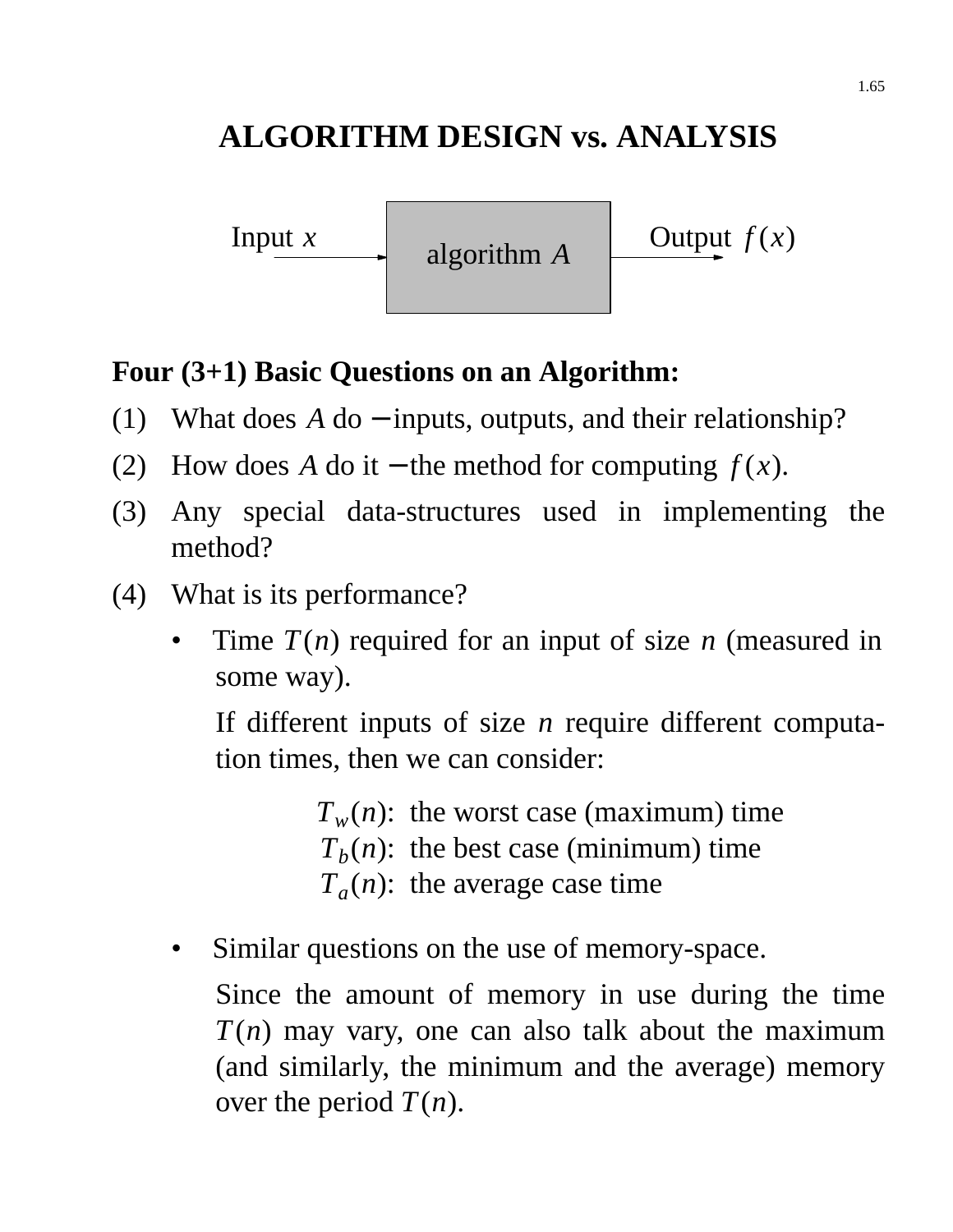- 1. Show the first quadrant for  $N = 9$ .
- 2. Is it true that the circles obtained in this way for various *N*  $\geq 1$  have no pixels in common?
- 3. Is it true that they fill-up all the pixels?
- 4. Give an efficient algorithm in a pseudocode form using the properties/structures identified above to determine the pixels on the circle of radius *N*. It should use, in particular, only integer arithmetic. How many pixels do you test (not all of which may be part of your answer) in determining the first quadrant of the circle?
- 5. Show that the number of pixels on the perimeter of the circle in the first quadrant is  $2N - 1$ . (Hint: if there are many pixels in a column as is the case on the right side of the first quadrant, then there are many columns with few pixels as is the case on the left of the first quadrant. Note that if we bent the line  $i + j = N$  slightly, then it takes  $2N - 1$  pixels to cover it.)
- 6. How will you create the three dimensional image of the surface of the sphere of radius *N* in a similar way? (Each pixel is now a small cube.)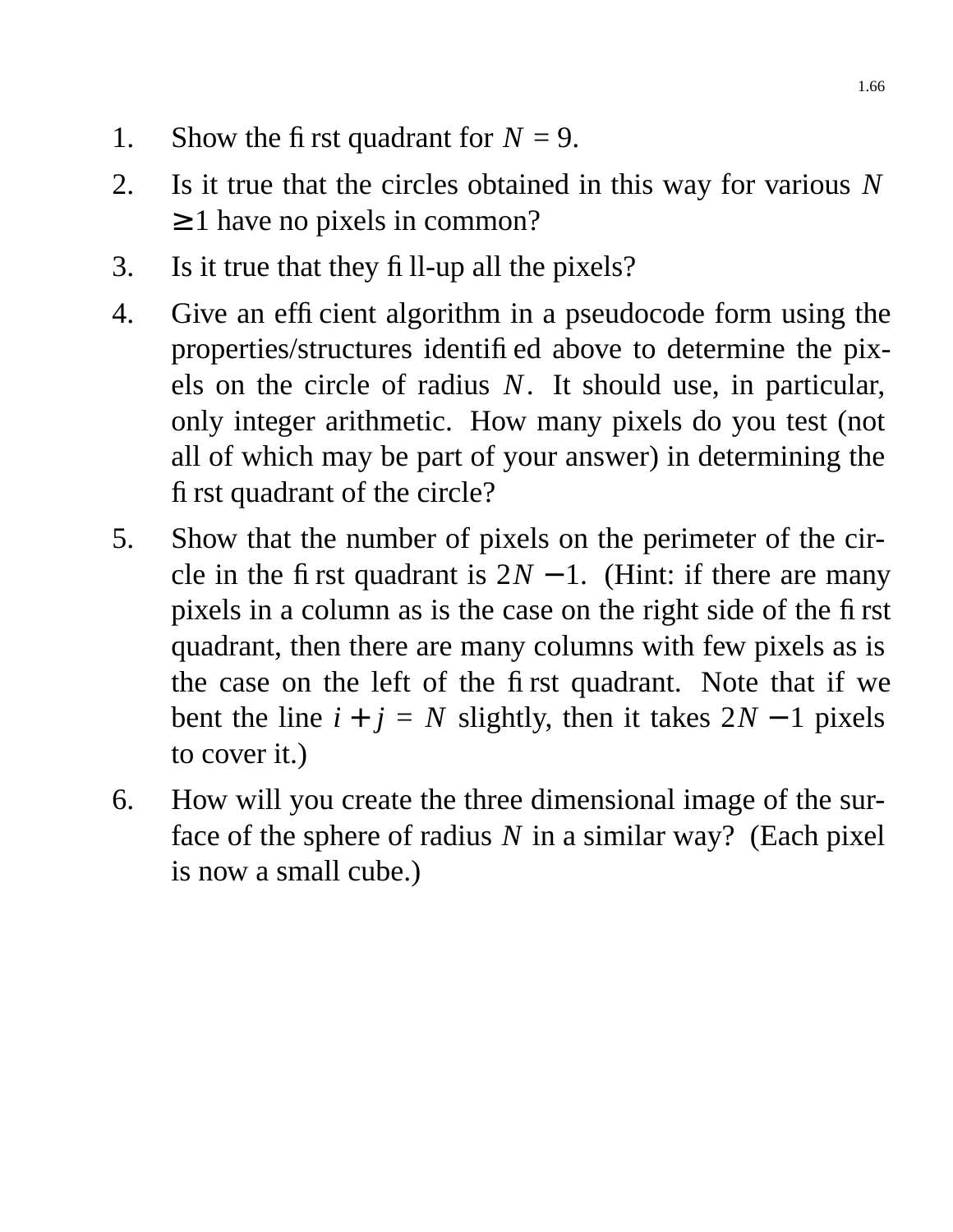### **IMPROVE THE LOGIC/EFFICIENCY IN THE FOLLOWING CODE SEGMENTS**

Ignore language-specific issues (such as "and" vs. " $\&&$ ").

```
1. if (nums[i] \geq = max) max = nums[i];
2. if (x \text{ and } y) z = 0;
   else if ((not x) and y) z = 1;
   else if (x \text{ and } (not y)) z = 2ielse z = 3;
3. if (x > 0) z = 1;
   if ((x > 0) \& (y > 0)) z = 2;4. for (i=1; i \le n; i++)if (i < j) sum = sum + nums[i]; //sum += nums[i]
5. for (i=1; i \le n; i++)for (j=1; j<n; j++) {
           diff = nums[i] - nums[j];if (i ≠ j) sumOfSquares += diff*diff;
       }
6. for (i=1; i \le n; i++)for (j=1; j<n; j++) {
           if (i == j) A[i][j] = -1;else if (M[i][j] >= M[j][i]) A[i][j] = 1;else A[i][j] = 0;}
7. for (i=0; i<3*length; i++)printf(" ");
8. for (i=0; i<10; i++) {
       char stringOfBlanks[3*10+1] = "";
       for (j=0; j<i; j++)strcat(stringOfBlanks, " ");
       if (...) printf("%s: %d\n", stringOfBlanks, i);
       else printf("%s: ...", stringOfBlanks, ...);
   }
```